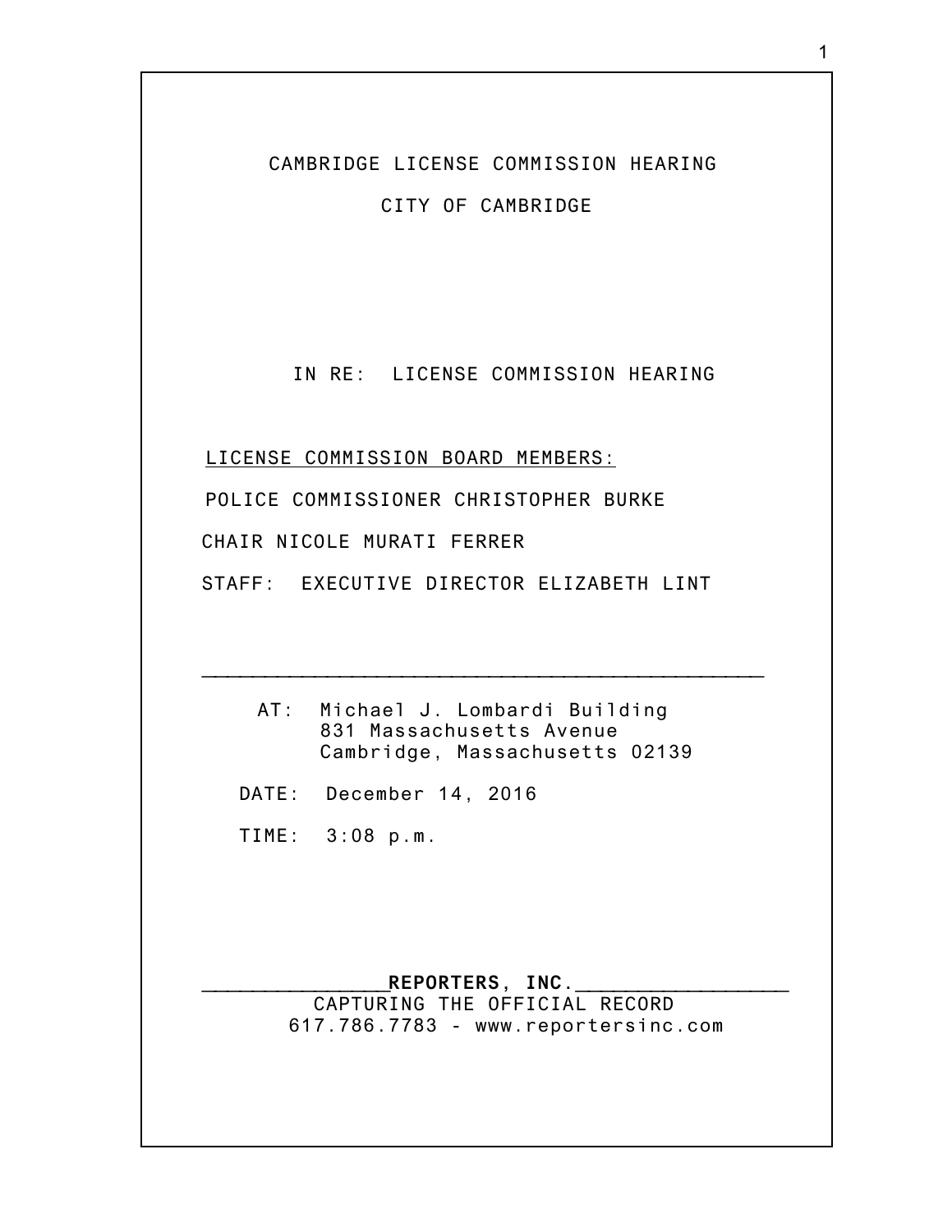| INDEX OF AGENDA                                                         |             |
|-------------------------------------------------------------------------|-------------|
| <b>AGENDA MATTERS</b>                                                   | <b>PAGE</b> |
| <b>APPLICATIONS:</b>                                                    |             |
| CORAZON, INC. D/B/A GREEN STREET                                        | 5           |
| PHILIP RIZZUTO ENTERPRISES, LLC<br>D/B/A LIZZY'S ICE CREAM OF CAMBRIDGE | 8           |
| <b>VIOLATIONS:</b>                                                      |             |
| NICOLAZZO AND SONS LANDSCAPE                                            | 10          |
| <b>R&amp;S LANDSCAPE</b>                                                | 11          |
| <b>APPLICATIONS:</b>                                                    |             |
| SAWA K. INC D/B/A POKE CITY                                             | 18          |
| CAMBERVILLE COFFEE ROASTERS, LLC<br>D/B/A BROADSHEET COFFEE ROASTERS    | 21          |
| HANK INC D/B/A BUKOWSKI'S TAVERN                                        | 26          |
| DISCIPLINARY:                                                           |             |
| SUNSET CAFE, INC D/B/A SUNSET GRILL                                     | 30          |
| <b>CANCELLATION:</b>                                                    |             |
| GUGGY, LLC D/B/A STUDIO MANTRA                                          | 37          |
| VIOLATION:                                                              |             |
| SLW & P HONG KONG RESTAURANT, INC                                       | 42          |
| ADMINISTRATIVE MATTERS:                                                 |             |
| HULT INTERNATIONAL BUSINESS SCHOOL<br>D/B/A HULT STUDENT LOUNGE         | 59          |
| <b>SHAWN BROWN</b>                                                      | 59          |
| AMIR SASSINE                                                            | 60          |
|                                                                         |             |

2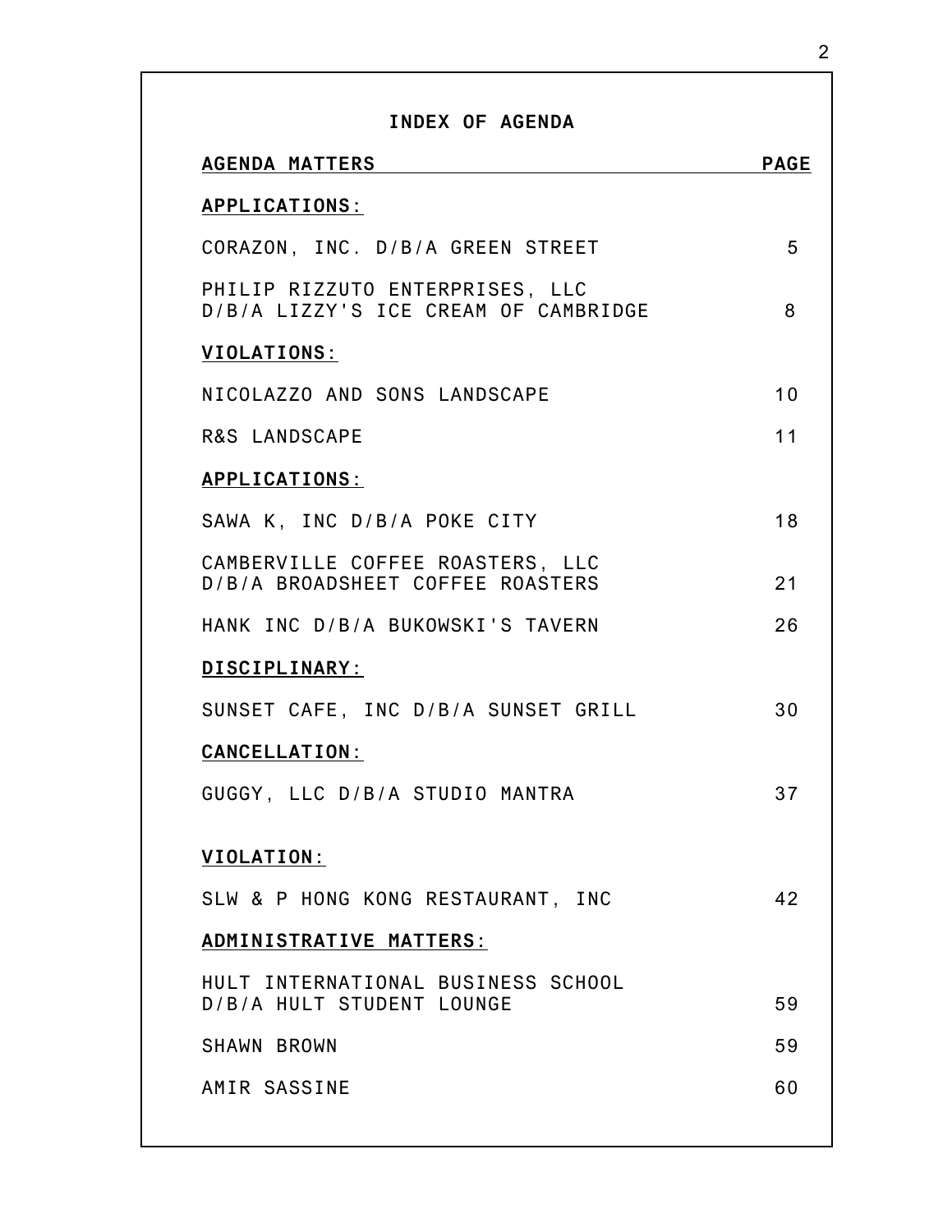| <b>PAGE</b> |
|-------------|
| 63          |
| 64          |
|             |
| 65          |
| 65          |
| 66          |
| 66          |
| 67          |
| 67          |
| 68          |
| 69          |
| 69          |
| 71          |
| 72          |
| 72          |
| 73          |
|             |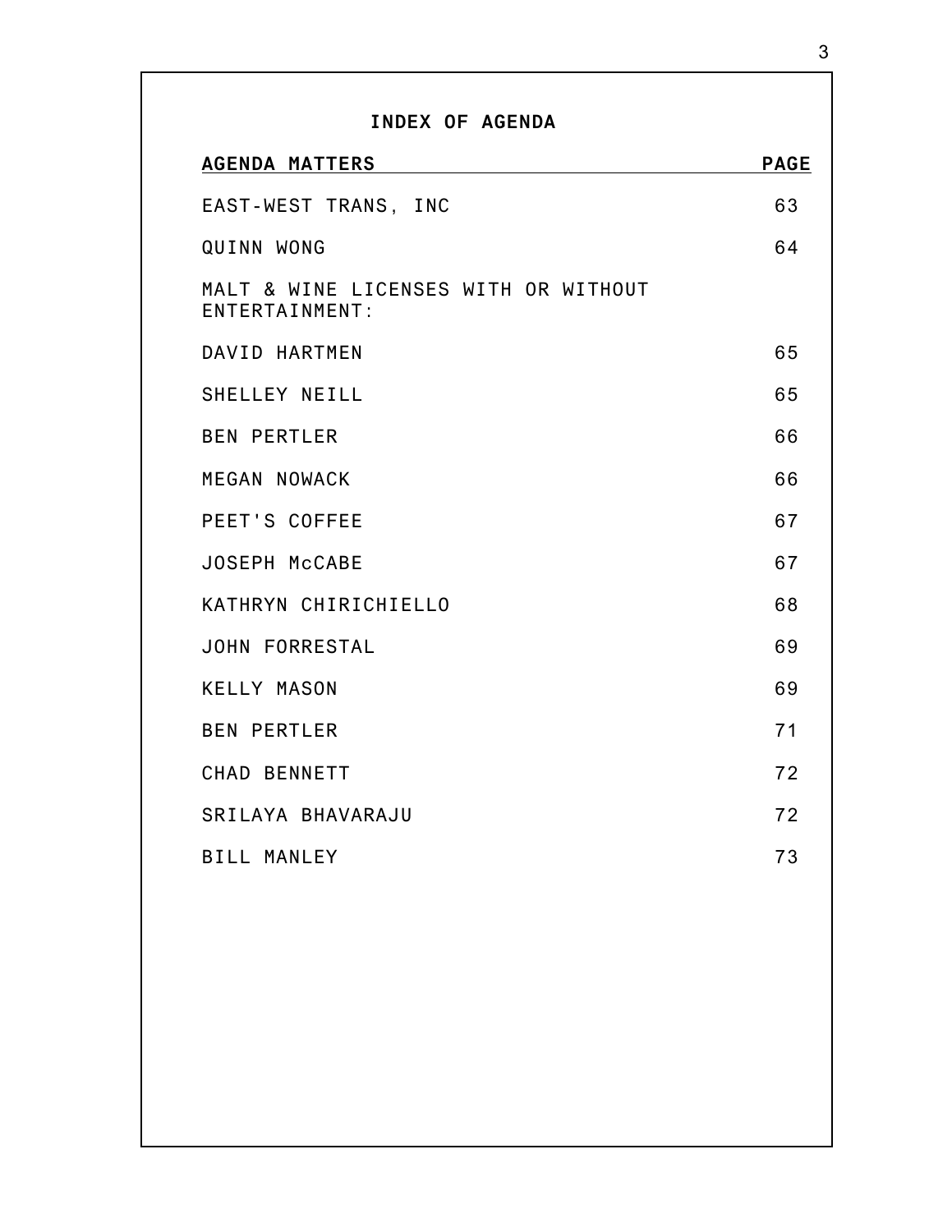## **P R O C E E D I N G S**

## December 14, 2016, 3:08 p.m.

EXECUTIVE DIRECTOR ELIZABETH LINT:

Before we get started, if anyone has a cell phone on, we would appreciate it if you turned it off or silenced it.

And the meeting is being audiotaped and videotaped.

This is the License Commission hearing for Wednesday, December 14, 2016. It's 3:08 p.m.

We're in the Michael J. Lombardi Building at 831 Mass Ave, basement conference room.

Before you is Commissioner Chair Nicole Murati Ferrer and Commissioner Chris Burke.

And if anyone is here for the violation hearing of Cosco Landscape, that's been continued to January 11.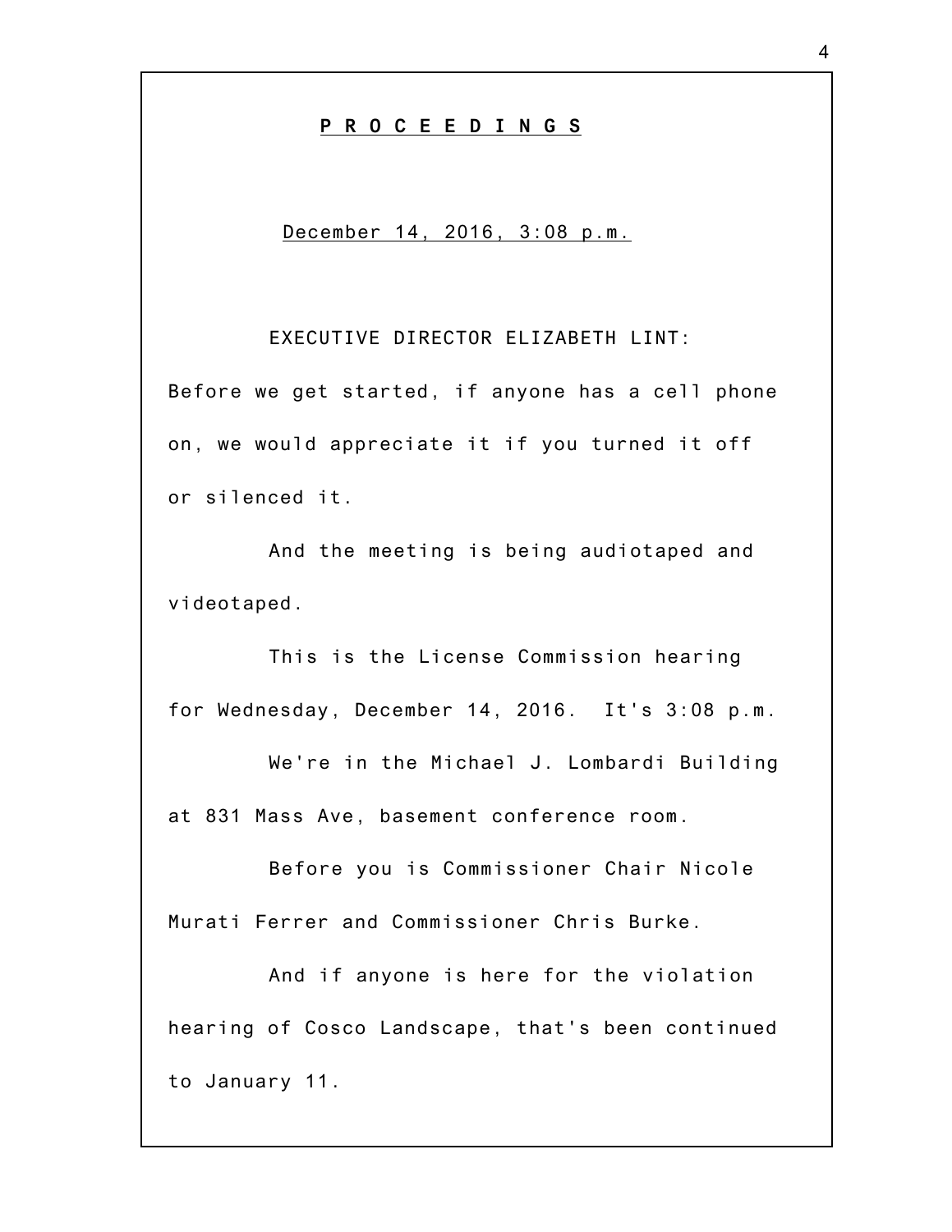APPLICATIONS:

CORAZON, INC. D/B/A GREEN STREET

First matter. Application: Corazon, Incorporated doing business as Green Street, holder of a common victualler all alcoholic beverages license at 280 Green Street has applied to amend their operating hours to 10:00 a.m. to 2:00 a.m. seven days per week.

CHAIR NICOLE MURATI FERRER: Just to be clear, their current operating hours are 5:30 p.m. to 1:00 p.m. So they're requesting to change from 5:30 p.m. and 1:00 a.m. to 10:00 a.m. starting at 10:00 a.m. and ending at 2:00 a.m.

Can you state and spell your name for the record?

DYLAN BLACK: Dylan Black, D-Y-L-A-N,  $B-I - A - C - K$ .

CHAIR NICOLE MURATI FERRER: And, Mr. Black, your relation to the establishment,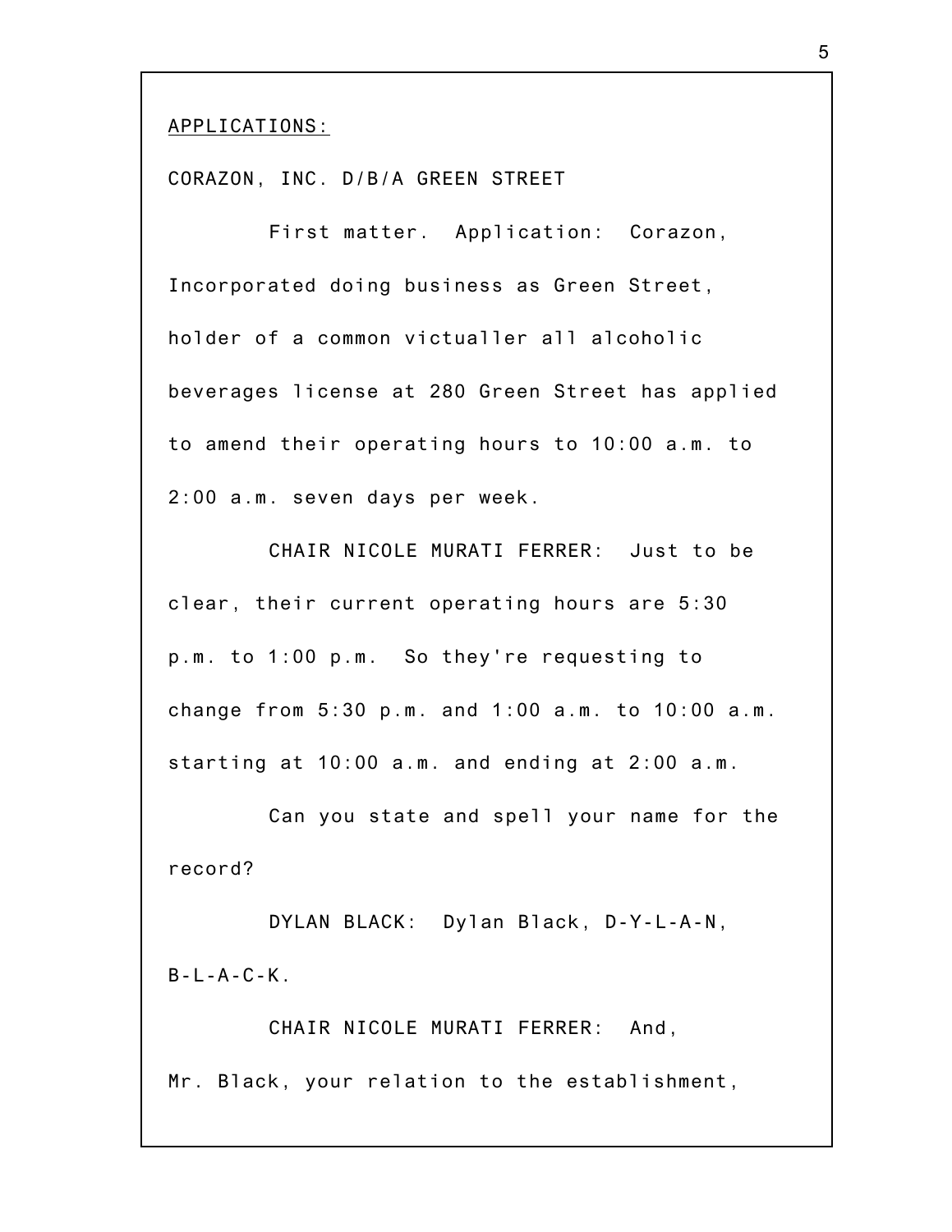you are the owner, is that correct?

DYLAN BLACK: Owner/operator.

CHAIR NICOLE MURATI FERRER: Can you tell us what's the public need for the change in hours?

DYLAN BLACK: I have gotten both support from guests and my staff to increase our operating hours to 1:00 a.m. to accommodate -- to provide a late night menu, a full late night menu here in Central Square.

CHAIR NICOLE MURATI FERRER: So is the intent to keep the kitchen open until...?

DYLAN BLACK: Correct. We already provide a late night menu at the moment to 11:30. We would like to continue it more.

CHAIR NICOLE MURATI FERRER: And until what time would that menu be available?

DYLAN BLACK: Hopefully till 12:00 to  $12:30.$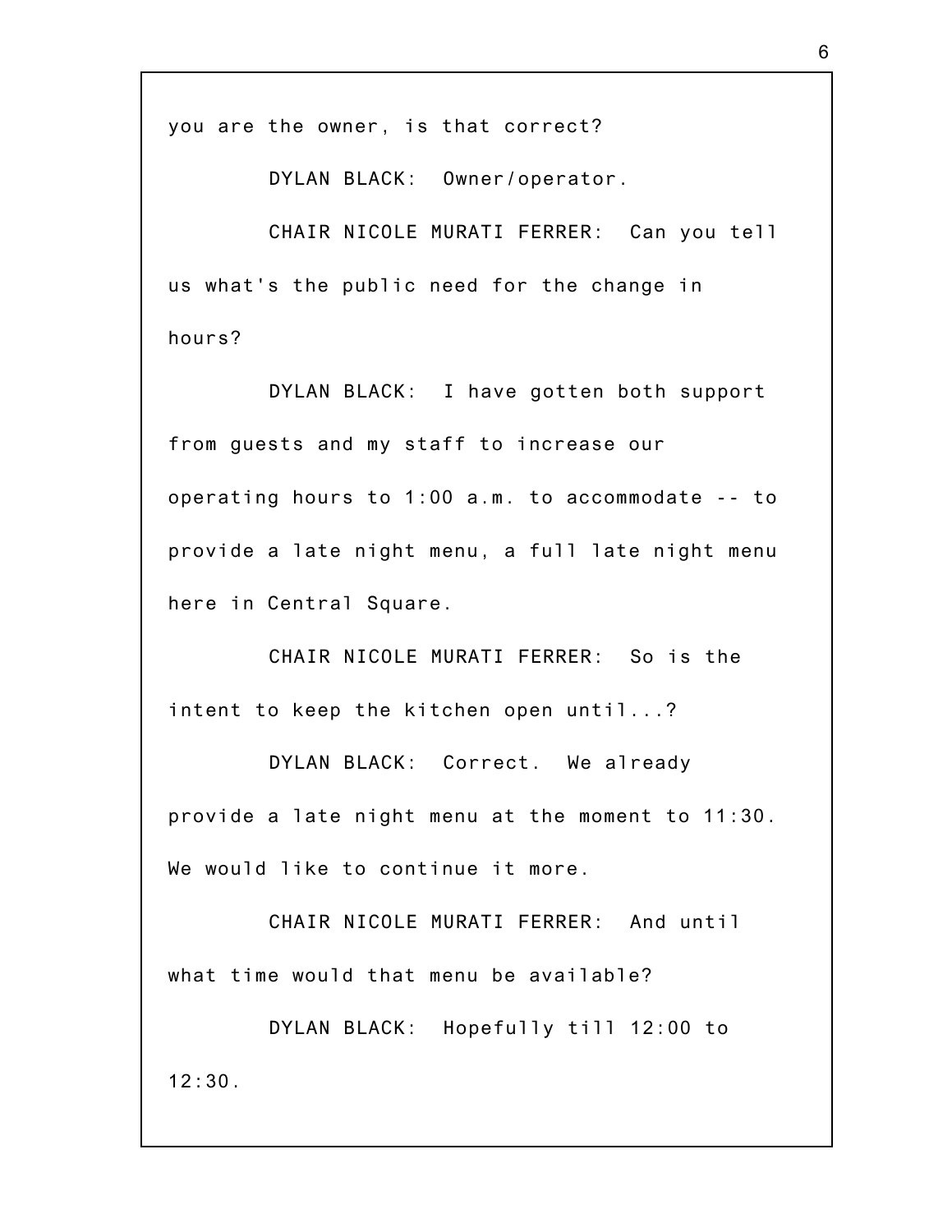CHAIR NICOLE MURATI FERRER: And then you're seeking to open earlier as well at 10:00 a.m.?

DYLAN BLACK: Possibly, yes.

CHAIR NICOLE MURATI FERRER: And the need for that is...?

DYLAN BLACK: I've seen an increase in the necessity for lunch options in Central Square to have the availability to provide a catering event -- in-house catering event at the establishment.

CHAIR NICOLE MURATI FERRER: Questions? POLICE COMMISSIONER CHRISTOPHER BURKE: No questions.

CHAIR NICOLE MURATI FERRER: Is there anyone in favor this petition?

(No response.)

Anyone in opposition to this petition?

(No response.)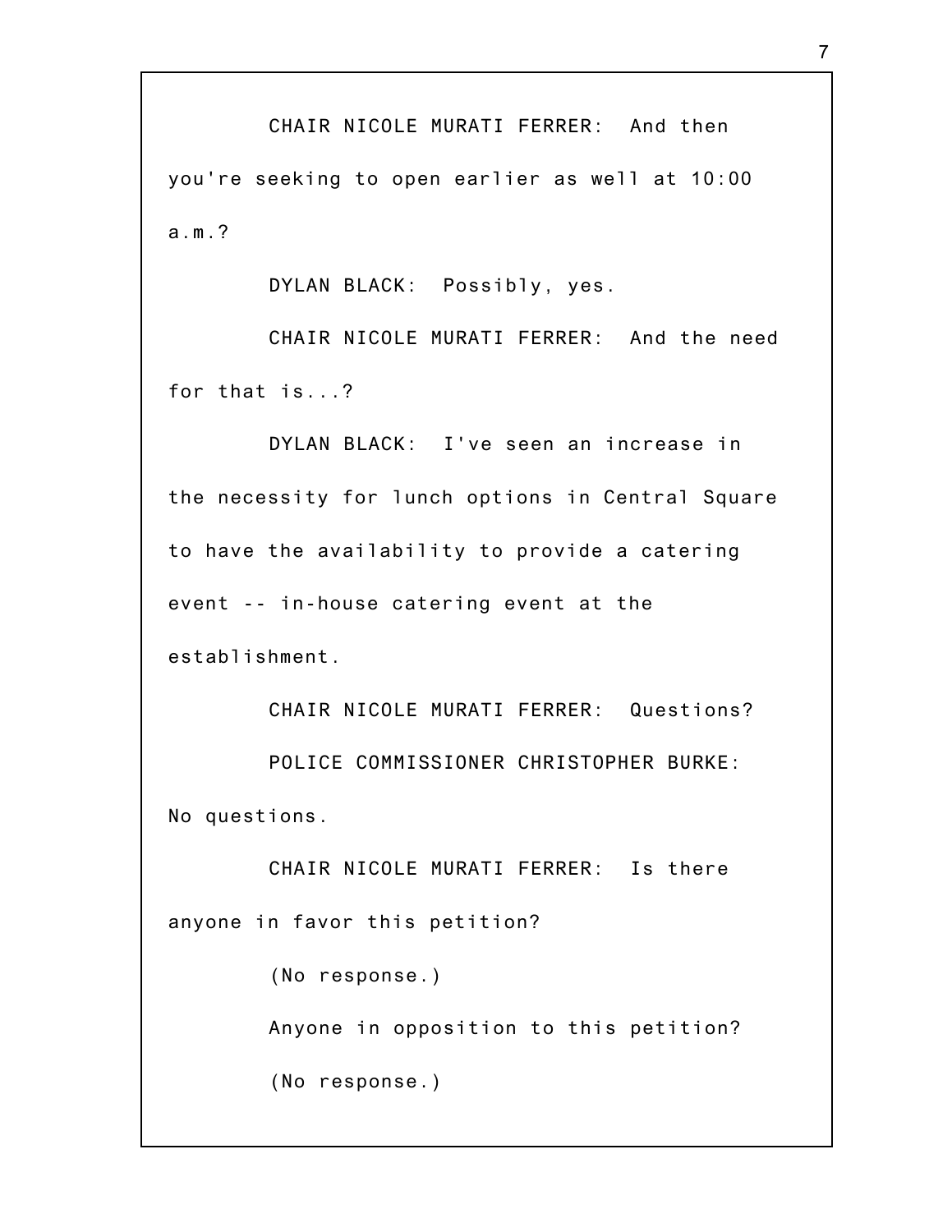I would vote to grant.

POLICE COMMISSIONER CHRISTOPHER BURKE: I support that. I would agree.

CHAIR NICOLE MURATI FERRER: Granted.

DYLAN BLACK: Wonderful.

Thank you very much. Have a wonderful afternoon.

CHAIR NICOLE MURATI FERRER: Your license will not be available today.

DYLAN BLACK: Okay. Thank you.

PHILIP RIZZUTO ENTERPRISES, LLC

D/B/A LIZZY'S ICE CREAM OF CAMBRIDGE

EXECUTIVE DIRECTOR ELIZABETH LINT:

Application: Philip Rizzuto Enterprises, LLC doing business as Lizzy's Ice Cream of Cambridge, has applied for a common victualler license at 31 Church Street with a seating capacity of three and proposed hours of 12:00 a.m. to 11:00 p.m. seven days per week, Philip Rizzuto as proposed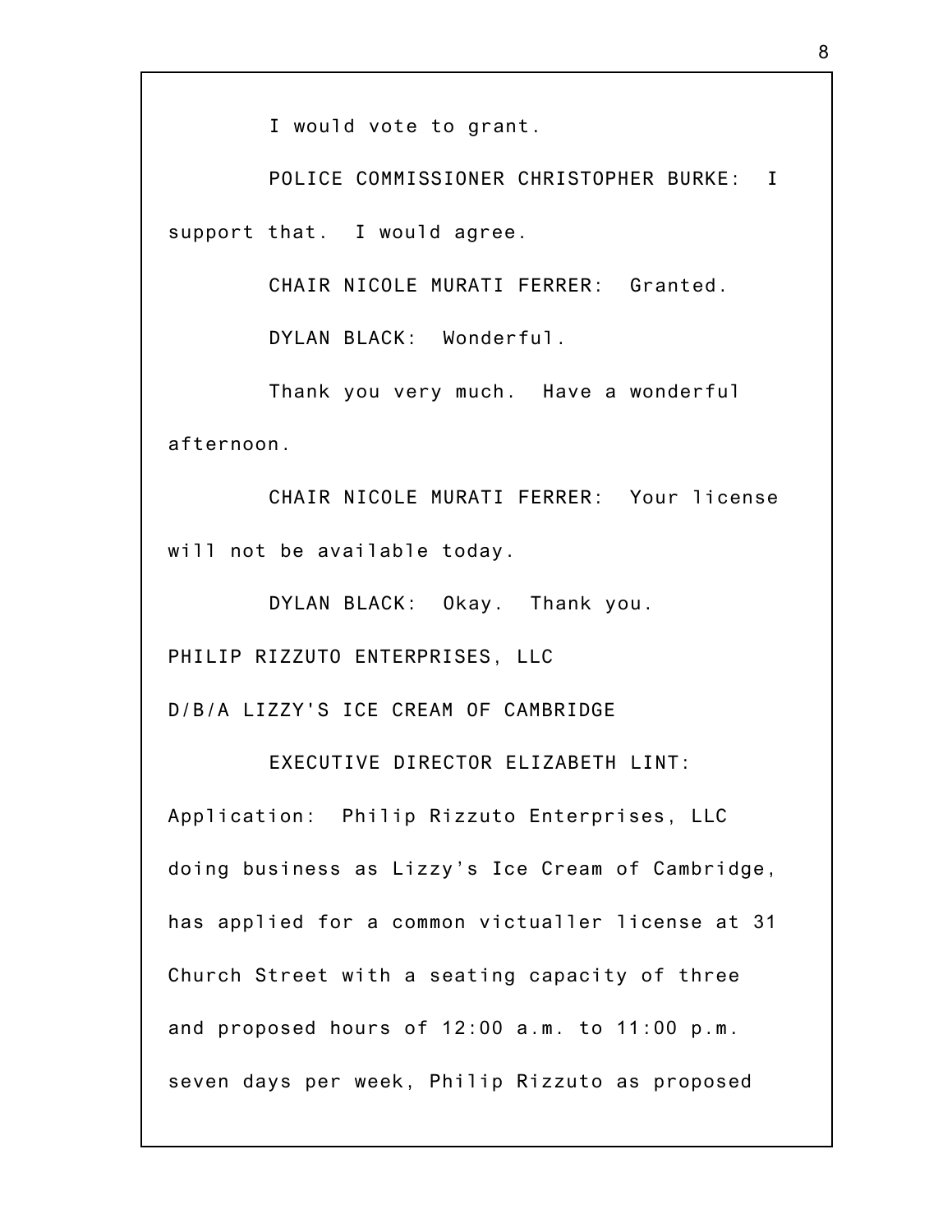manager of record. Premise is described as approximately 400 square foot small storefront on the first floor; storage fridge in front with prepackaged items.

CHAIR NICOLE MURATI FERRER: Good afternoon. Would you please state and spell your names for the record?

ATTY SEAN HOPE: Yes. Good afternoon, Madam Chair and Mr. Commissioner. Attorney Sean Hope, Hope Legal Law Offices in Cambridge, S-E-A-N, H-O-P-E, and we're here with Philip Rizzuto.

PHILIP RIZZUTO: Good afternoon, everyone. I'm Philip Rizzuto, P-H-I-L-I-P, R-I-Z-Z-U-T-O.

ATTY SEAN HOPE: So this is an application requesting a CV license for Lizzy's Ice Cream Shop. As the Commission may know Lizzy's Ice Cream Shop has been a Harvard Square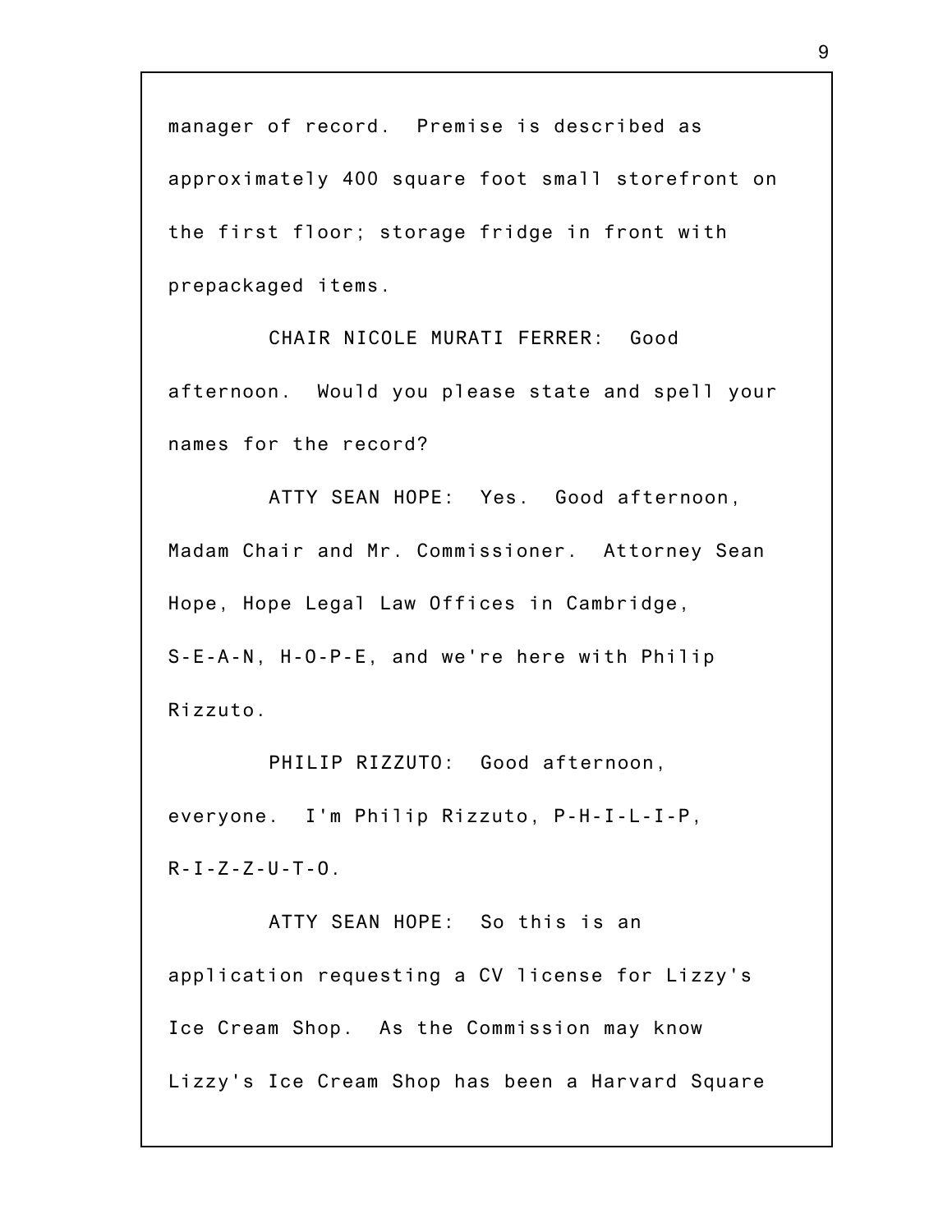staple for many decades.

The owner, the previous owner is retiring and Phil is going to be taking over ownership of the ice cream shop.

Nothing is changing. The hours, what the offerings are, are all staying the same. The interior seating, which is very limited to the three seats, is also staying the same as well.

They're just changing ownership,

requiring a new CV license, but everything else is staying the same.

CHAIR NICOLE MURATI FERRER: Okay. Anyone in favor of this petition?

(No response.)

Anyone in opposition to this petition?

(No response.)

I vote to grant.

POLICE COMMISSIONER CHRISTOPHER BURKE: I would agree.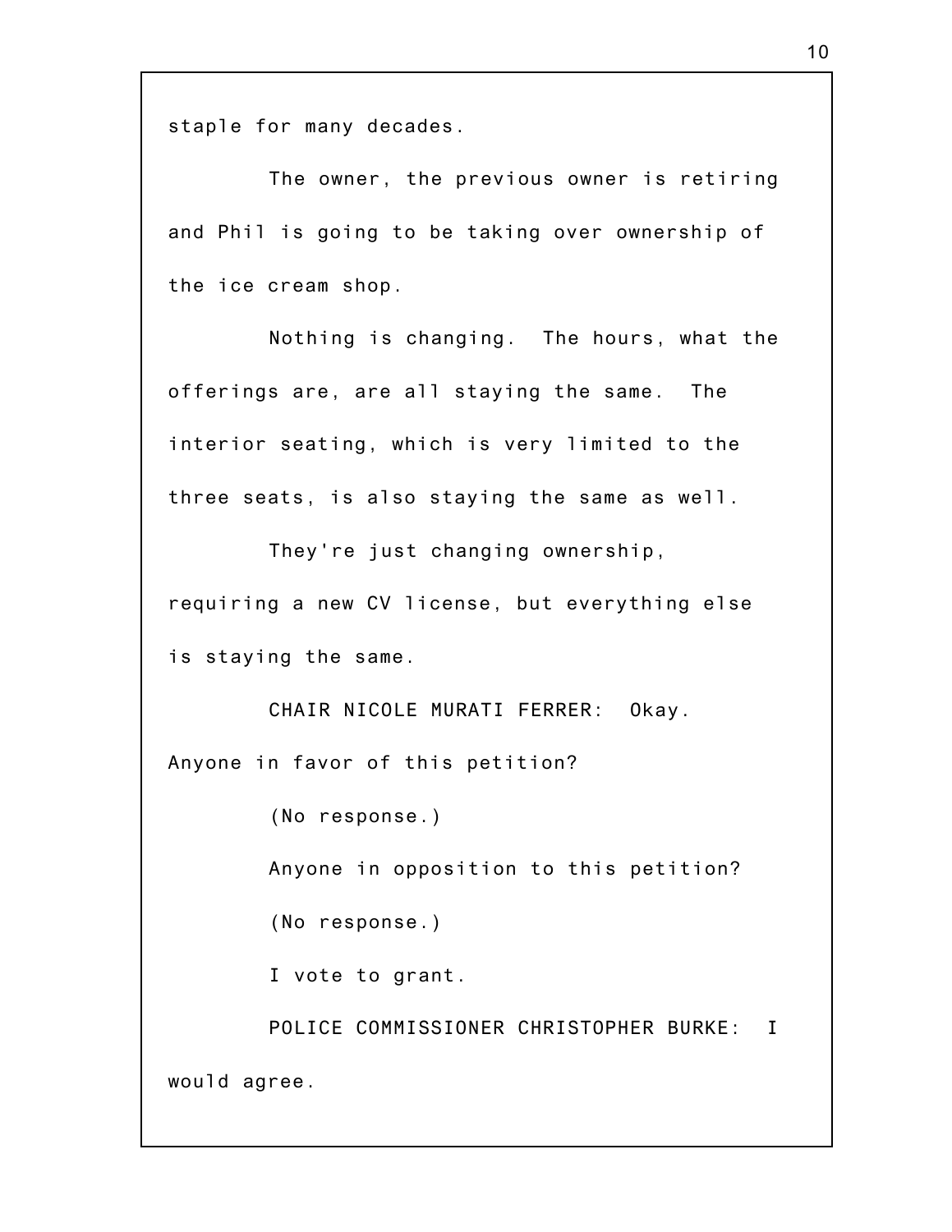CHAIR NICOLE MURATI FERRER: Granted.

ATTY SEAN HOPE: Thank you.

POLICE COMMISSIONER CHRISTOPHER BURKE: Good luck.

PHILIP RIZZUTO: Thank you.

VIOLATIONS:

NICOLAZZO AND SONS LANDSCAPE

EXECUTIVE DIRECTOR ELIZABETH LINT: Violation: Nicolazzo and Sons Landscape alleged violation of Cambridge Municipal Ordinance 8.16.081(E), all leaf blowers shall satisfy the emissions standards of the United States Environmental Protection Agency and noise level standards as follows: The sound emitted from any leaf blower shall be rated by the manufacturer to be no greater than 65 decibels; specifically, it's alleged that on November 16, 2016 an EBZ7500 machine was being used, which has not been approved by the License Commission and is greater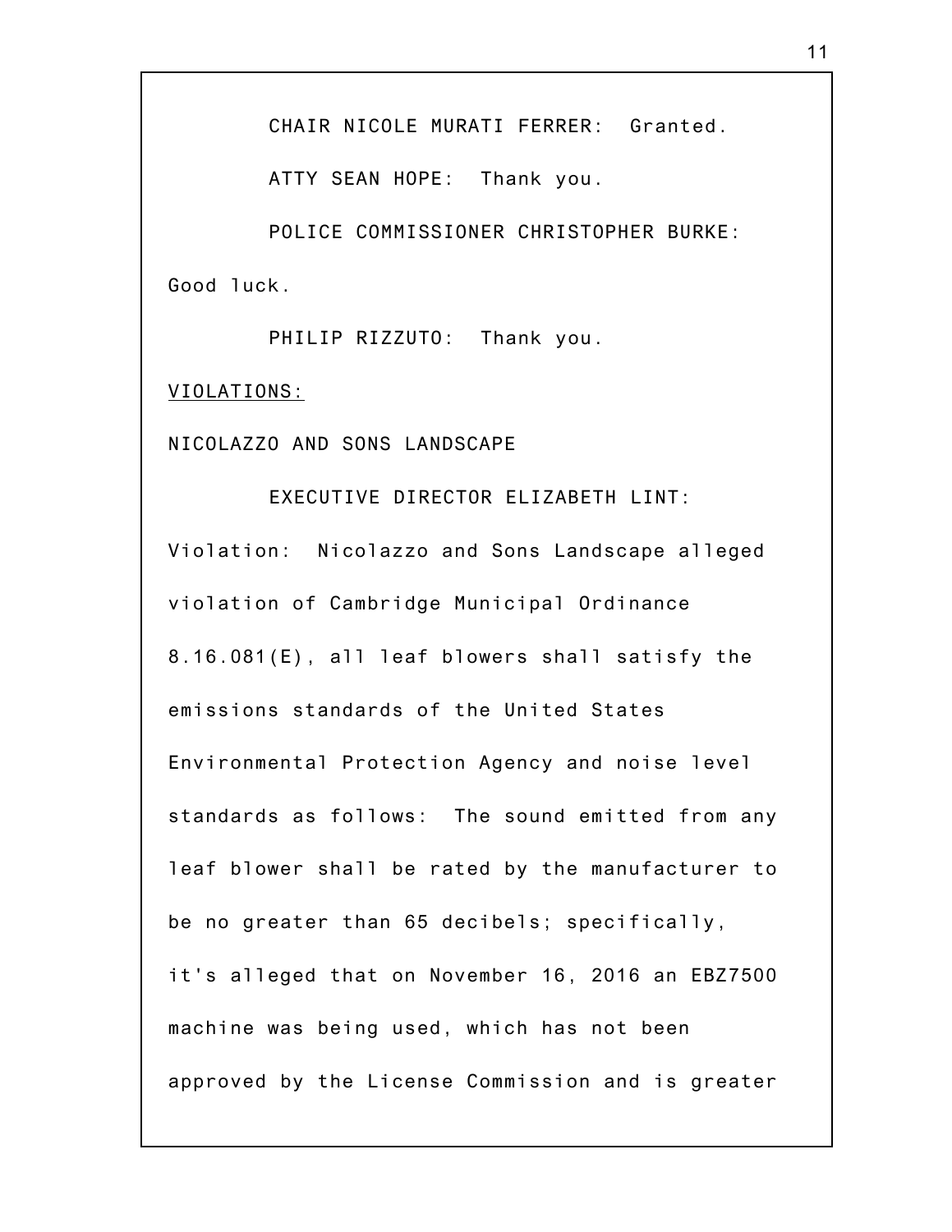than 65 decibels, per the manufacturer's specifications.

CHAIR NICOLE MURATI FERRER: Nicolazzo and Sons?

Nicolazzo and Sons? Okay. Second call. R&S LANDSCAPE

EXECUTIVE DIRECTOR ELIZABETH LINT: Violation: R&S Landscape alleged violation of Cambridge Municipal Ordinance 8.16.081(F) on parcels of 10,000 square feet or less, only one leaf blower at a time may be used, on November 18, 2016 at 32 Flagg Street.

CHAIR NICOLE MURATI FERRER: Good afternoon.

EDWARD RUDOLPH: Good afternoon.

CHAIR NICOLE MURATI FERRER: Please state your names for the record.

EDWARD RUDOLPH: My name is Edward Rudolph, owner of R&S Landscape.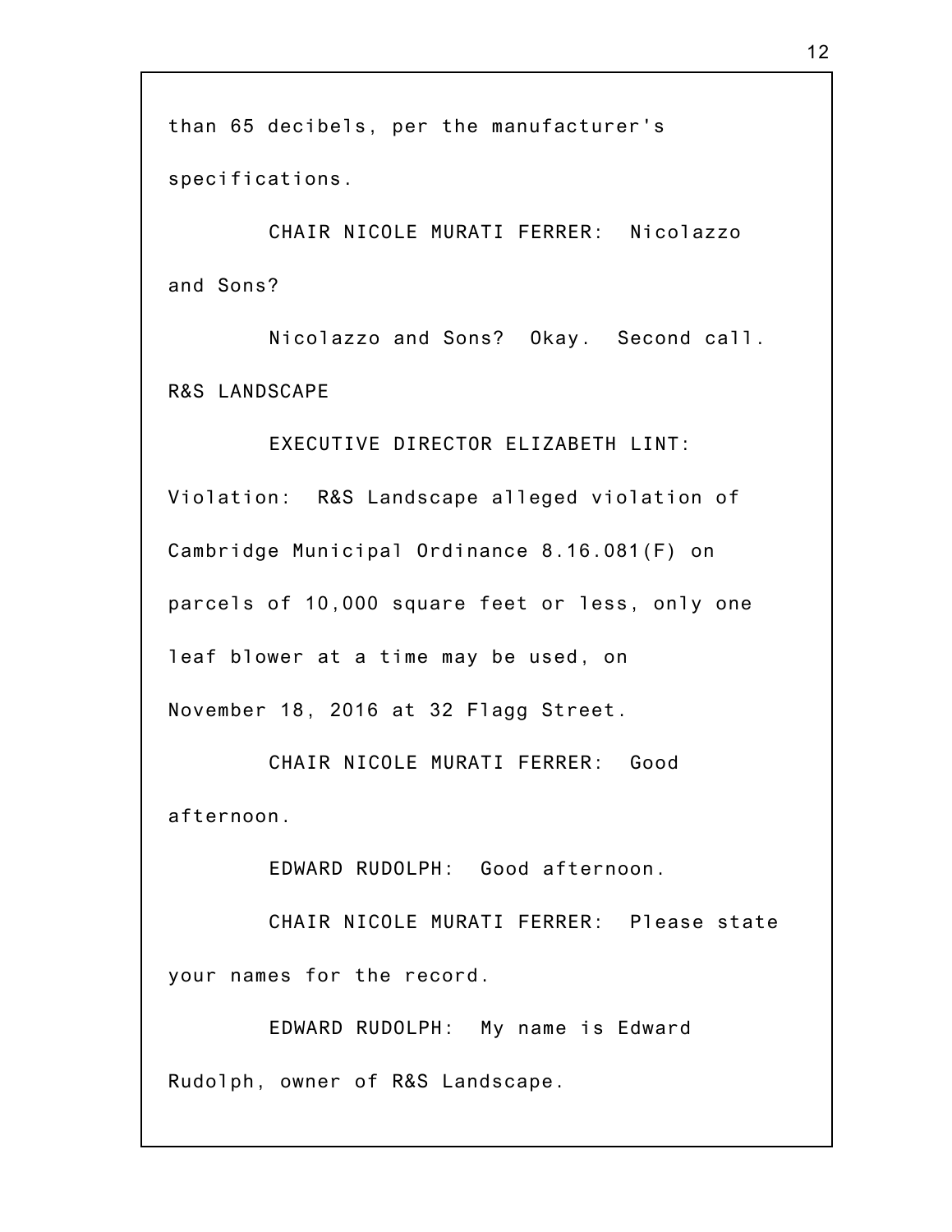THE REPORTER: Sir, you have to spell your first and last name.

EDWARD RUDOLPH: Okay. I'm sorry. My name is Edward Rudolph, E-D-W-A-R-D, capital R-U-D-O-L-P-H and I own R&S Landscape.

CHAIR NICOLE MURATI FERRER: Thank you.

EDWARD RUDOLPH: You're welcome.

ATTY KERI BROWN: My name is Keri Brown, K-E-R-I, B-R-O-W-N, in-house counsel for R&S Landscaping.

ANDREA BOYER: Andrea Boyer, B-O-Y-E-R, Cambridge License Commission investigator.

CHAIR NICOLE MURATI FERRER: Anyone that's testifying, please stand up and raise your right hands.

(Parties sworn.)

CHAIR NICOLE MURATI FERRER: Ms. Boyer, do you want to start?

ANDREA BOYER: Yes. Thank you, ma'am.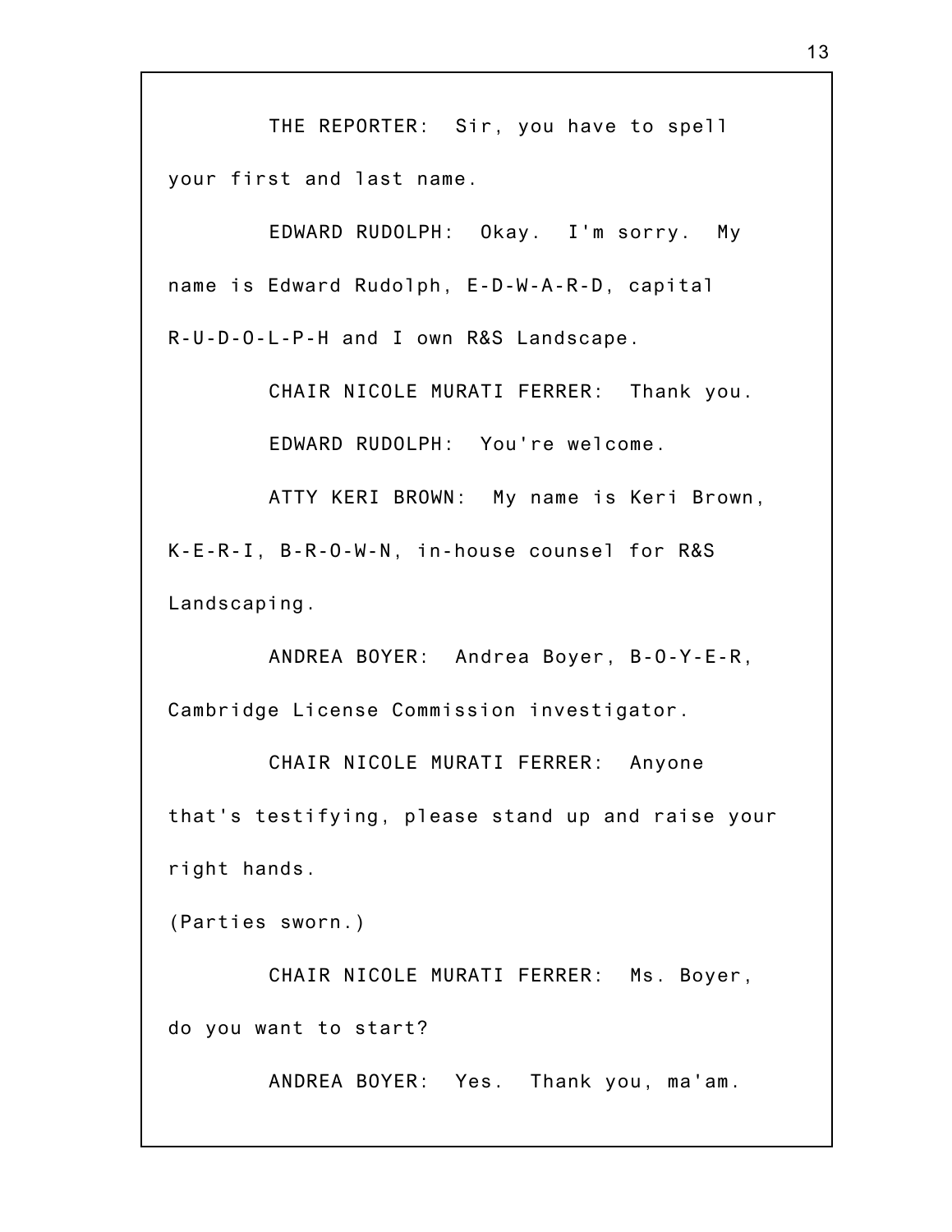R&S Landscaping, one of the violations was allegedly on November 18, 2016 at approximately 1130 a.m. two leaf blowers were being used side by side at Flagg Street -- 32 Flagg Street. They were also notified that we would be discussing a second alleged violation, which occurred on or about December 9 at 8:30 a.m. at the Tobin School.

CHAIR NICOLE MURATI FERRER: What was the alleged violation at Tobin?

ANDREA BOYER: One of the two men were using a leaf blower within the enclosed play area directly outside of a classroom at 8:30 a.m.

CHAIR NICOLE MURATI FERRER: I'm sorry. What?

ANDREA BOYER: It was a second day of allegedly excessive noise outside the classroom of the Tobin School. One of the men was using a leaf blower within the enclosed play area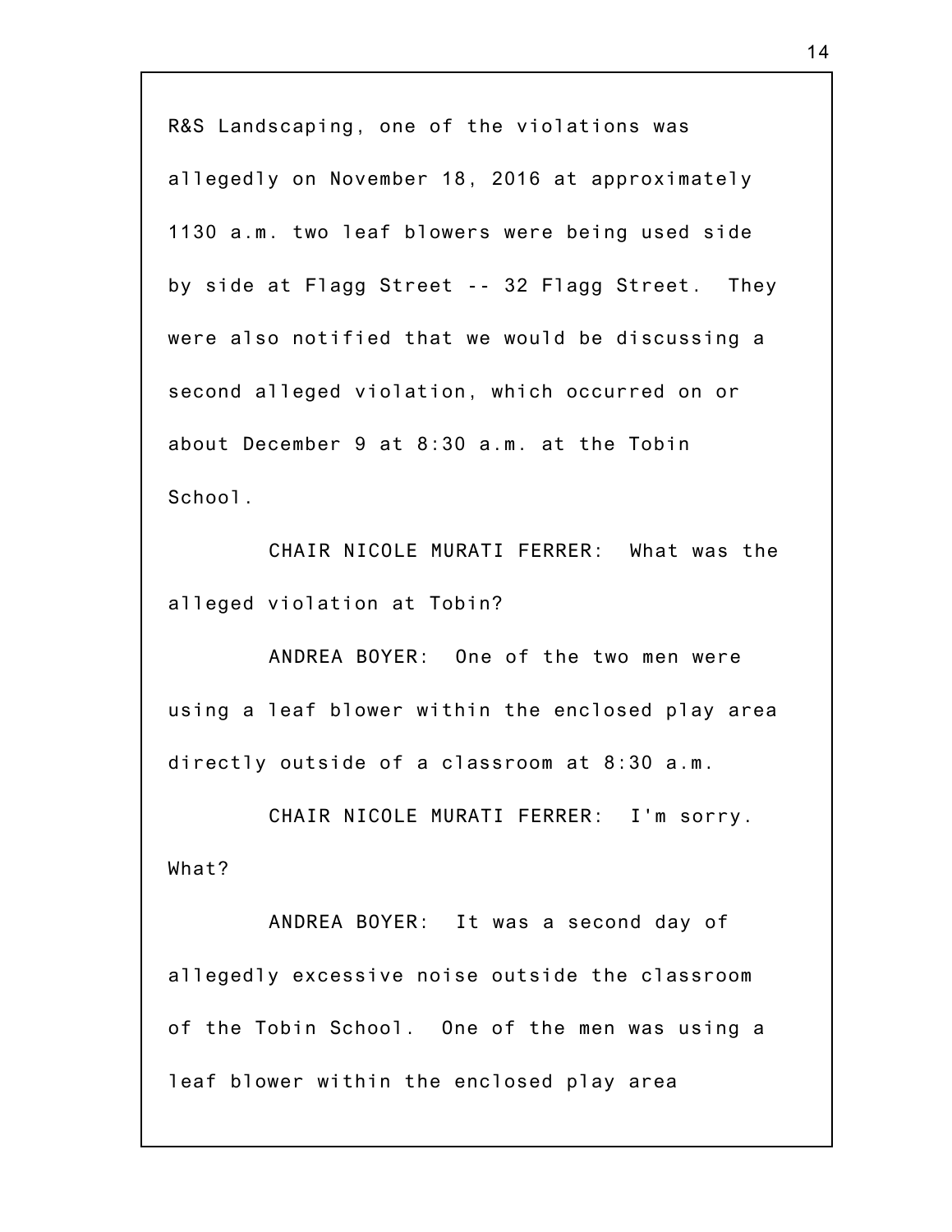directly outside of a classroom at 8:30 a.m.

There were two men operating leaf blowers side by side at close range of the classroom, and a leaf vacuum which set up equally close for the second day.

CHAIR NICOLE MURATI FERRER: So, again, a side by side. It's the noise. No one took a reading of the noise being emitted, correct?

ANDREA BOYER: No.

CHAIR NICOLE MURATI FERRER: So we have the November 18 two blowers side by side and then the December 9 two blowers side by side.

ANDREA BOYER: Let me check on the date.

That's December 9, yes.

ATTY KERI BROWN: R&S Landscaping has been working for Cambridge parks, schools for over 12 years how. We're a well-known landscaper in the city.

We have been there for quite some time.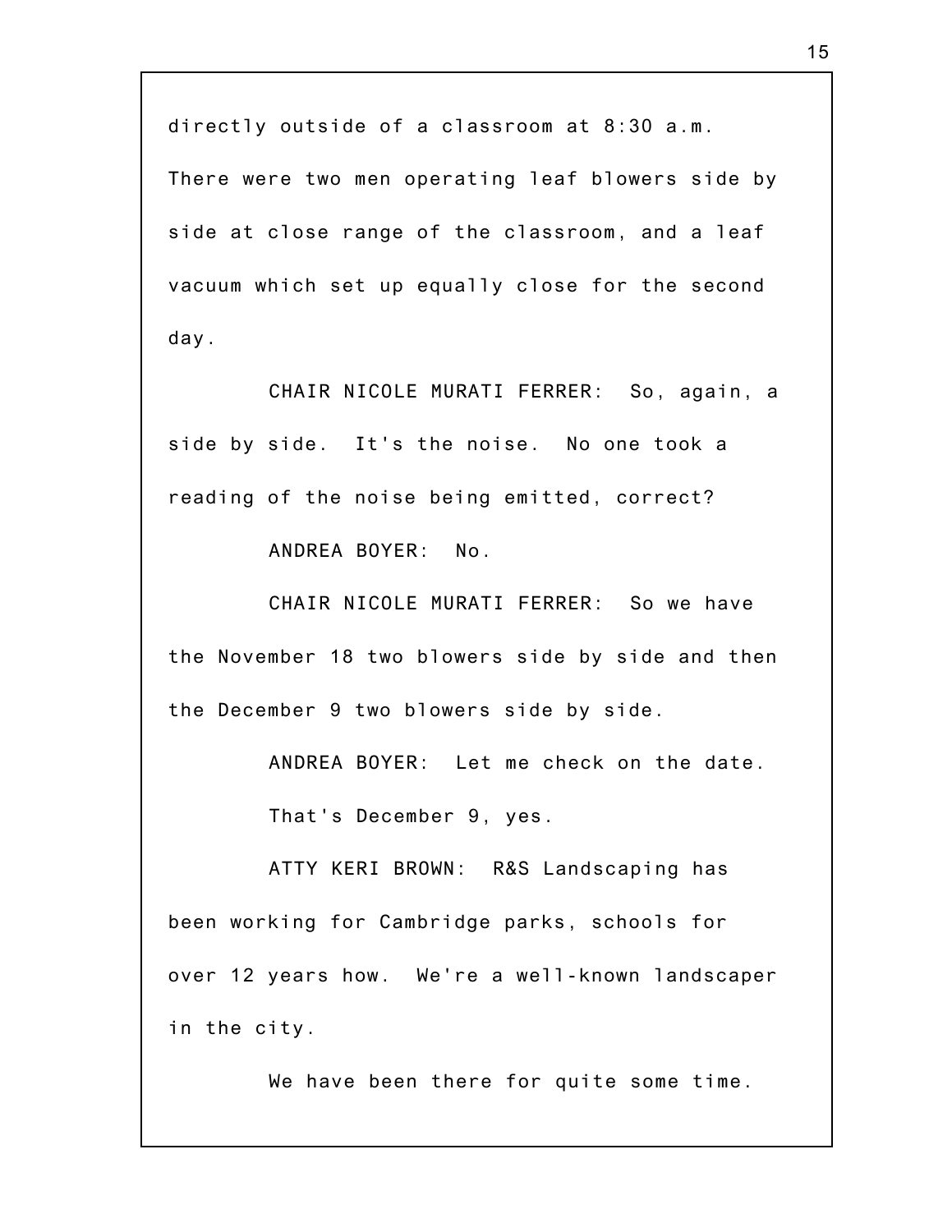Back in April, when we got notice, we certainly put all of our crews on notice as to not using leaf blowers together.

We had the whole summer and spring with wonderful work. No complaints. No problems. Dave Webster, we're very familiar with. He runs the department who we deal with personally, you know, speak to him all the time, texts, emails in regards to problems that we may have.

CHAIR NICOLE MURATI FERRER: I'm sorry to interrupt. Just to confirm that notice that you're talking about is the warning letter that was sent from April 6 for multiple leaf blowers also during a permitted period?

ATTY KERI BROWN: Yes. Put us on notice of the ordinance, so we're well aware. The problem that we feel is what happened this fall is that as soon as the fall cleanup started, we hired more people. We feel that some people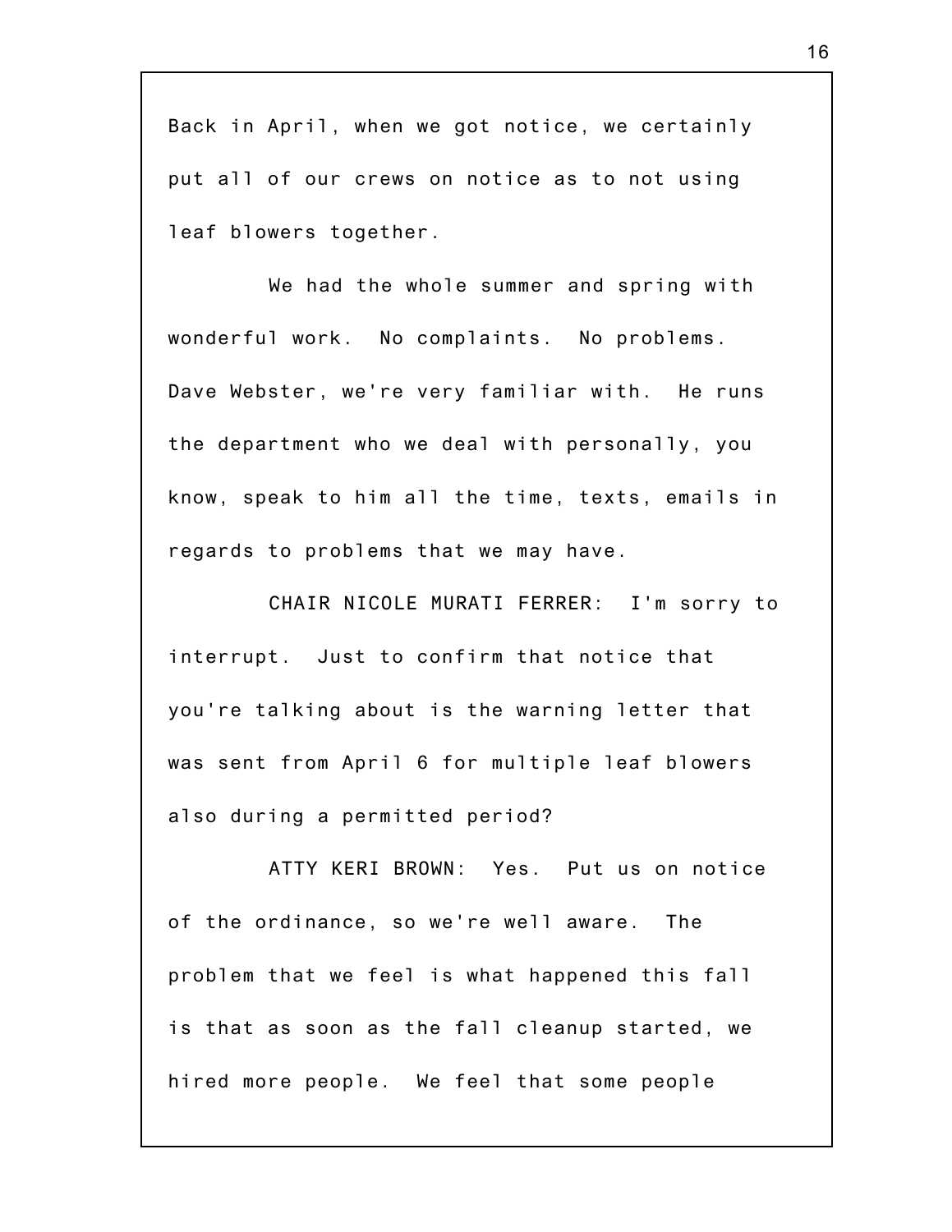might have gotten put on crews that weren't familiar with our training -- our mistake -- and more leaf blowers were used. And simply put, a mistake. And our crews all know how -- the guys have been with us for decades.

But when it comes to the big seasonal fall cleanups in about a month's span, there are some new hires that come on, and they may be on a crew and they may have grabbed a leaf blower where they should have grabbed a rake and we're well aware of the ordinance, so we apologize.

CHAIR NICOLE MURATI FERRER: So right before the fall season, we sent out a blast email to all landscaping companies with the rules and regulations, and we wrote them in English, and we wrote them in Spanish and all that to make sure your employees have that, especially the new ones.

ATTY KERI BROWN: Without a doubt.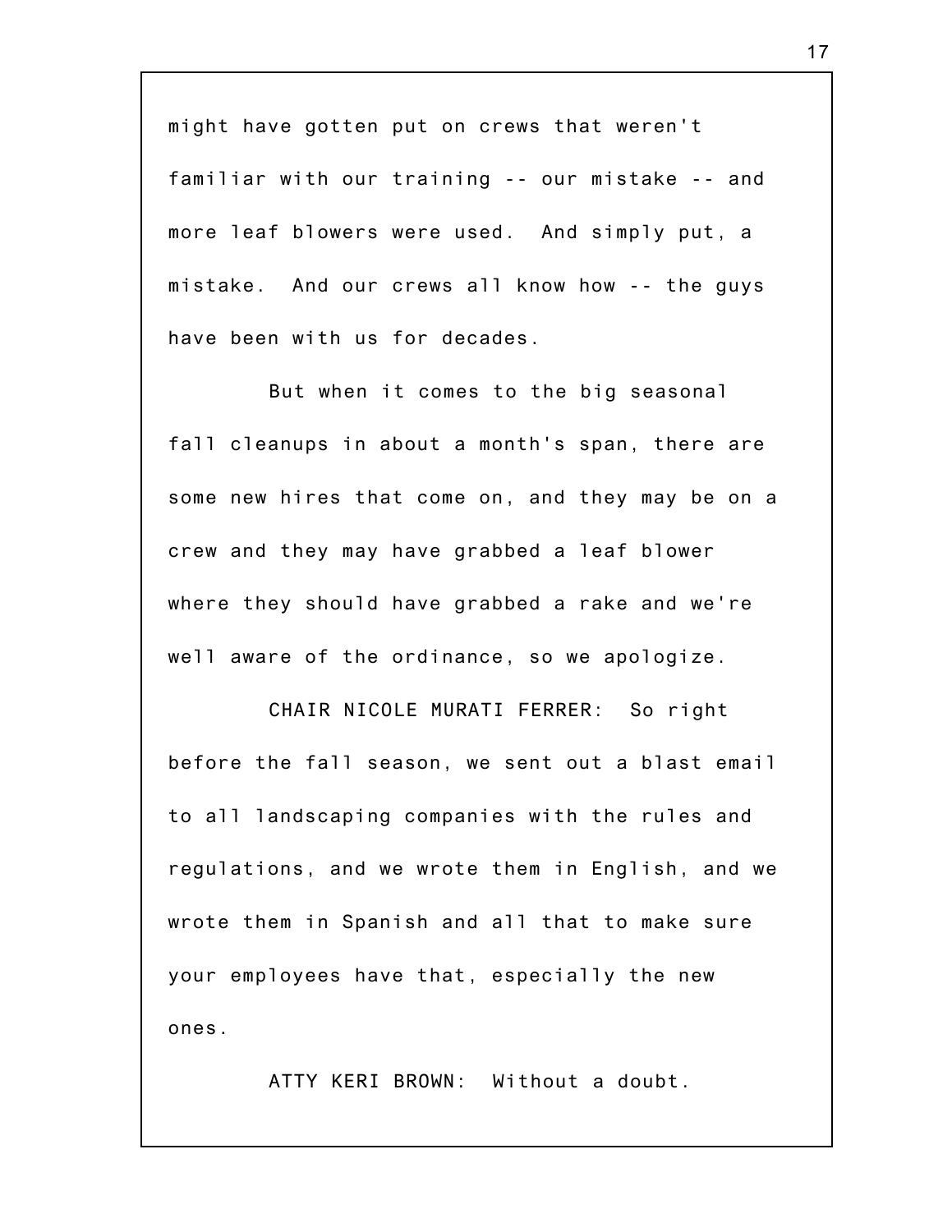CHAIR NICOLE MURATI FERRER: I mean, we understand that's a high turnover business, but...

ATTY KERI BROWN: We understand and we try our hardest, and we do have meetings with our supervisors, and it just fell through the cracks and we apologize.

EDWARD RUDOLPH: It's difficult. We're out there with ten to 12 people every single day, three trucks, and we try to keep the minimum down, especially in the school areas. But there's so much work that has to be done, and we tell the guys, "Please be careful with the distance between you when you're working."

But when they're bringing the piles together to get them into the truck, into the systems, it requires that they do come together at times.

So I think that's one thing that we all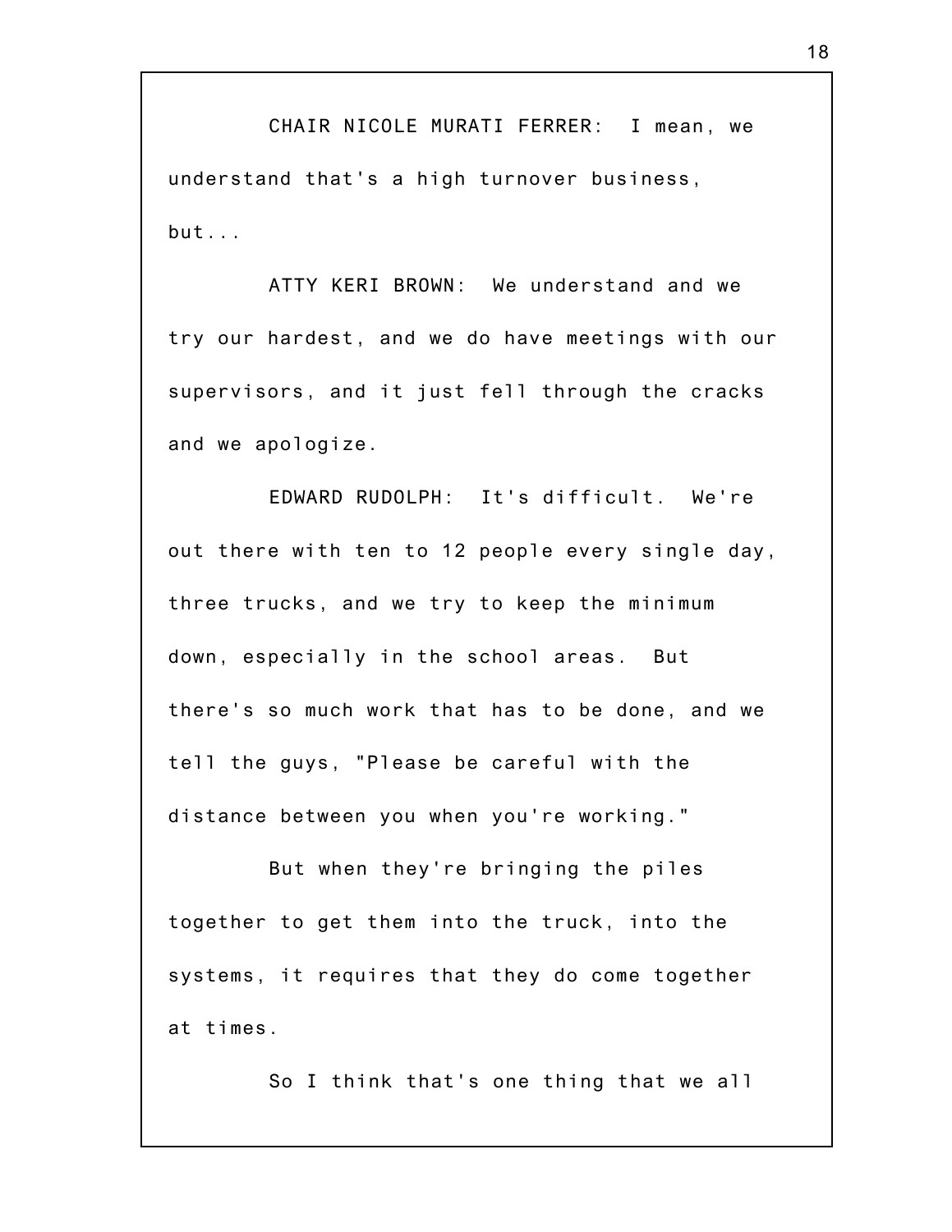really should try to understand is that we are doing the best we possibly can, but there are going to be -- Dave Webster is well aware of it, and he knows this is what we have.

CHAIR NICOLE MURATI FERRER: But the ordinance is very clear.

EDWARD RUDOLPH: We understand. We understand.

CHAIR NICOLE MURATI FERRER: And unless those people are at least 10,000 square feet apart, it can't be done. It can't. Use rakes, I mean, and, quite frankly, I understand your conundrum, but that's what the ordinance says, and, you know, I mean, if you have an issue with it, then I suggest all of the landscaping companies should be going to the hearings at the that City Council hearings that quite frankly they did a whole bunch this summer and not a single landscaper showed up except for one and he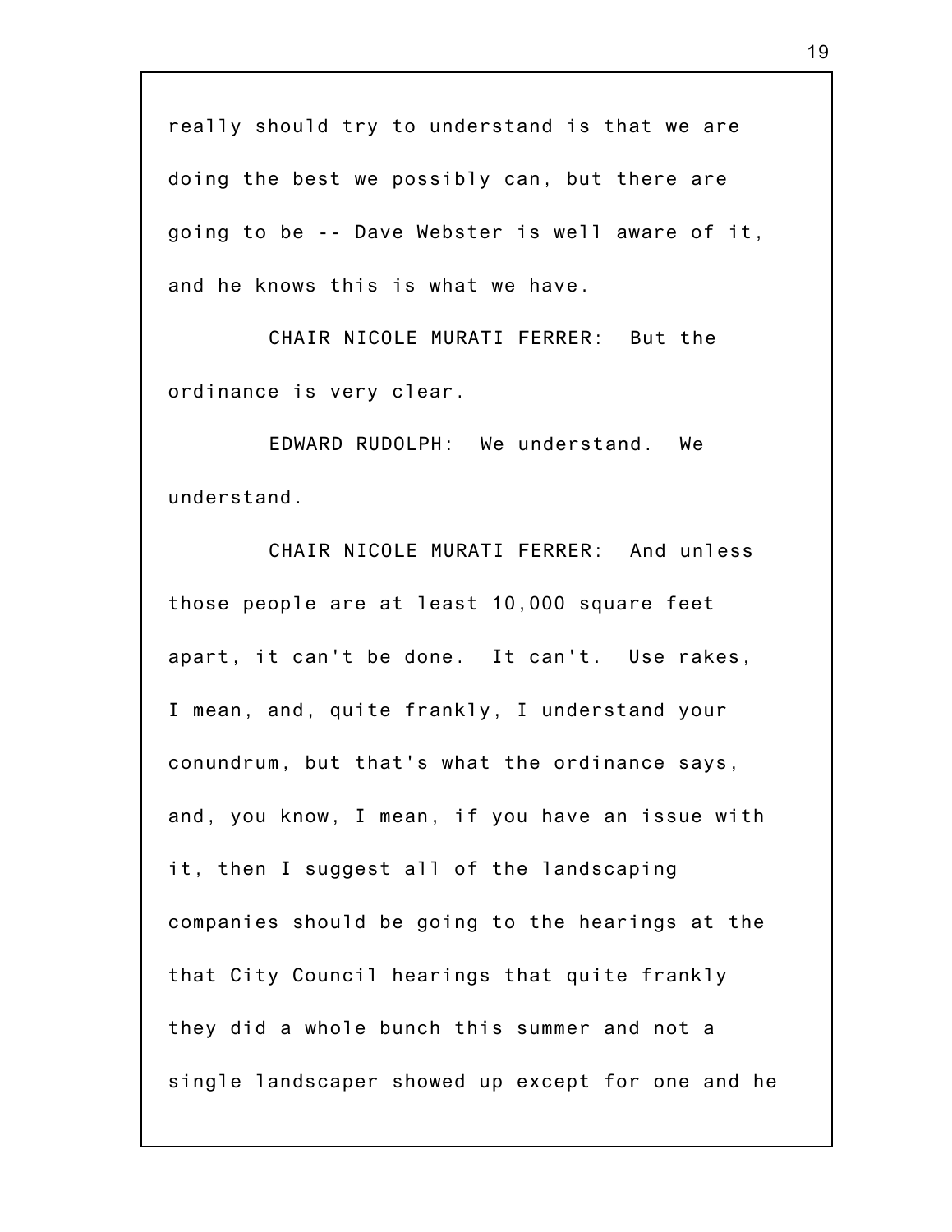didn't even speak, so...

EDWARD RUDOLPH: Yeah.

ATTY KERI BROWN: That's not an issue. It will be taken care of.

EDWARD RUDOLPH: It will be corrected.

CHAIR NICOLE MURATI FERRER: With that said, anything else?

ATTY KERI BROWN: No.

CHAIR NICOLE MURATI FERRER: I would vote for a violation for the November event and the December event, and I would issue a \$300 fine on each of those for a total of a \$600 fine.

POLICE COMMISSIONER CHRISTOPHER BURKE: I would agree with that.

CHAIR NICOLE MURATI FERRER: Okay. Violation on each, \$300 each, \$600. You will receive a statement of reasons.

Thank you.

EDWARD RUDOLPH: Thank you.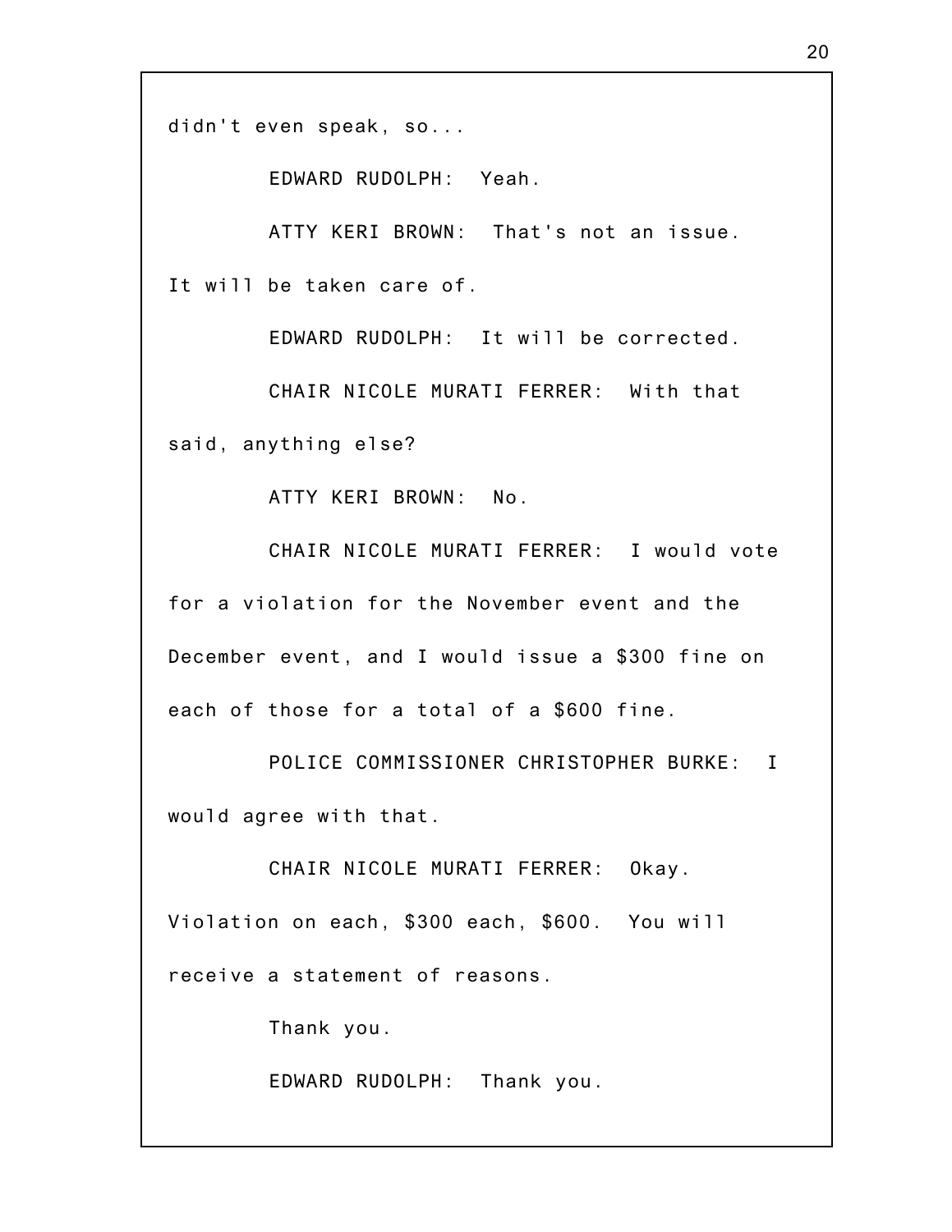## APPLICATION:

SAWA K, INC D/B/A POKE CITY

EXECUTIVE DIRECTOR ELIZABETH LINT: Application: Sawa K, Incorporated doing business as Poke City, has applied for a common victualler license at 1722 Massachusetts Avenue with a seating capacity of 20 and proposed hours of 10:30 a.m. to 11:00 p.m. seven days per week, Hong Qing Chen as proposed manager of record. Premise is described as approximately 1029 square feet with dining room and food service bar on the left side. Emergency egress in the rear.

CHAIR NICOLE MURATI FERRER: Thank you. Good afternoon. Please state and spell your names for the record.

SIWEI HUANG: My name is Siwei Huang, S-I-W-E-I, last name H-U-A-N-G.

> CHAIR NICOLE MURATI FERRER: Thank you. HONG QING CHEN: My name is Hong Qing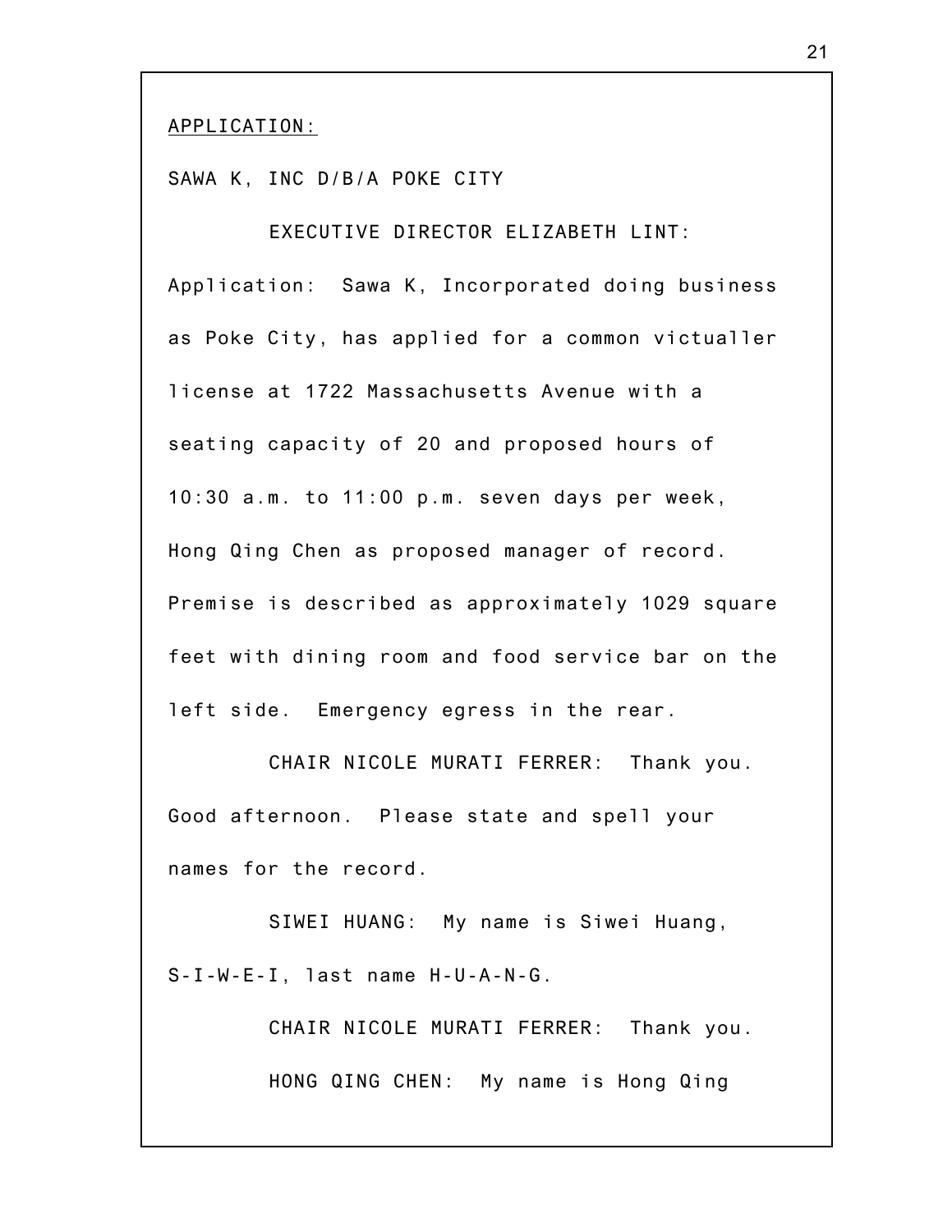Chen, H-O-N-G, Q-I-N-G, C-H-E-N.

CHAIR NICOLE MURATI FERRER: C-H-E-N? HONG QING CHEN: Yes.

CHAIR NICOLE MURATI FERRER: Thank you. Why don't you tell us about what Poke City is all about?

SIWEI HUANG: We pick 1722 Mass Ave, Cambridge, which used to be a cafe. And Poke City is about bring sushi in a different way. It's almost like sushi combined with Subway, if you can imagine. Instead of chef make lots for customers, you come in and you can pick what you like as you see, and the chef can prepare it for you, and you can eat it over there. It's very a unique style. It originally come from Hawaii. And it's very popular in California area, as far as I know. Manhattan has a lot of restaurants like this too.

Boston areas, we'll probably be the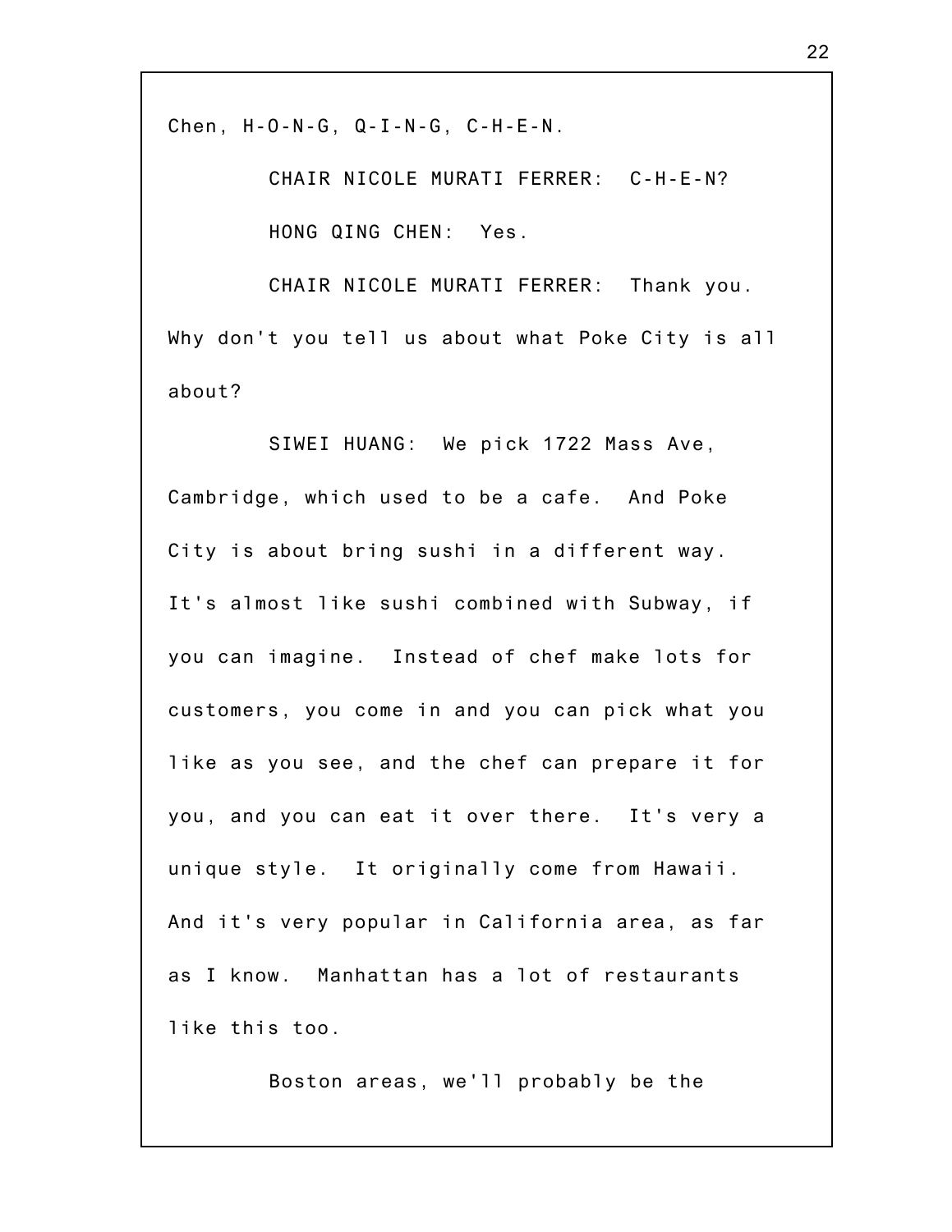second one to open up this type of restaurant.

There's similar type of restaurant that is currently opening in Somerville right now called Poke Works, and a tremendous amount of customers, as far as I know, from the college kids.

It's very healthy, and it's ready to go and you save a lot of time. And I think that's most very reason that it's being very attractive for those clients.

CHAIR NICOLE MURATI FERRER: I like it. And to confirm, 10:30 a.m. to 11:00 p.m. seven days a week?

SIWEI HUANG: Yes, as far as right now. Yeah.

CHAIR NICOLE MURATI FERRER: Any questions?

POLICE COMMISSIONER CHRISTOPHER BURKE: No questions.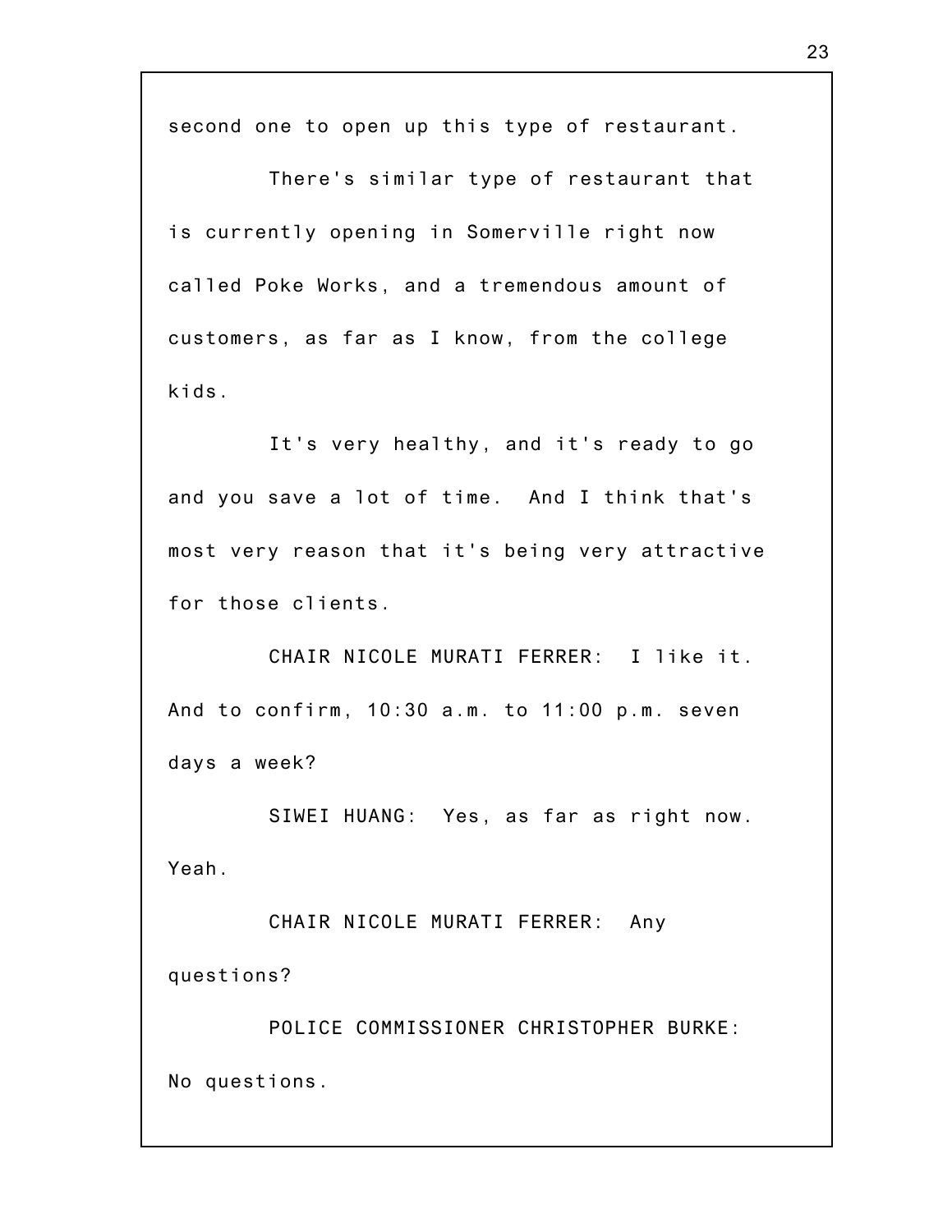CHAIR NICOLE MURATI FERRER: Anyone in favor of this petition?

(No response.)

Anyone in opposition to this petition?

(No response.)

And just to confirm, both of you are

owners?

SIWEI HUANG: Yes.

CHAIR NICOLE MURATI FERRER: And will both of you be on the premises? Who will be the manager?

SIWEI HUANG: Hong Qing Chen will be the manager.

CHAIR NICOLE MURATI FERRER: I vote to grant.

POLICE COMMISSIONER CHRISTOPHER BURKE: I agree.

CHAIR NICOLE MURATI FERRER: Granted.

SIWEI HUANG: Thank you.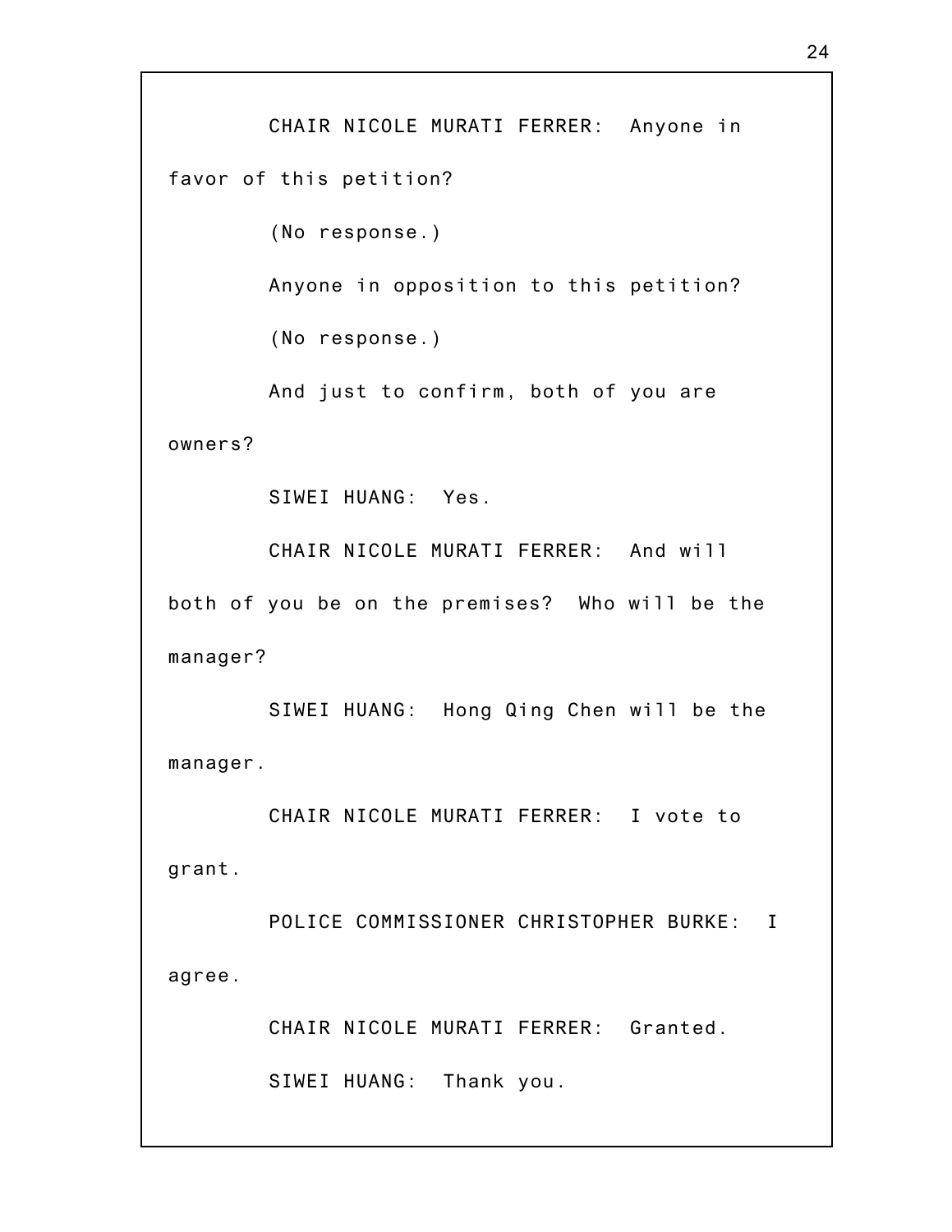CHAIR NICOLE MURATI FERRER: Thank you. CAMBERVILLE COFFEE ROASTERS, LLC D/B/A BROADSHEET COFFEE ROASTERS

EXECUTIVE DIRECTOR ELIZABETH LINT: Application: Camberville Coffee Roasters, LLC doing business as Broadsheet Coffee Roasters, has applied for a common victualler license at 100 Kirkland Street with a seating capacity of 40 and proposed hours of 6:30 a.m. to 9:00 p.m. seven days per week, Aaron MacDougall is the proposed manager of record. Premise is described as single story masonry, flat roof, two-unit building.

CHAIR NICOLE MURATI FERRER: Good afternoon. Please state and spell your names for the record.

ATTY SEAN HOPE: Good afternoon, Madam Chair and Mr. Commissioner.

For the record, Attorney Sean Hope,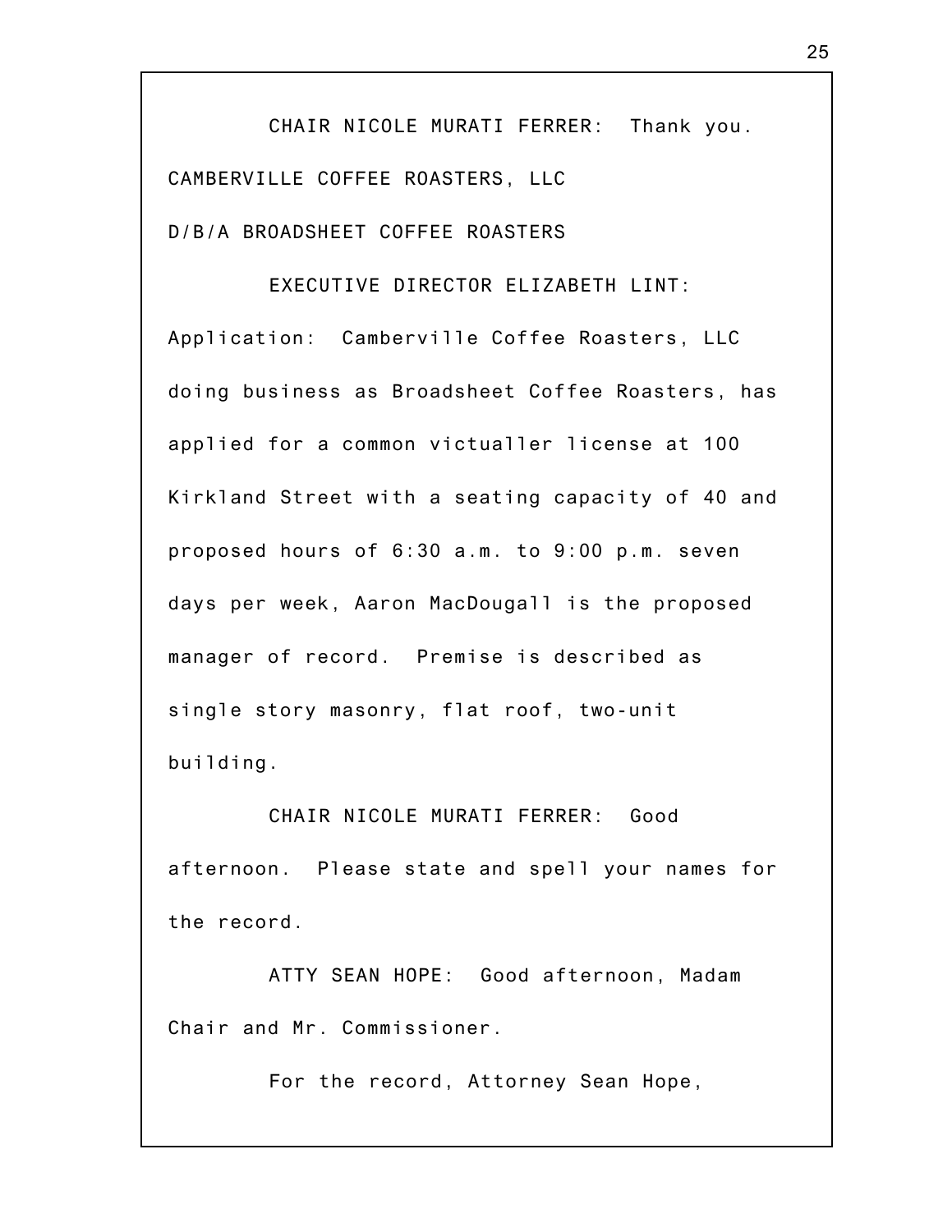S-E-A-N, H-O-P-E, Hope Legal Law Offices.

AARON MACDOUGALL: Hello. My name is Aaron MacDougall. That's A-A-R-O-N, MacDougall,  $M - A - C - D - O - U - G - A - L - L$ .

CHAIR NICOLE MURATI FERRER: Thank you. I feel like I always pick on your premise descriptions, Mr. Hope.

Let's do something better. I understand that our applications are a little confusing. But I think we're only interested in terms of where the restaurant is going to be.

So if I understand, this is a single-story flat roof building, but what exactly does your premises look like? Is it on the first floor?

AARON MACDOUGALL: Yes. It's a ground - yes. We're on the first floor, so the restaurant is on the first floor, and we will have a kitchen and storage in the basement.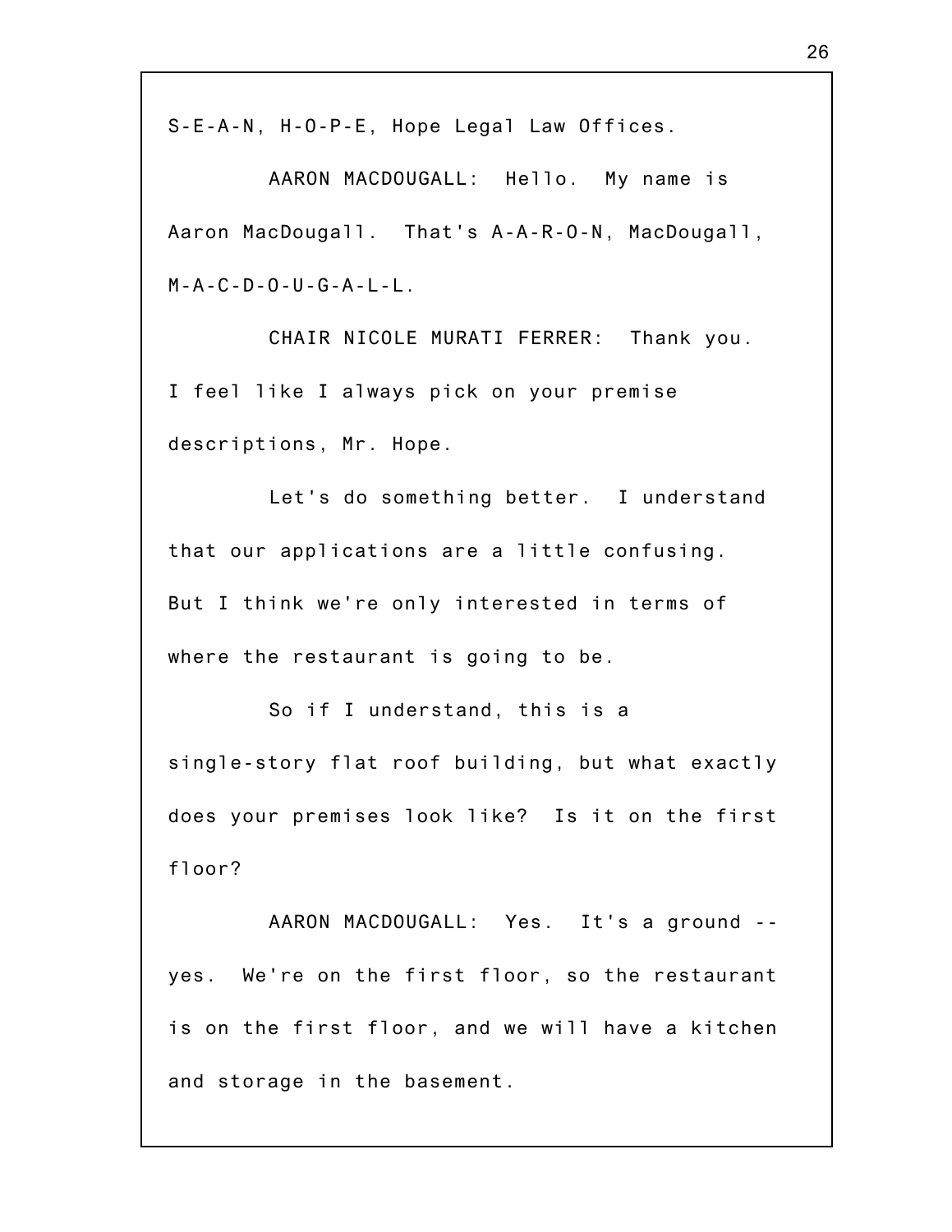CHAIR NICOLE MURATI FERRER: Okay. And so, and one room on the first floor?

AARON MACDOUGALL: It's one room. There will be -- you know, there's a coffee bar. There's a little sort of prep kitchen and assembly kitchen up there, and there is a back area with a coffee roaster in there.

ATTY SEAN HOPE: So, essentially it's one room divided by walls, and essentially the kitchen and then the counter as well.

CHAIR NICOLE MURATI FERRER: So in one room on the first floor with kitchen and storage in the basement?

AARON MACDOUGALL: Correct.

ATTY SEAN HOPE: I do apologize for not being more thorough. I do believe that we have -- the description should match the floor plan that we have. I should have made it more clear. I apologize for that.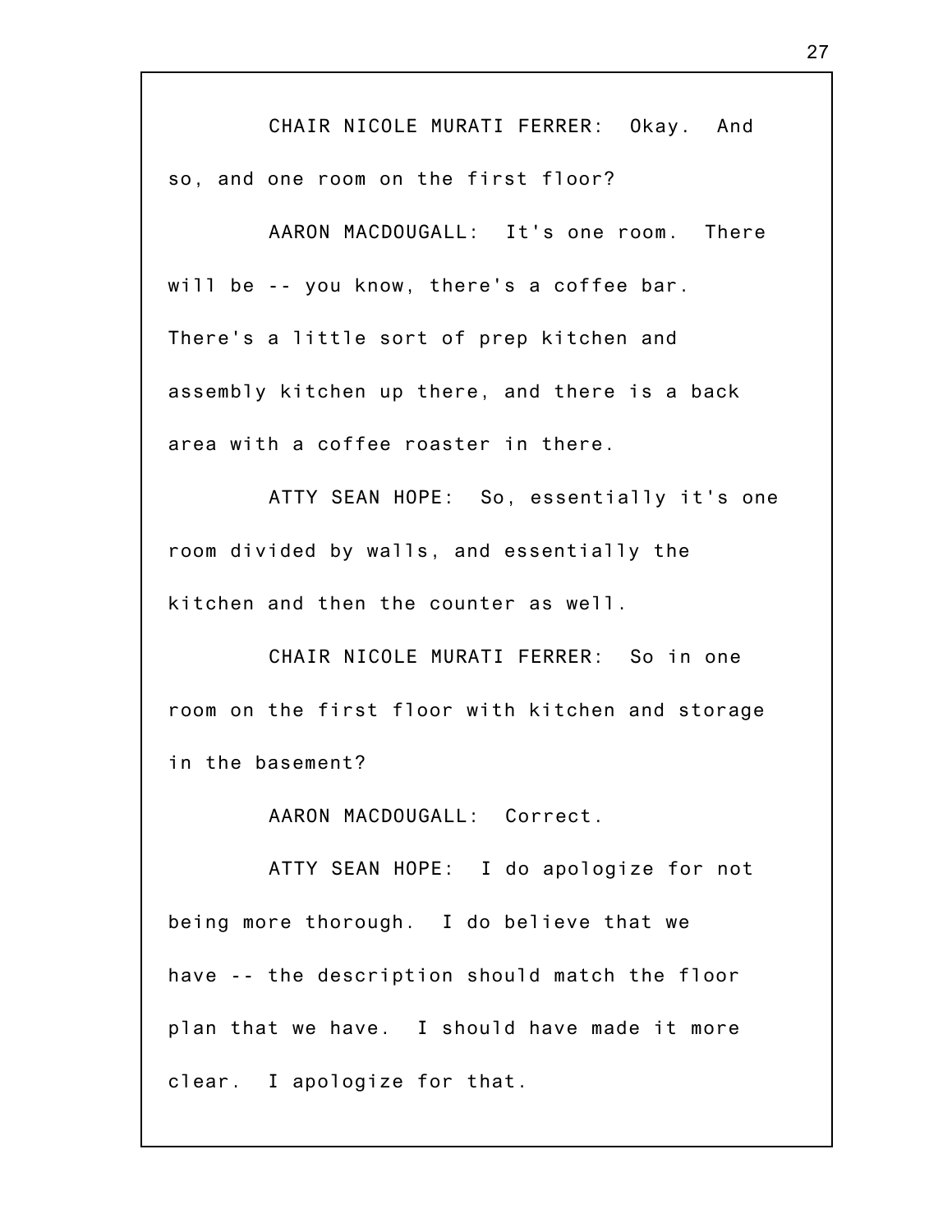CHAIR NICOLE MURATI FERRER: All right. Now, let's get to what Broadsheet Coffee Roasters are gonna be about.

ATTY SEAN HOPE: So this is a breakfast brunch and lunch restaurant specializing in gourmet coffee as well as baked goods and breakfast fare. They actually hired an executive chef that's going to be running the food program and will also have a beverage manager.

This location was a former convenience store, and they're converting it into what they feel like is -- has been requested by the neighborhood as a place to grab breakfast and lunch in a sit-down atmosphere.

Additionally, because we increased the ceiling, but what is allowed by zoning, we had to go to the Zoning Board for a special permit for parking. Part of that we had to do public outreach and we reached out to the neighbors and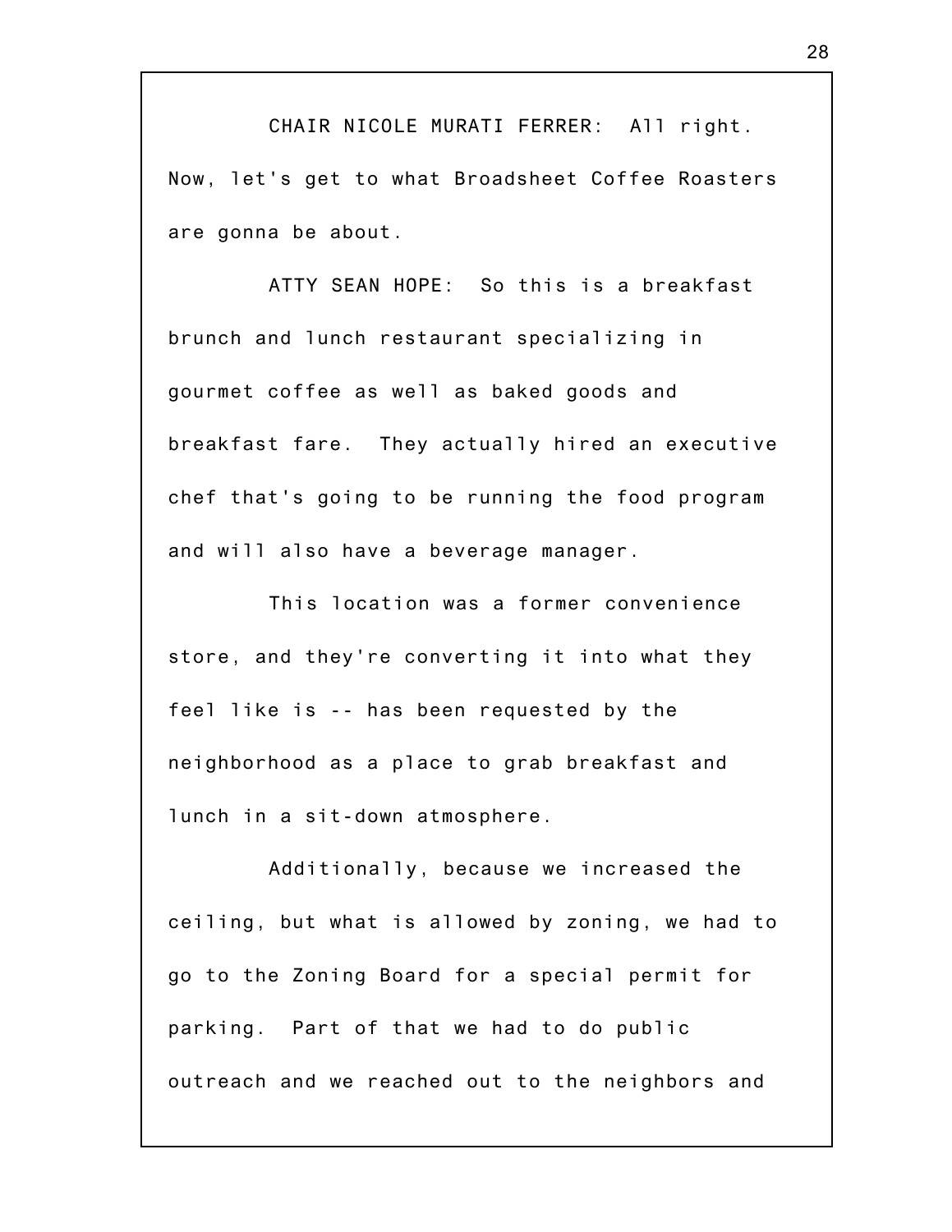sent fliers to the neighborhood and got

overwhelming support for the idea that there will be a family place to have breakfast and also sit down.

There are other breakfast places across in Somerville on Beacon Street, but they do not have the capacity for a sit-down-type breakfast and brunch offerings.

CHAIR NICOLE MURATI FERRER: And then no dinner, but basically you're going to keep having stuff?

AARON MACDOUGALL: Yeah, that's correct. We'll shut the kitchen at a certain point, and if there are baked goods that are left over, people can snack on that.

CHAIR NICOLE MURATI FERRER: Okay.

ATTY SEAN HOPE: As the Chair may recognize, the hours are to 9:00 in the evening, and the idea is that the baked goods that would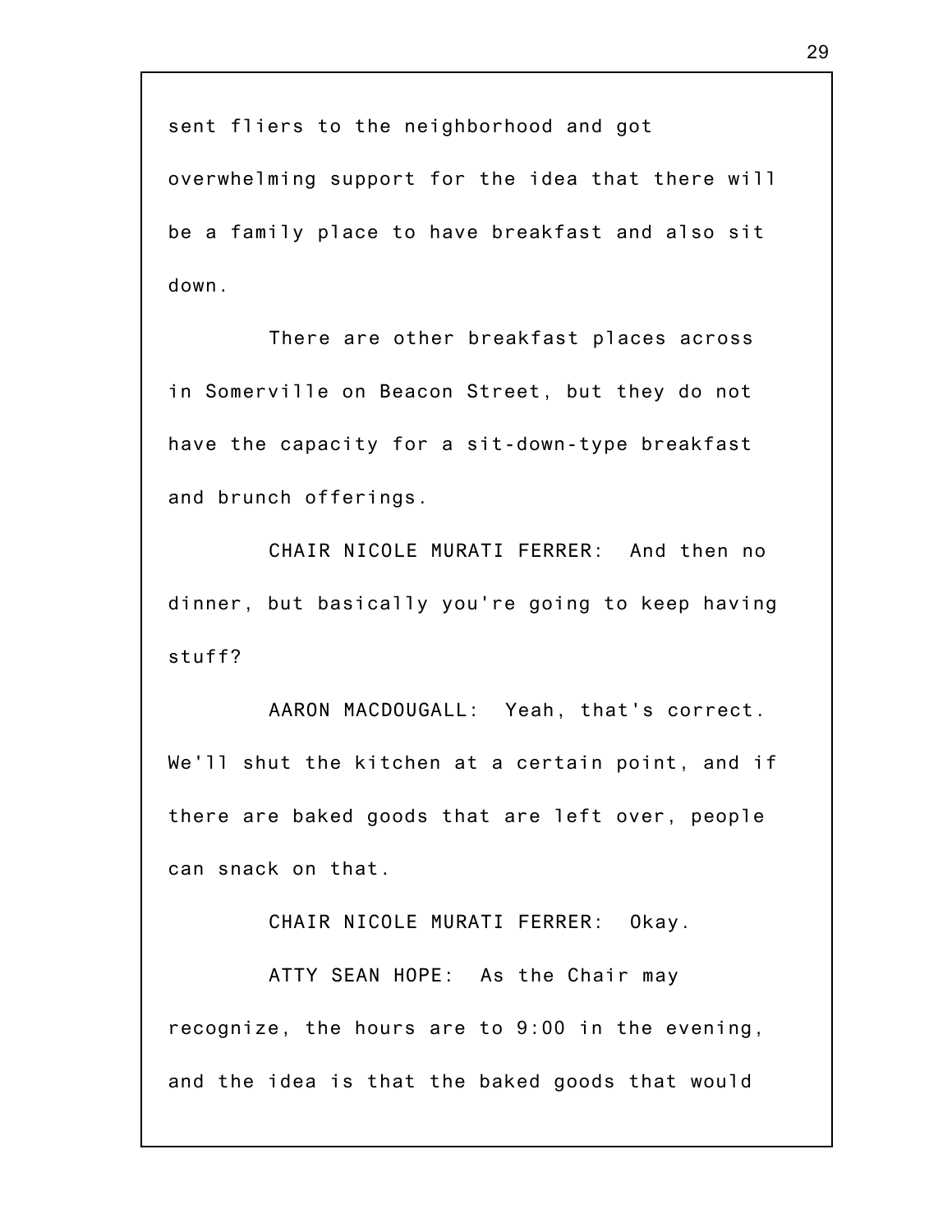be left over from 3:00 to 4:00 will be able to serve. People can come and have coffee and be able to sit there as well.

CHAIR NICOLE MURATI FERRER: That's why I was asking because you kept mentioning brunch and lunch and I was, like, what happened to dinner.

ATTY SEAN HOPE: I mean, also there's the entertainment application, it's just background at conversation level. Pretty standard for this type of operation.

CHAIR NICOLE MURATI FERRER: All right. Any questions?

POLICE COMMISSIONER CHRISTOPHER BURKE: No questions.

CHAIR NICOLE MURATI FERRER: Anyone in favor of this -- of these petitions? (No response.) Anyone in opposition to these petitions? (No response.)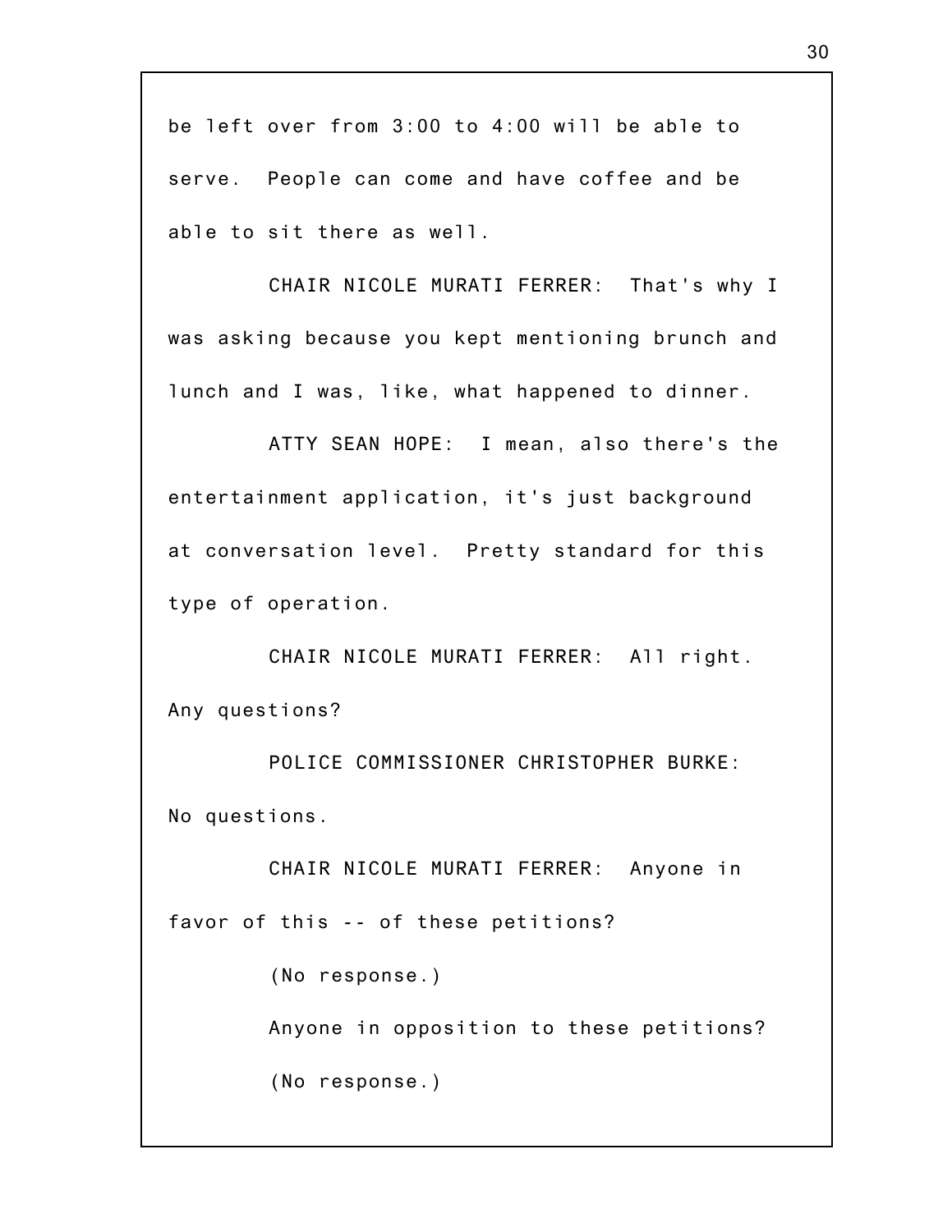I vote to grant.

POLICE COMMISSIONER CHRISTOPHER BURKE: Granted.

CHAIR NICOLE MURATI FERRER: Granted. Thank you.

POLICE COMMISSIONER CHRISTOPHER BURKE: Good luck.

CHAIR NICOLE MURATI FERRER: Just to confirm, that was a CV with entertainment for background music below conversational level and at conversational level because it's not on the agenda.

HANK INC D/B/A BUKOWSKI'S TAVERN

EXECUTIVE DIRECTOR ELIZABETH LINT:

Application: Hank Inc doing business as Bukowski's Tavern, holder of a common victualler all alcohol license at 1279 Cambridge Street has applied for a change of hours for Sunday opening from 11:00 a.m. to 10:00 p.m.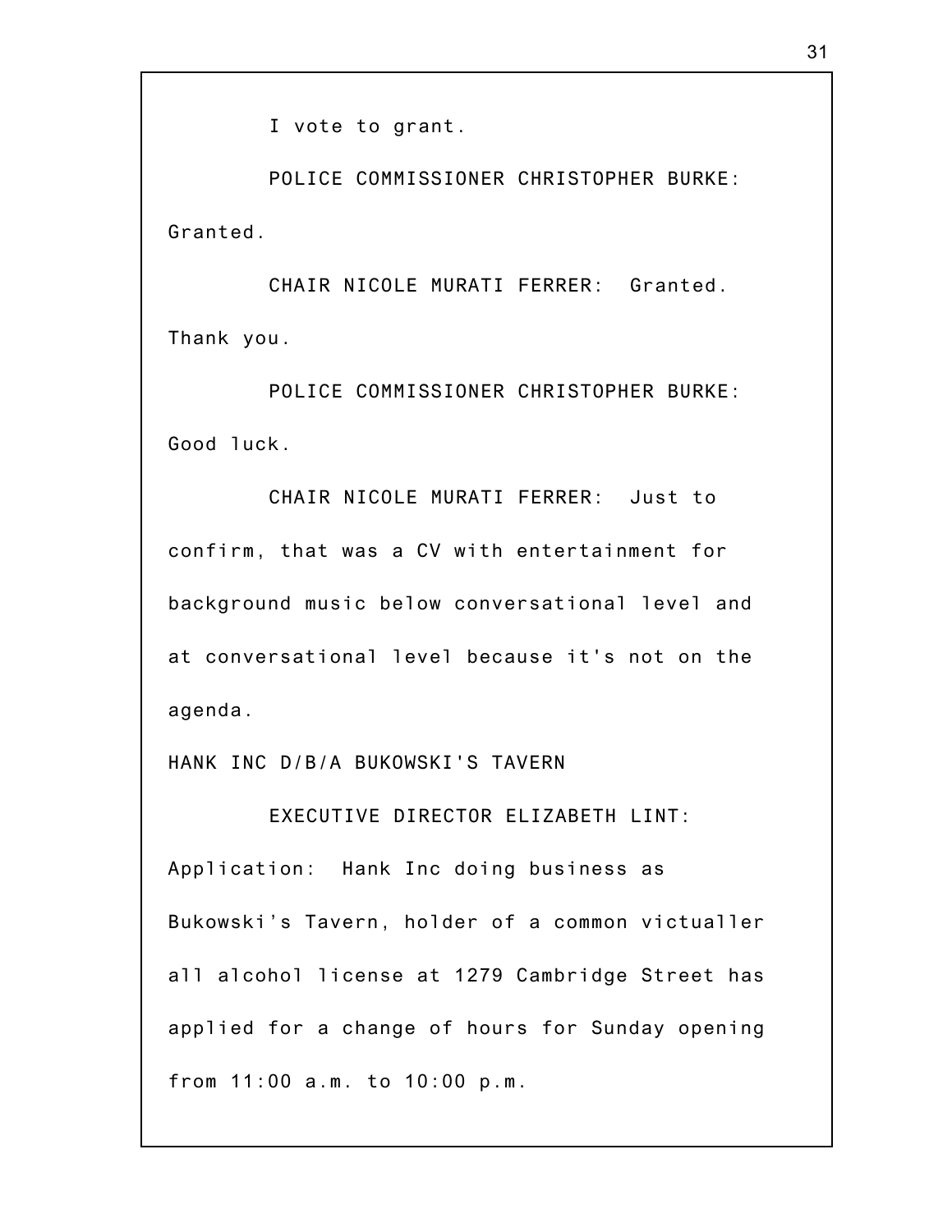CHAIR NICOLE MURATI FERRER: So you're seeking to open at 10:00 a.m. instead of 11:00 a.m. on Saturdays, is that correct?

SUZANNE SAMOWSKI: Yes.

CHAIR NICOLE MURATI FERRER: Good afternoon. Please state and spell your name for the record.

ATTY JAMES RAFFERTY: Good afternoon, Madam Chair.

For the record, James Rafferty, attorney with offices at 675 Mass Ave in Cambridge.

Seated to my right is Suzanne Samowski. Ms. Samowski is the manager of record.

And as the Chair noted, it's a rather straightforward application to offer an earlier lunch opening time at 10:00 a.m.

I'm sure the Commission is familiar with Bukowski's. It has been there since 2003. About two years ago they closed for six months for a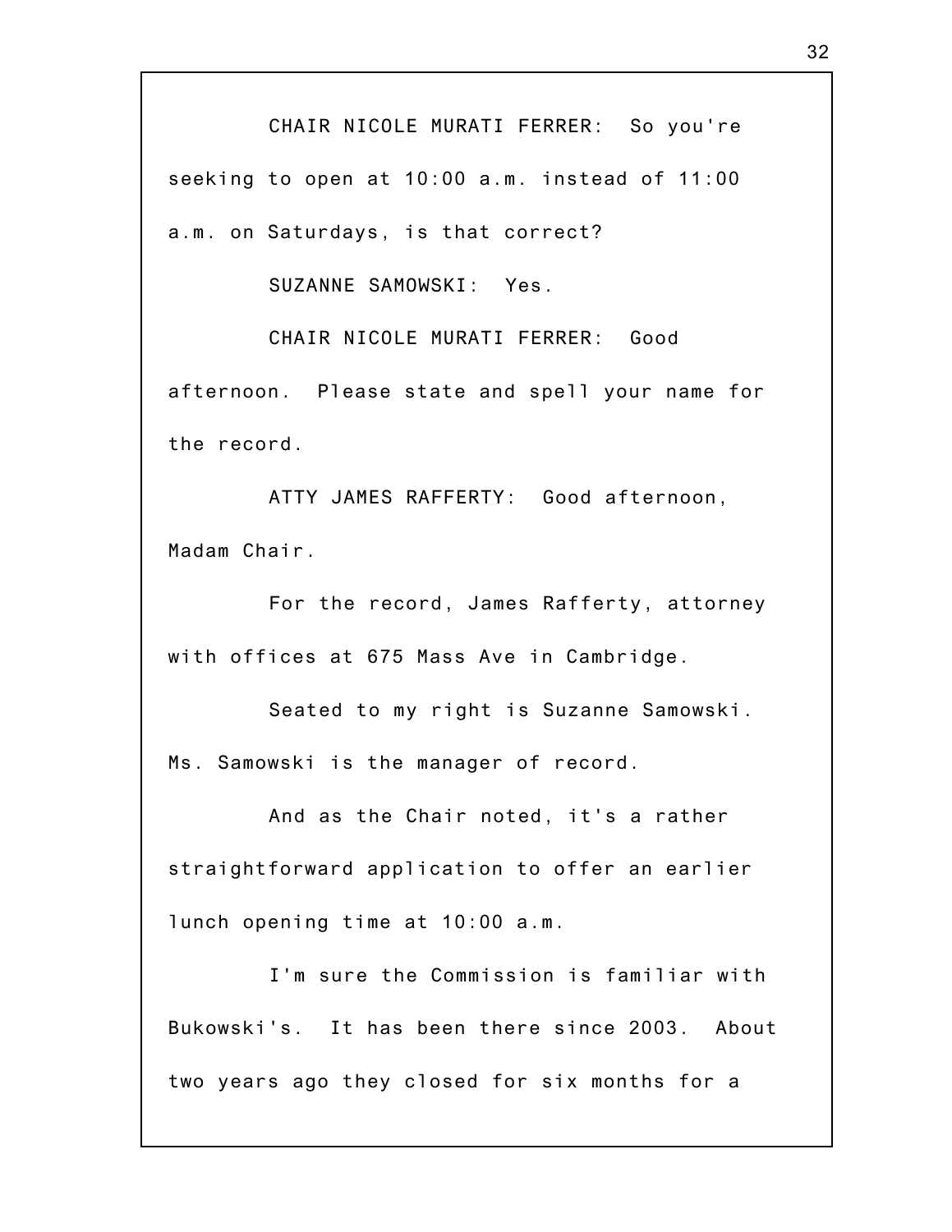complete renovation. They have been reopened now for about two years and serving the neighborhood very effectively.

Many of their surrounding establishments are serving brunch at earlier hours, and she decided to change the hours. But because of the way the license hours are currently established, we need to get approval for the earlier Sunday morning opening.

CHAIR NICOLE MURATI FERRER: I assume your clients are asking you for the earlier fare?

SUZANNE SAMOWSKI: Yes.

THE REPORTER: Chair, I just need a spelling from her.

CHAIR NICOLE MURATI FERRER: I also need it. I didn't get it.

SUZANNE SAMOWSKI: Suzanne Samowski.

THE REPORTER: S-U --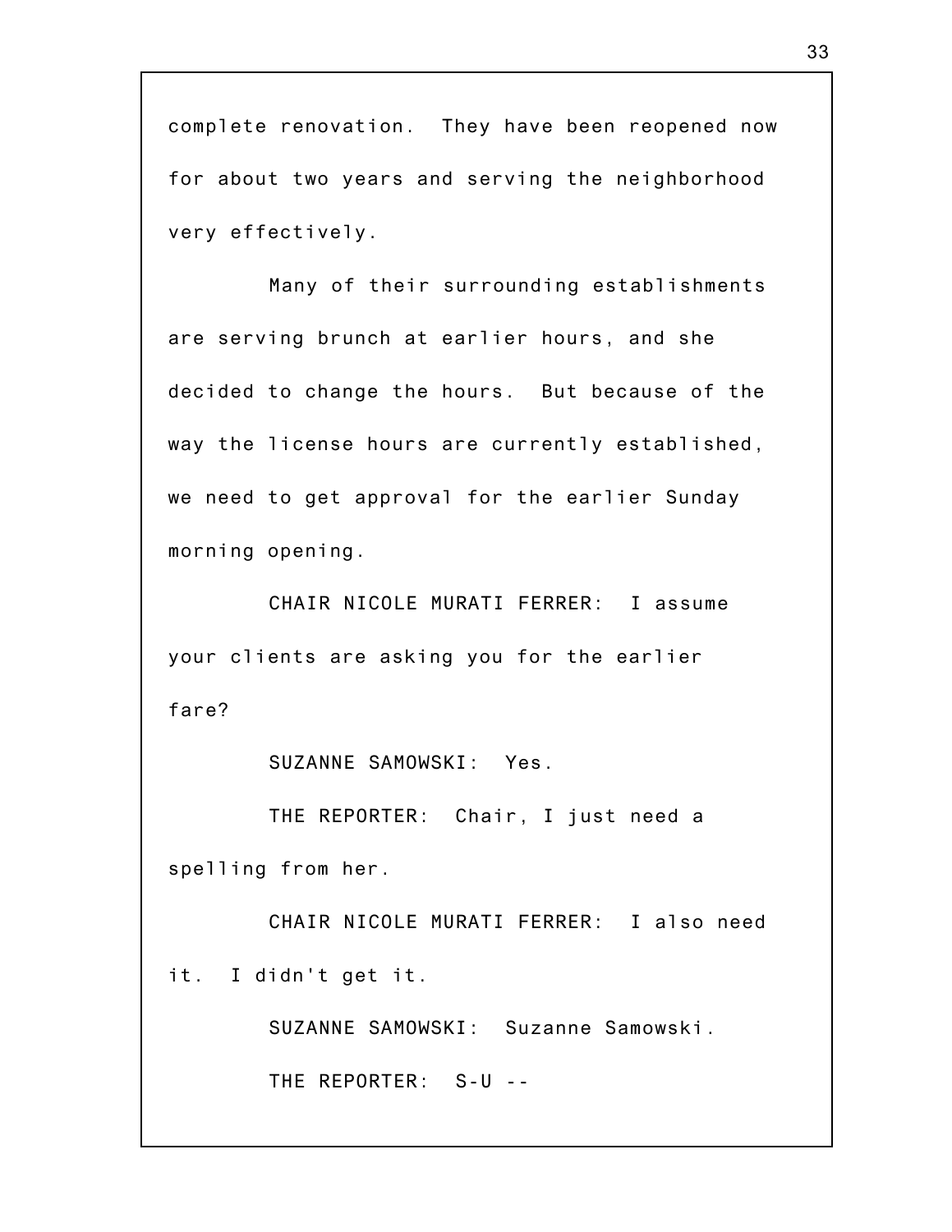SUZANNE SAMOWSKI: S-U-Z-A-N-N-E.

THE REPORTER: I just need it for the record, last name?

SUZANNE SAMOWSKI: S-A-M-O-W-S-K-I.

CHAIR NICOLE MURATI FERRER: The application is actually not signed. Do you mind signing that? Mr. Wilcox did it, so you may want to write your name on it, and then your signature.

Any questions?

POLICE COMMISSIONER CHRISTOPHER BURKE: No questions.

CHAIR NICOLE MURATI FERRER: Anyone in favor of this petition?

(No response.)

Anyone in opposition to this petition?

(No response.)

ATTY JAMES RAFFERTY: I have been doing my best to help Mr. Hope. I have educated him on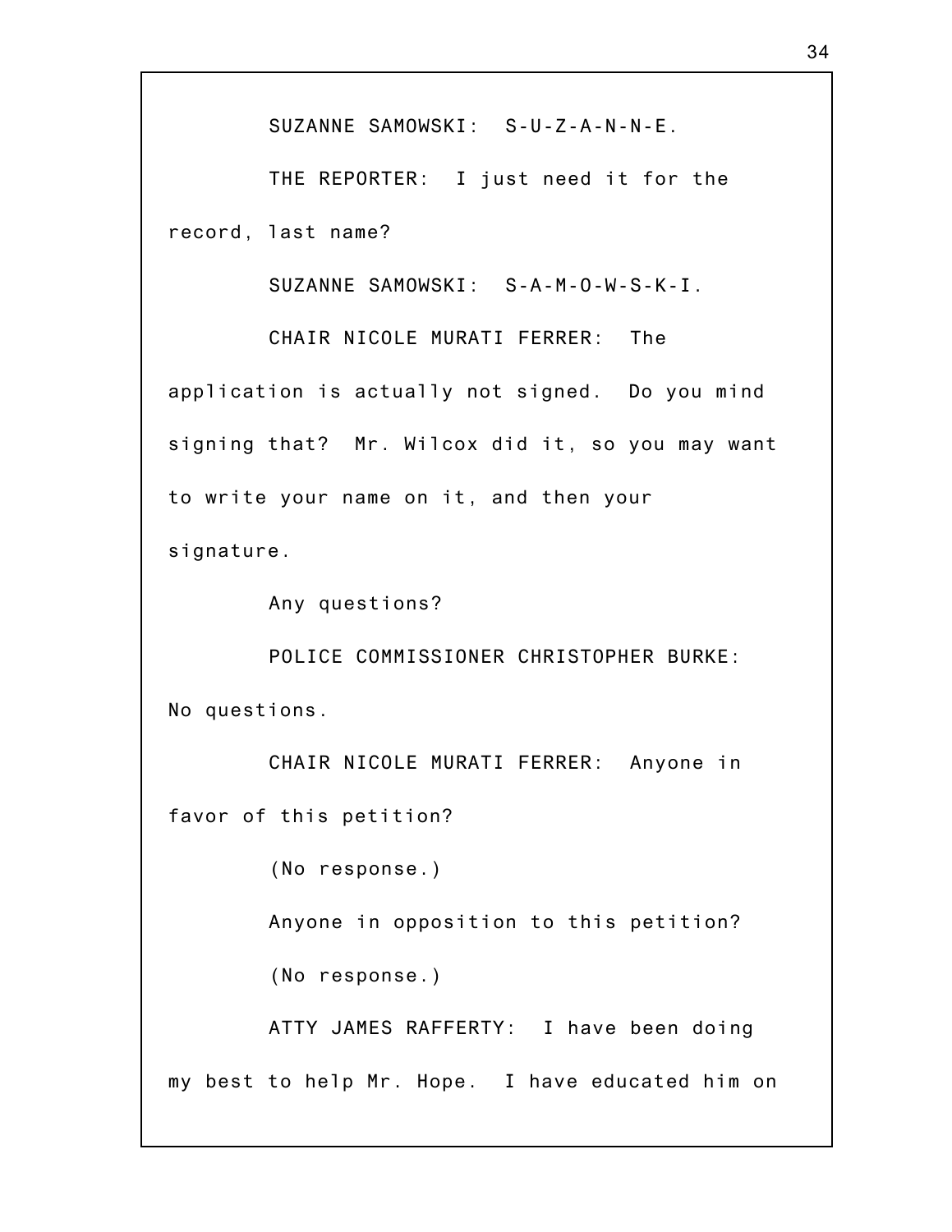the importance of having the right date of birth on the passport, all the other stuff, but I forget to tell him about the premises description.

CHAIR NICOLE MURATI FERRER: Or having your client sign the application?

ATTY JAMES RAFFERTY: You know, I was hoping that might get overlooked, and I blame Suzy for that. But I'll tell you, if I had three people for every time I go there, I say "If I come back and I'm told something's wrong, heads will roll."

CHAIR NICOLE MURATI FERRER: I would vote to grant.

POLICE COMMISSIONER CHRISTOPHER BURKE: I would approve.

CHAIR NICOLE MURATI FERRER: Granted.

SUZANNE SAMOWSKI: Thank you.

ATTY JAMES RAFFERTY: Thank you all very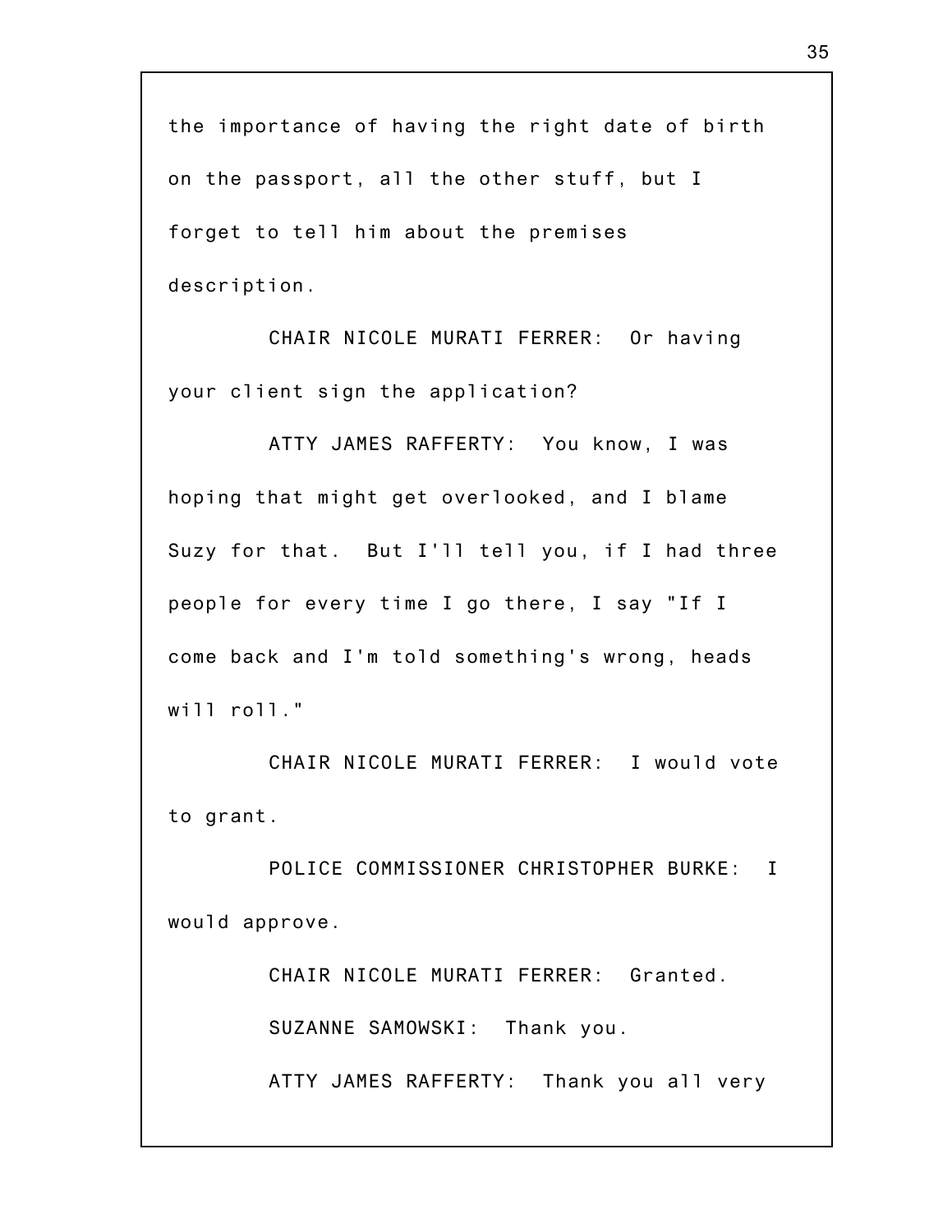If we don't see you again, have a pleasant holiday.

CHAIR NICOLE MURATI FERRER: Same to you all.

DISCIPLINARY:

SUNSET CAFE, INC D/B/A SUNSET GRILL

EXECUTIVE DIRECTOR ELIZABETH LINT: Disciplinary Matter: Sunset Café, Incorporated doing business as Sunset Grill, holder of a common victualler all alcohol license at 851-857 Cambridge Street due to alleged violations of General Laws Chapter 138, Sections 15A, 16A, 23, 26 and 64, transfer of the privilege of an alcohol license without obtaining approval from the Cambridge License Commission and Alcoholic Beverages Control Commission and not having an approved manager.

ATTY CAROLYN CONWAY: Good afternoon.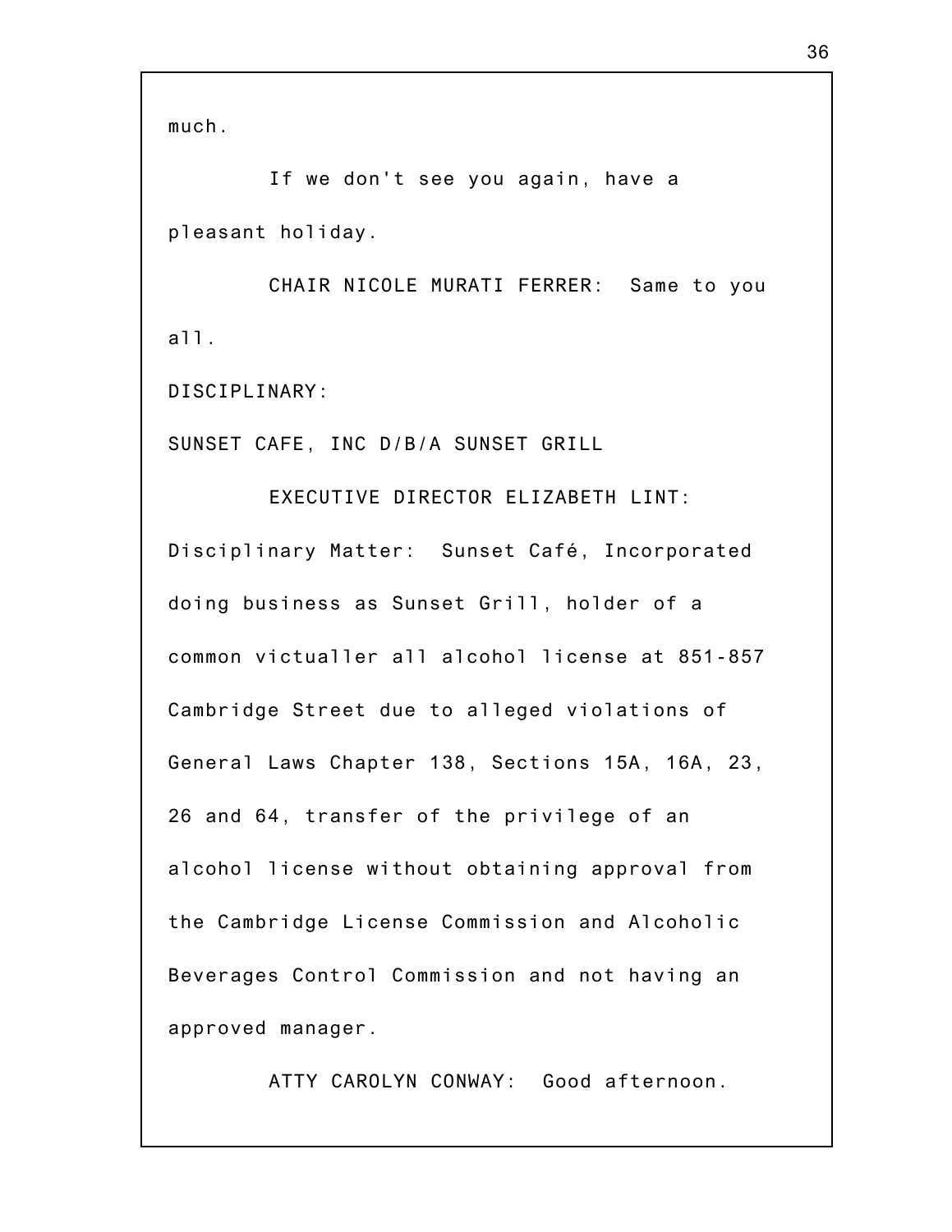Carolyn Conway, 3550 West Avenue --

THE REPORTER: Carolyn, you have to spell your first and last name.

ATTY CAROLYN CONWAY: Sorry. C-A-R-O-L-Y-N, Conway, C-O-N-W-A-Y. And I'm here on behalf of the Sunset Cafe today.

I have with me Mr. Carlos Pereira, P-E-R-E-I-R-A.

Irene Pereira, same spelling for the last name. And Leonilde Castanheira, L-E-O-N-I-L-D-E, last name, C-A-S-T-A-N-H-E-I-R-A.

This license has for the last several years had a very unfortunate turn of events.

As the Commission may be aware the -- the Sunset Cafe has been in the Castanheira family since the mid-1960s and has been passed down from the father, Fernando, and he was married to Leonilde, two sons to Fernando, Jr. Castanheira.

Fernando passed away. And there was some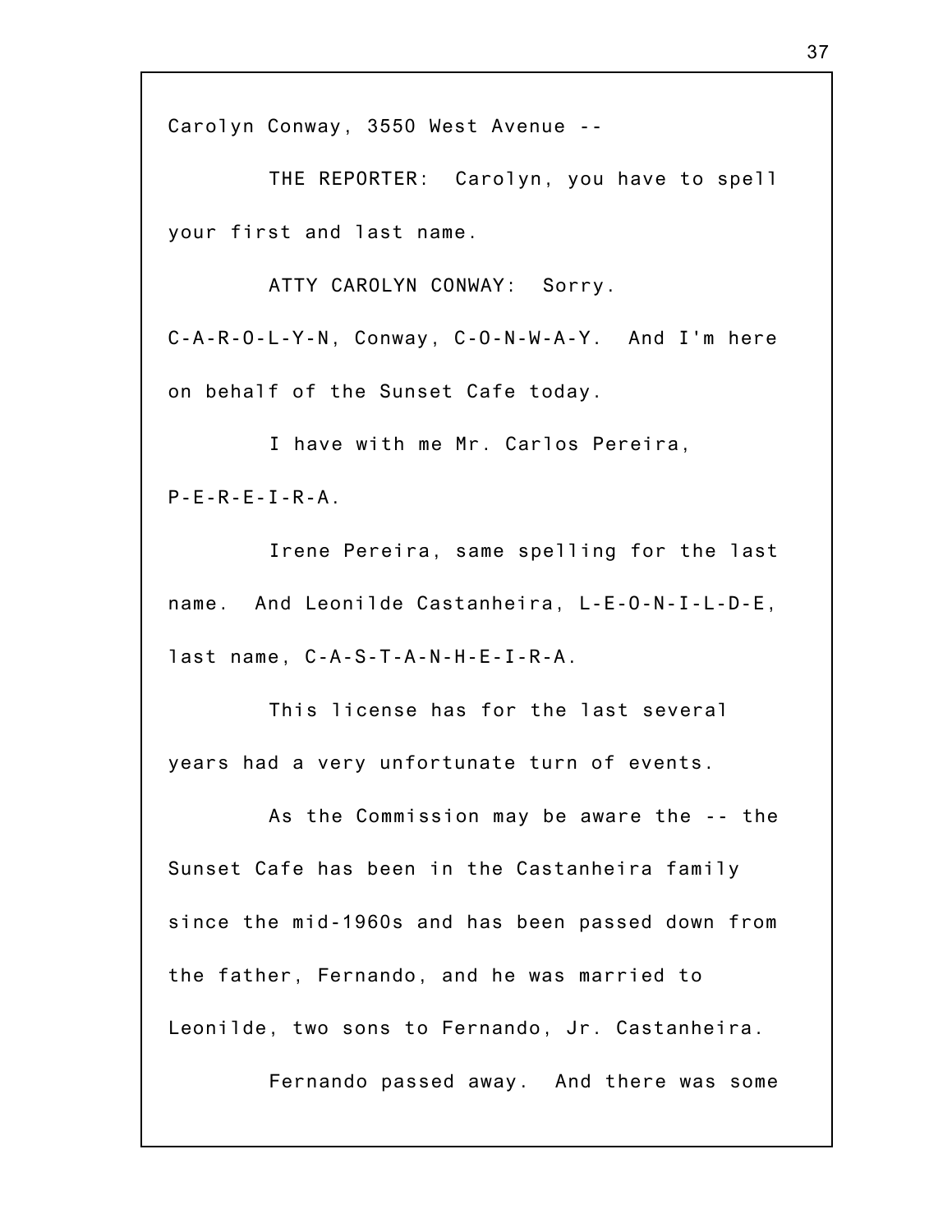internal family strife, for lack of a better word. And Irene Pereira, who is the personal representative of the Estate of Fernando who died in testate, has been acting on behalf of the corporation.

So under Chapter 138, Section 23, her position is as a result of operation of law.

And I can give you -- I have not done it yet, but I can give you a certified copy of her appointment by the Middlesex Probate Court as the representative of the estate.

CHAIR NICOLE MURATI FERRER: We actually -- Ms. Conway, did you review the statement of reasons that we issued in February of this year?

ATTY CAROLYN CONWAY: Awhile ago.

CHAIR NICOLE MURATI FERRER: Because we actually have it. I mean -- and I think -- you know, I, quite frankly, don't think this license should be renewed. Quite frankly, I don't know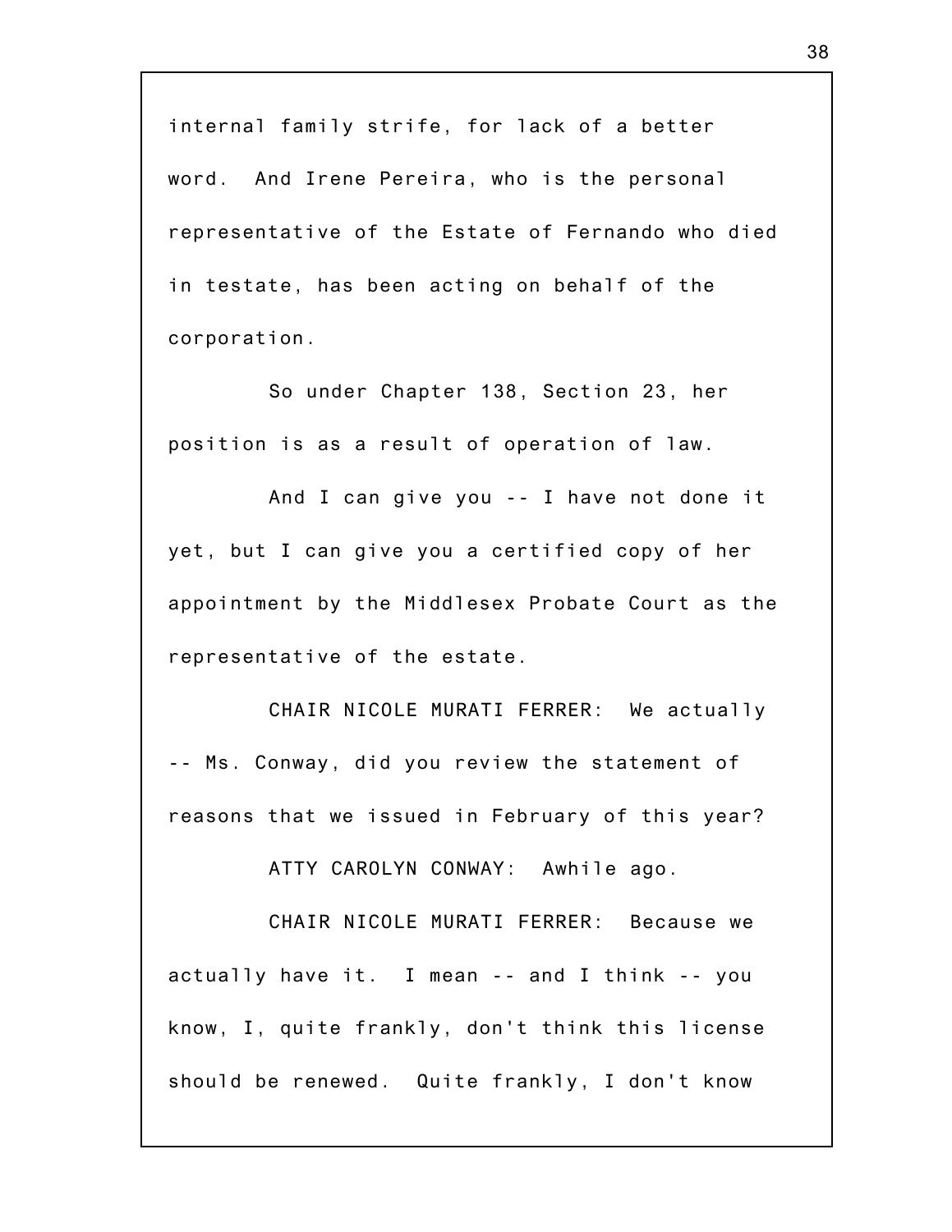how it got renewed the two previous years, you know, just based -- just based on law, it shouldn't have been renewed the last two years.

With that said --

ATTY CAROLYN CONWAY: It's a matter of discretion.

CHAIR NICOLE MURATI FERRER: -- well, I think we issued that statement of reasons in February of this year and we have yet to see a resolution.

ATTY CAROLYN CONWAY: Well, I am prepared to file the resolution tomorrow. I have the CORI forms completed. I have the corporate vote. I have everything ready to go on-line to straighten this out.

The premises is actively being marketed for rent and for sale of the license. The building -- this is, as I said, it's a commercial building with apartments upstairs. We hate to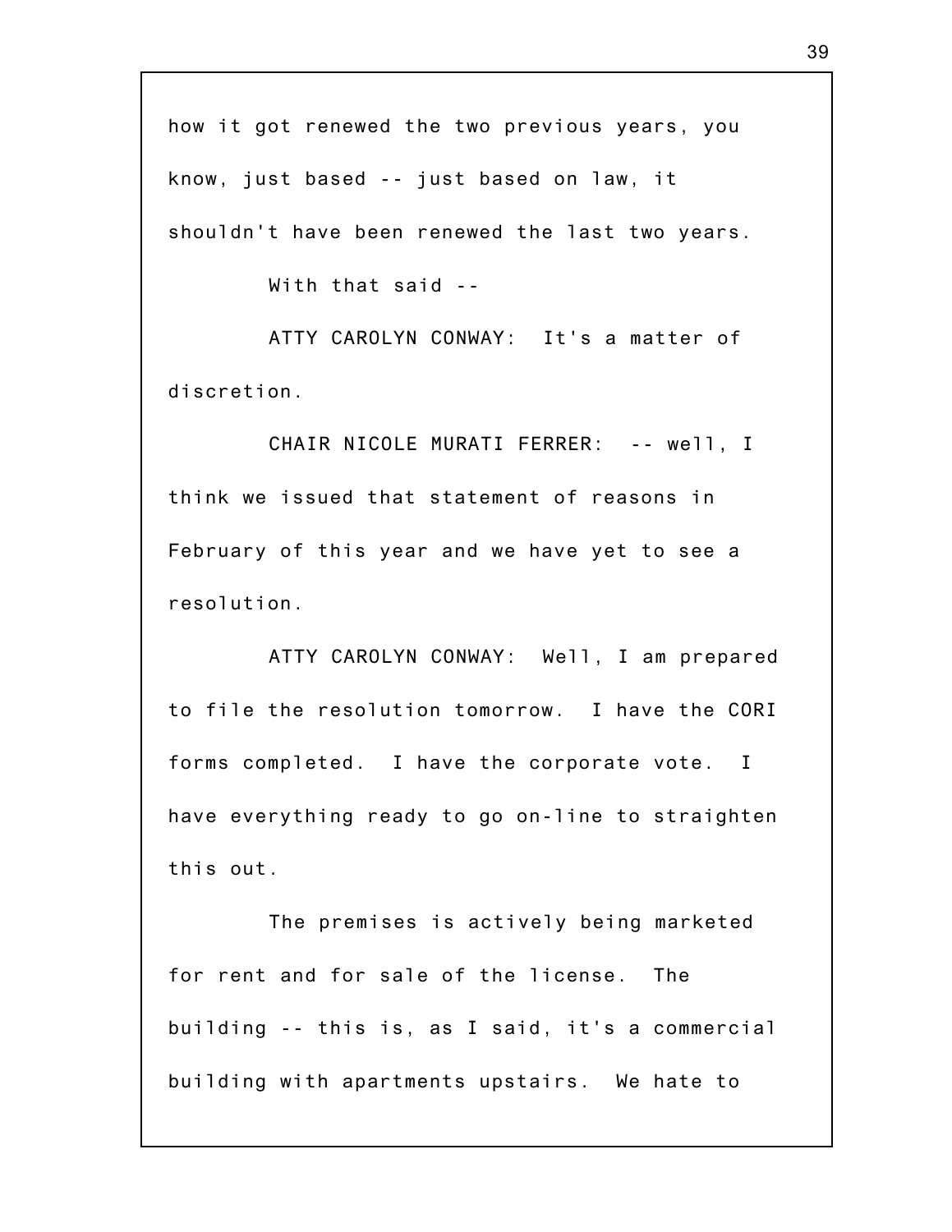see it go out of the family. They did not have real licensing counsel before.

And I'm, as I said, I'm prepared to come in. I have already completed all the paperwork. All I have to do is get on-line and upload it, and get it out, and then we could have a hearing. And as I said, I do have the listing. It's being actively marketed as a restaurant with the license for sale.

CHAIR NICOLE MURATI FERRER: Why hasn't it been done?

ATTY CAROLYN CONWAY: Again, there was some intrafamily -- as to where the restaurant was going to go.

One of the people who was involved was David Castanheira, who unfortunately just passed away himself within the last couple months, so it is now falling into place.

CHAIR NICOLE MURATI FERRER: And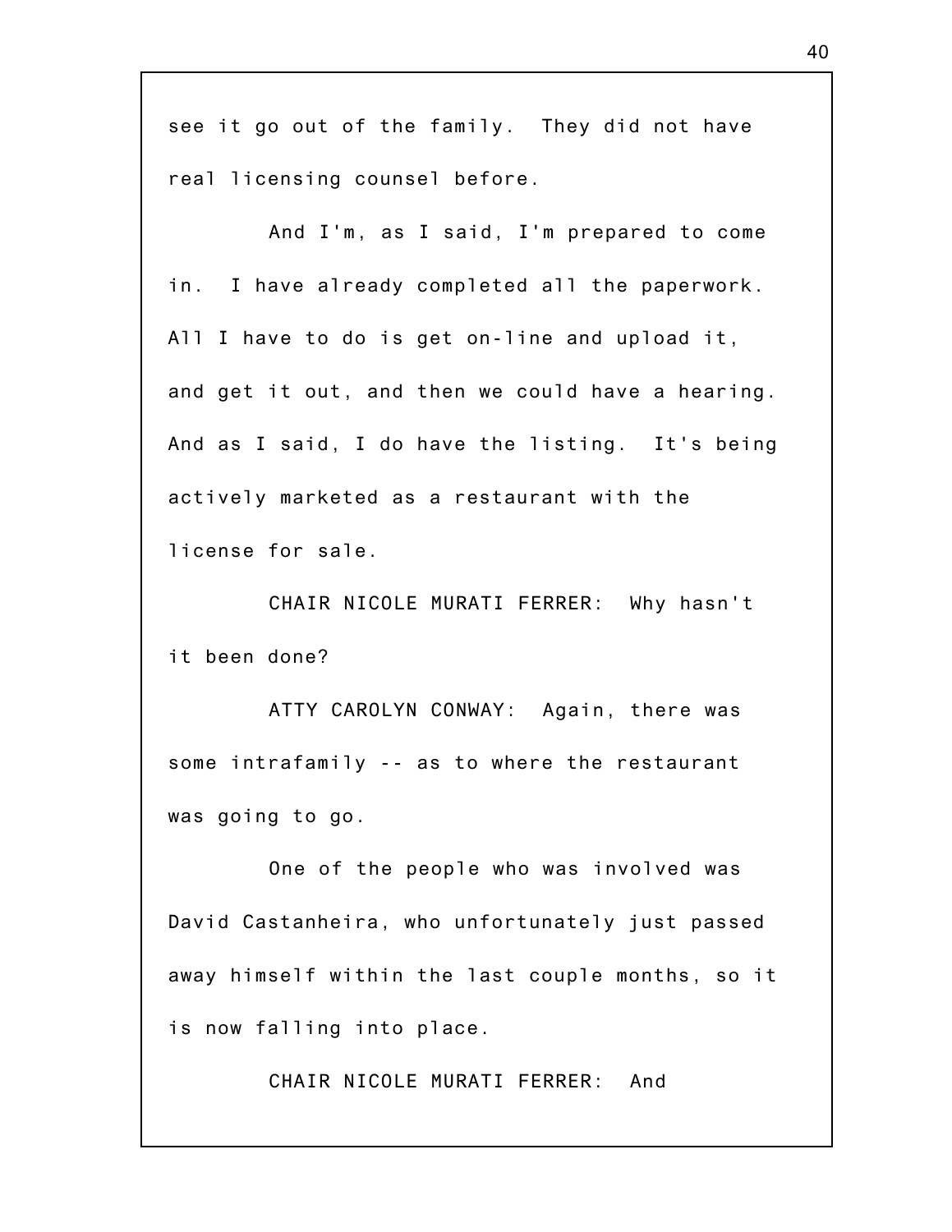Mr. Castanheira was the one that was operating since 2012, and the one we were told in February that the mom had no interest in giving the license to, and that the family was saying that he had no right to operate.

ATTY CAROLYN CONWAY: And it was closed in February.

CHAIR NICOLE MURATI FERRER: Yes, because we shut it down.

ATTY CAROLYN CONWAY: Yes. And then it was ongoing between attorneys and now David has died, and we're here to straighten out the corporation.

Irene, who is the personal representative of the stockholder Fernando, is -- as I said, I'm putting everybody on as -- correctly onto the corporation.

As I said, it's one of the most unusual situations that I've ever come across.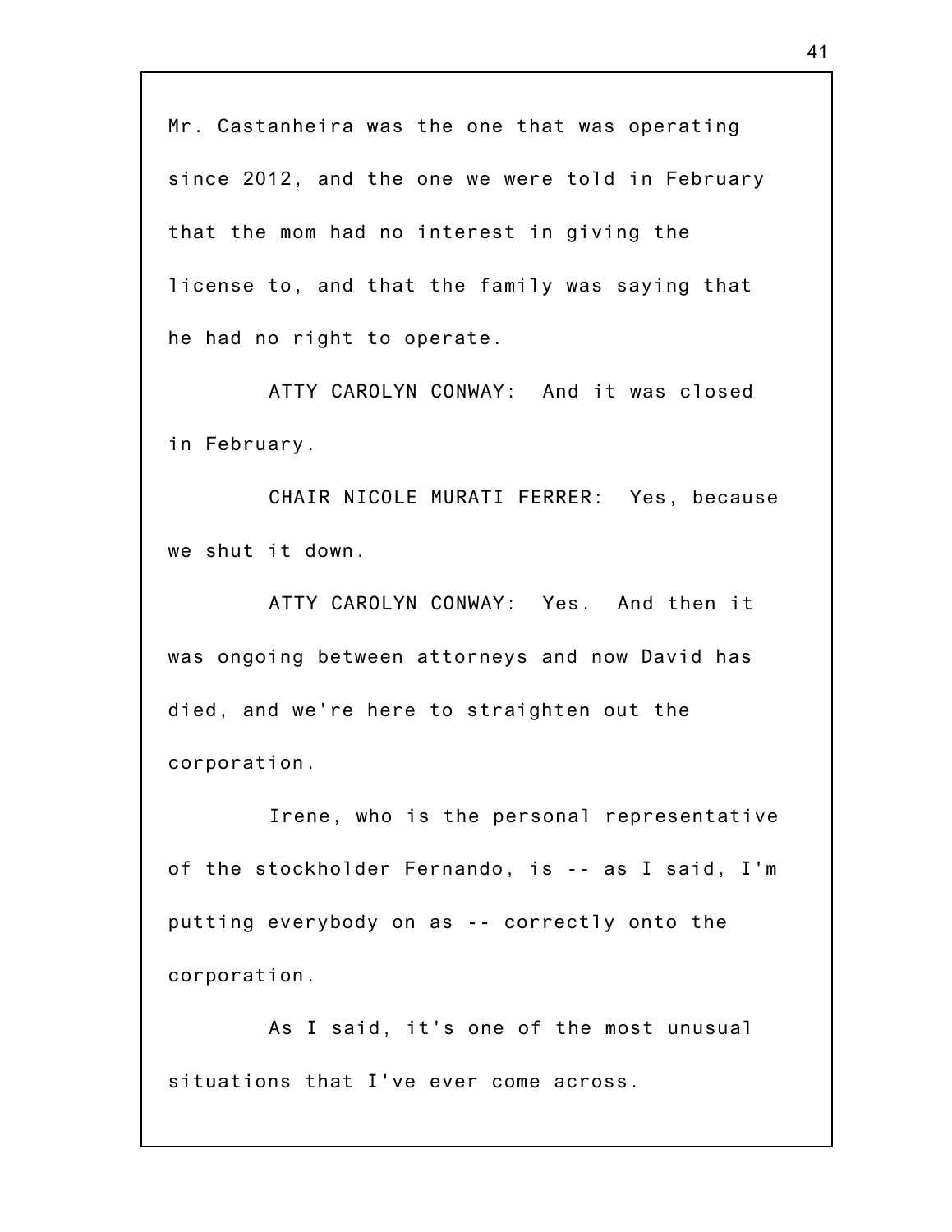CHAIR NICOLE MURATI FERRER: What exactly will it look like?

I mean, because the problem is we don't even see it right now.

ATTY CAROLYN CONWAY: What it's going to be right now is that Irene will be all of the officers and the directors of the Sunset Cafe, Carlos is going to be the manager, and Leonilde will be the stockholder. As I said, right now we are actively marketing it. As of today we've gotten --

CHAIR NICOLE MURATI FERRER: So there's no intent to operate this license?

ATTY CAROLYN CONWAY: No. And I've already -- we've already right now done -- we've worked on it this afternoon about what a potential lease would look like.

I'm going to broaden the marketing scope so that we can get to a wider license. We do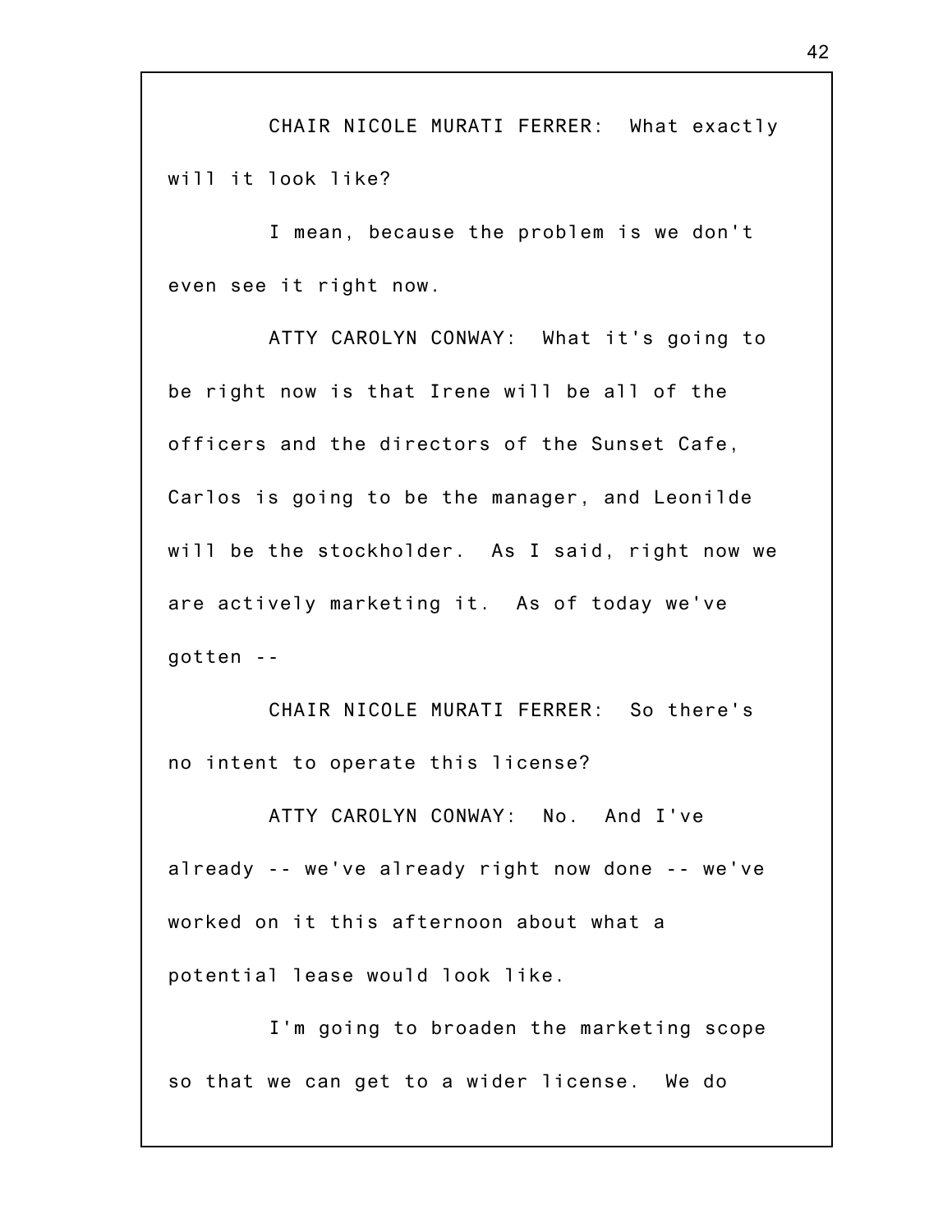have some people who have been there. We've already had one person in with an architect and with a builder. So we have real interest.

CHAIR NICOLE MURATI FERRER: You have real interest in selling the license. You have no interest in operating this license.

ATTY CAROLYN CONWAY: I mean it's --

CHAIR NICOLE MURATI FERRER: Answer this question for me, Ms. Conway.

Had we not called this hearing, would this be in the works? Because I am quite concerned that we issued this statement of reason in February of this year, in early February of this year, and it wasn't until we called this matter for a hearing that we've even heard an iota of information from your clients.

ATTY CAROLYN CONWAY: Well, I will tell you from my perspective, it was when the renewal came up in November that they first contacted me.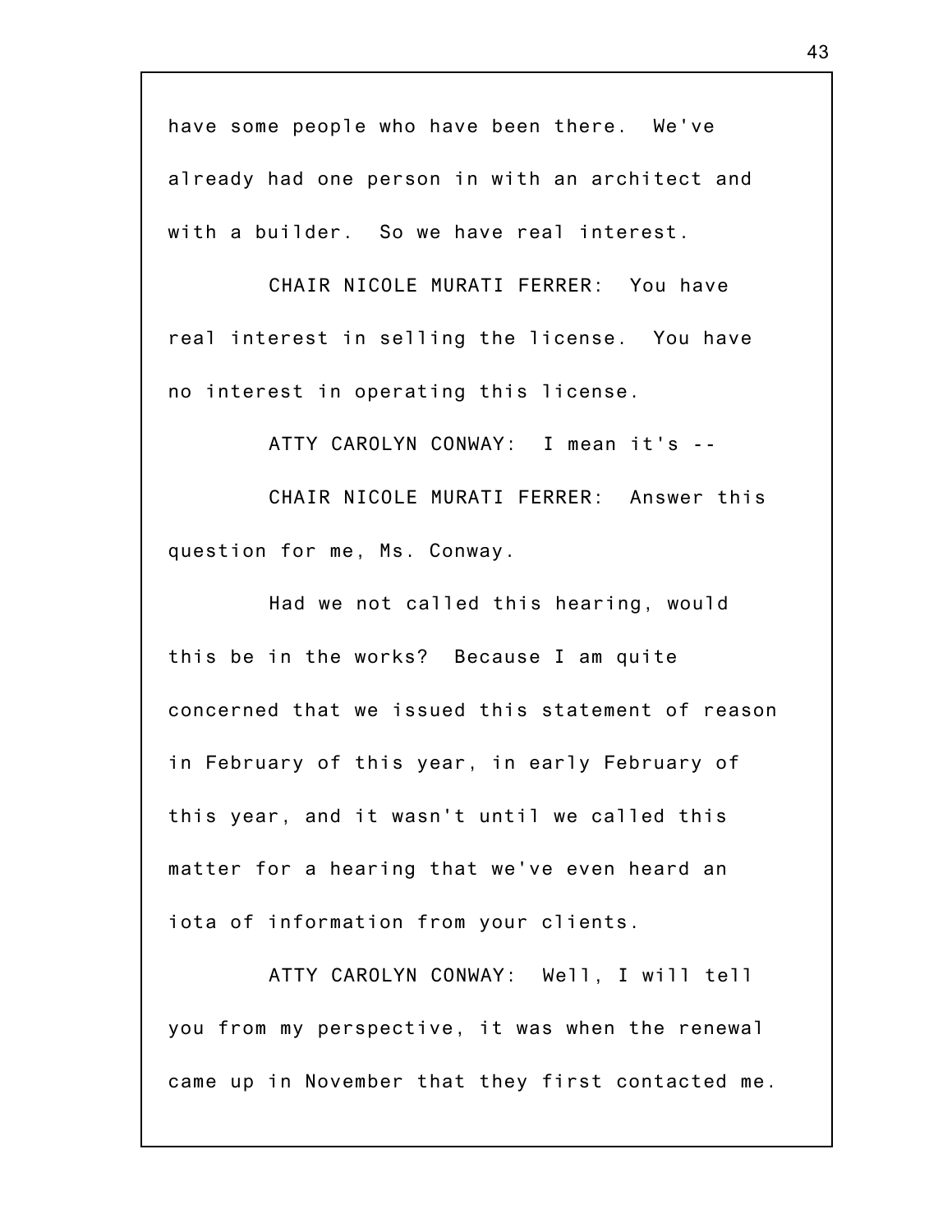And I've been looking at the situation and we have been addressing the situation. And it was after that that I got the hearing notice.

And as soon as I received the hearing notice, that's when I started to do the due diligence to do the application on-line.

It's a valuable asset for the family. We're looking for someone who is going to be an asset to the neighborhood.

And I don't want to sound -- but I'm here now and I'm going to make sure that everything gets filed and it gets straightened out.

As I said, I'm prepared to file tomorrow.

CHAIR NICOLE MURATI FERRER: I want to decide this today because I think it's important that we decide it today, but I'm waiting for one piece of document that should have been in the folder.

Can we call the next hearing and I'll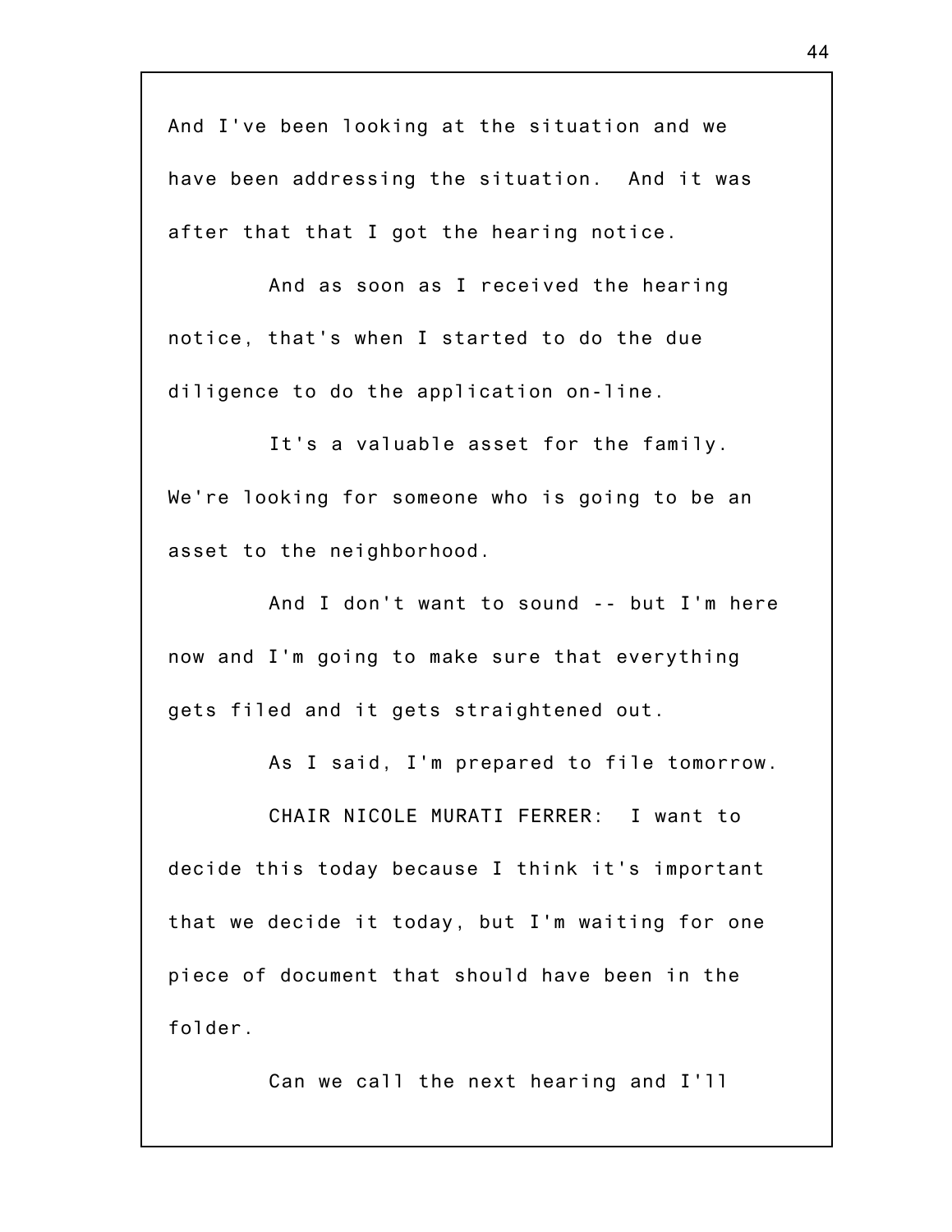call you guys right after?

ATTY CAROLYN CONWAY: Sure.

CHAIR NICOLE MURATI FERRER: Thank you. CANCELLATION:

GUGGY, LLC D/B/A STUDIO MANTRA

CHAIR NICOLE MURATI FERRER:

Cancellation: Guggy, LLC doing business as Studio Mantra, holder of a common victualler all alcohol license at 577 Massachusetts Avenue pursuant to General Laws Chapter 138 Section 77, non-use of the alcohol license.

Guggy LLC d/b/a Studio Mantra?

Second call.

Is Nicolazzo and Sons here now?

(No response.)

CHAIR NICOLE MURATI FERRER: Let's take a two-minute break.

(Short Recess Taken.)

CHAIR NICOLE MURATI FERRER: Back on.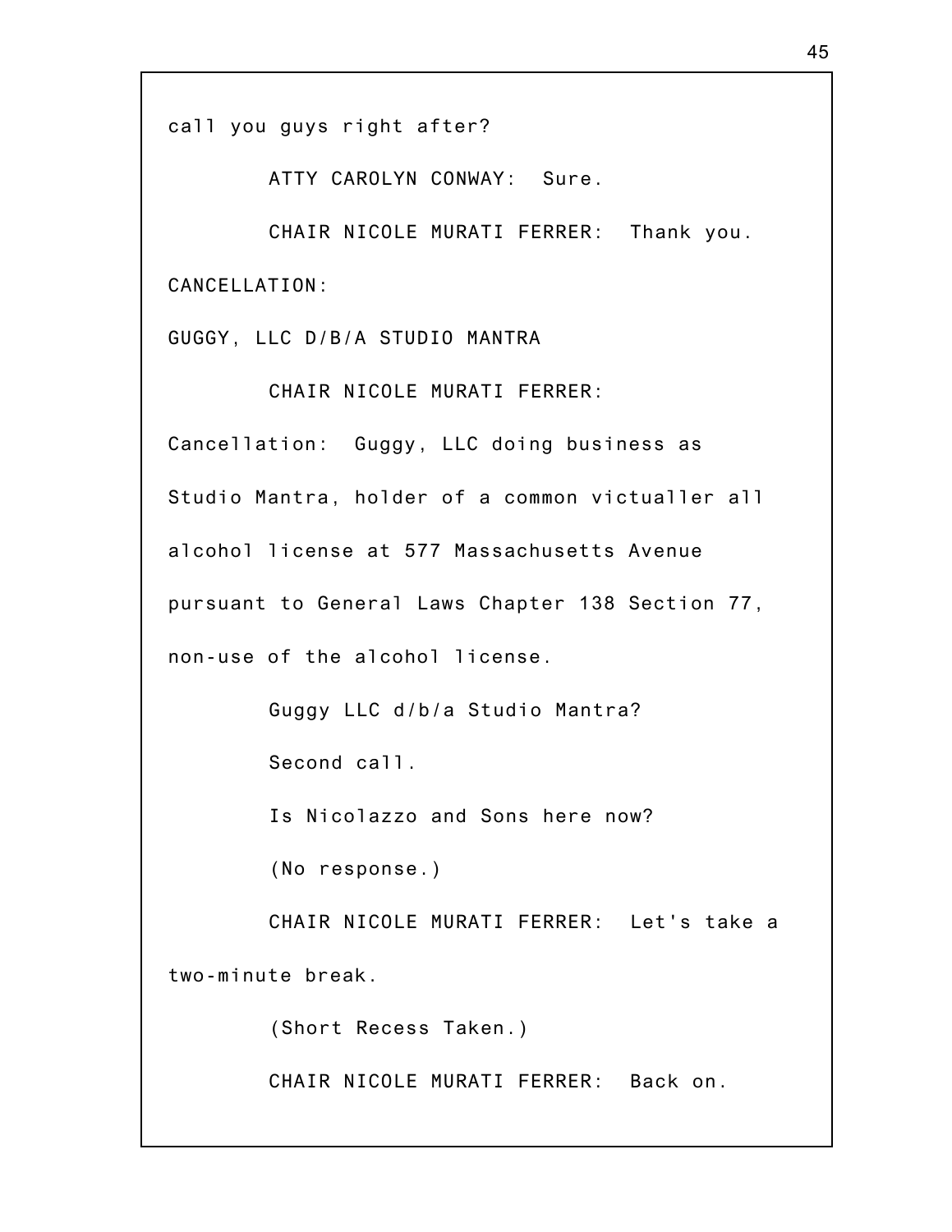I'll tell you what I was looking for.

And understand that you just started to get involved in this case, but, once again, here we have the renewal signed by someone that is not authorized to sign a renewal third year in a row.

The last application that they tried to file again, and these are all under the pains and penalties of perjury, and, quite honestly, with regard to the history of this, and the lack of no interest in actually operating this license, and everything that we said in our February statement of reasons and this renewal, I would vote to not renew this license, and I would vote to cancel it right now.

POLICE COMMISSIONER CHRISTOPHER BURKE: I would agree with your assessment. We gave ample opportunity to correct the situation and I would not vote for approval.

CHAIR NICOLE MURATI FERRER: Okay.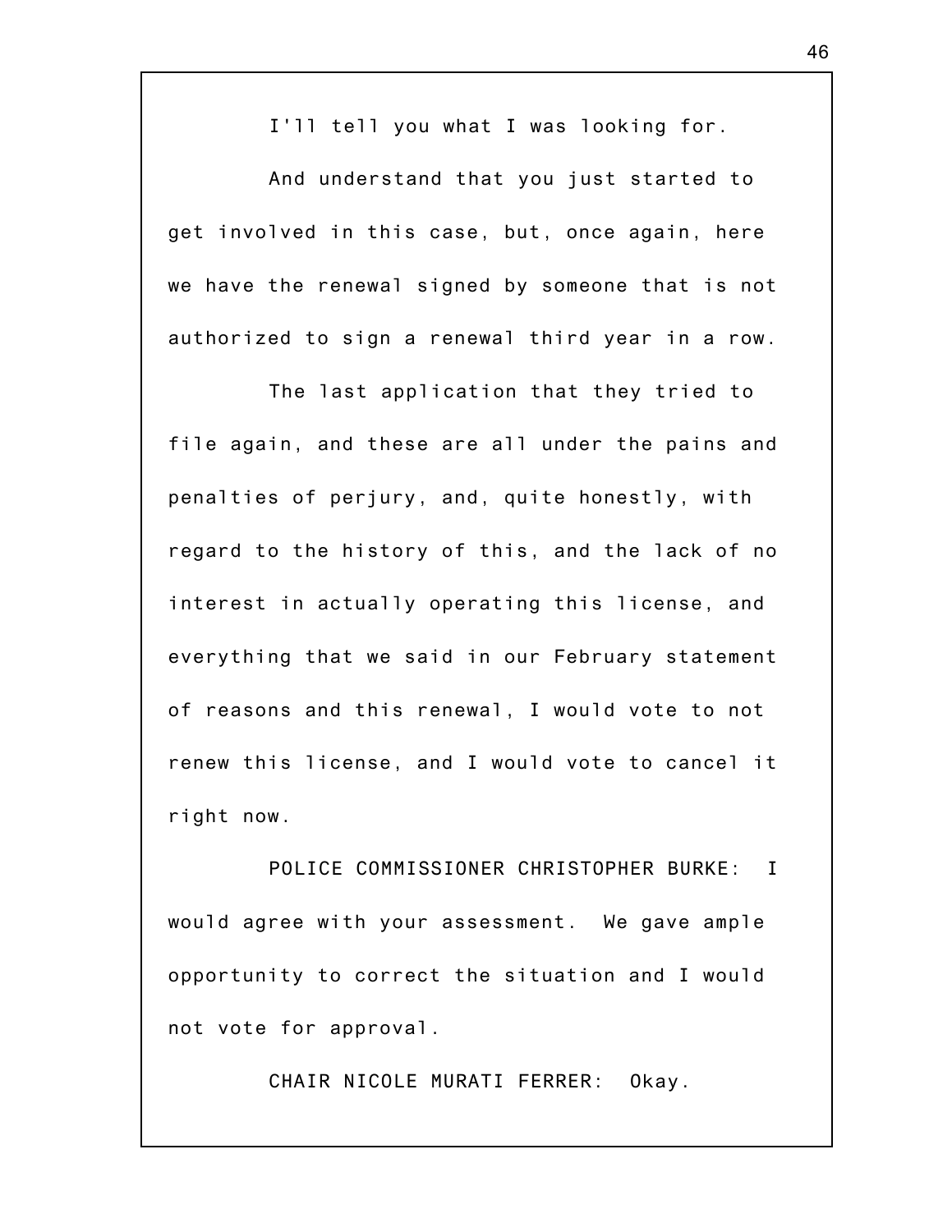ATTY CAROLYN CONWAY: Okay, so --

CHAIR NICOLE MURATI FERRER: So renewal is denied. It's rejected.

ATTY CAROLYN CONWAY: Thank you.

CHAIR NICOLE MURATI FERRER: The renewal is rejected and the license is cancelled.

Thank you.

EXECUTIVE DIRECTOR ELIZABETH LINT: Cancellation: Guggy, LLC doing business as Studio Mantra, holder of a common victualler all alcohol license at 577 Massachusetts Avenue pursuant to General Laws Chapter 138, Section 77, non-use of the alcohol license.

CHAIR NICOLE MURATI FERRER: This is the second call. They are not here right now, but just let's continue and we'll call that one and the Nicolazzo one again.

ADMINISTRATIVE MATTERS:

EXECUTIVE DIRECTOR ELIZABETH LINT: The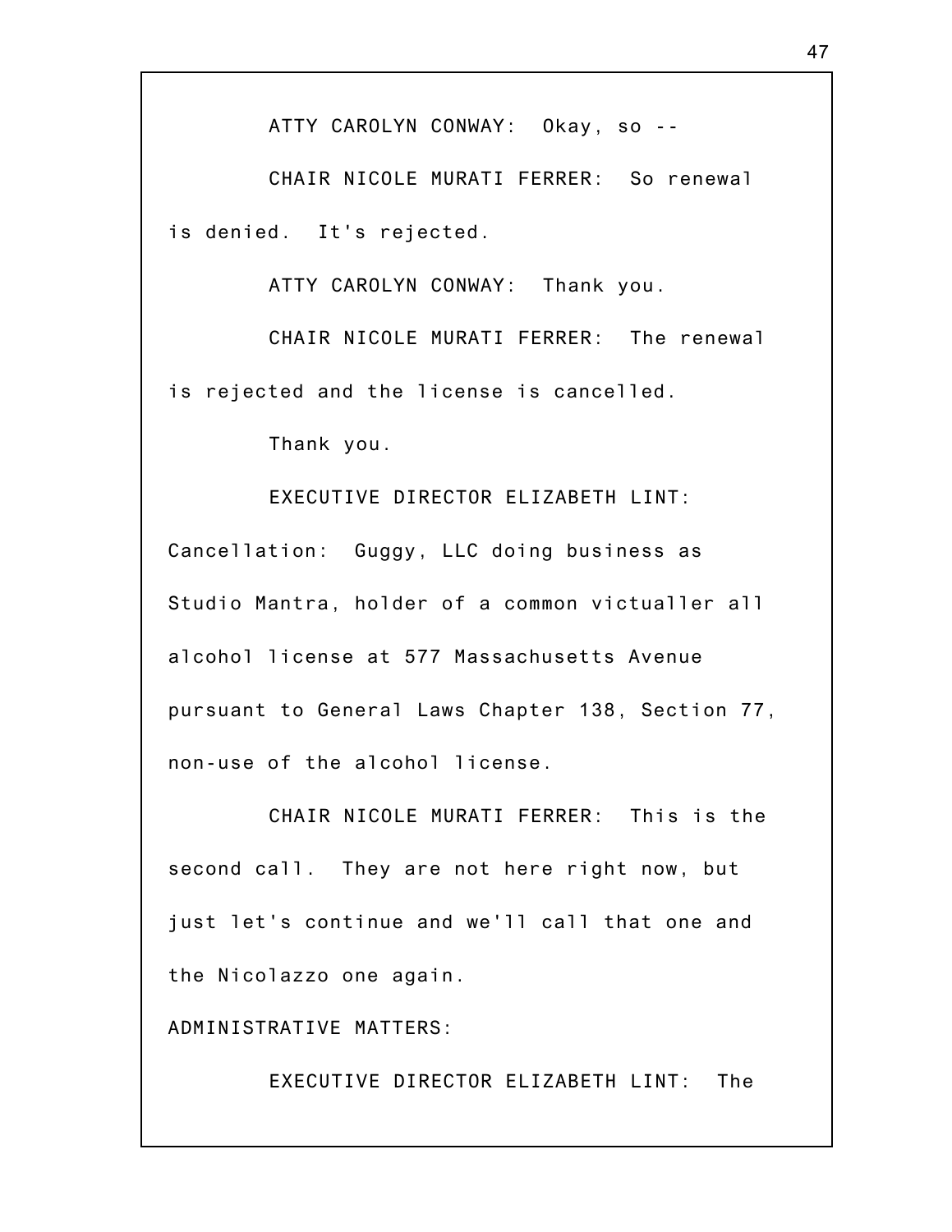Board considering accepting the renewal of the attached licenses.

CHAIR NICOLE MURATI FERRER: Oh. We're already there? Okay. So this actually is also not properly listed on the agenda, and I apologize, it should say "The Board is considering the acceptance of the renewal of the attached licenses."

With that said, I turn to Appendix A and after review of everything the License Commission will accept the renewals pursuant to General Laws Chapter 138 of every single one of these, except No. 28, ACH10112. No. 28 on our Appendix A, ACH10112, Bloomfield Hospitality 2, Inc at 1128 Cambridge Street. This licensee failed to renew.

The other one not being accepted is No. 198 on Appendix A, Licence No. ACH03201, New Salts, Inc, and the reason for that is because this license actually transferred to Shalimar,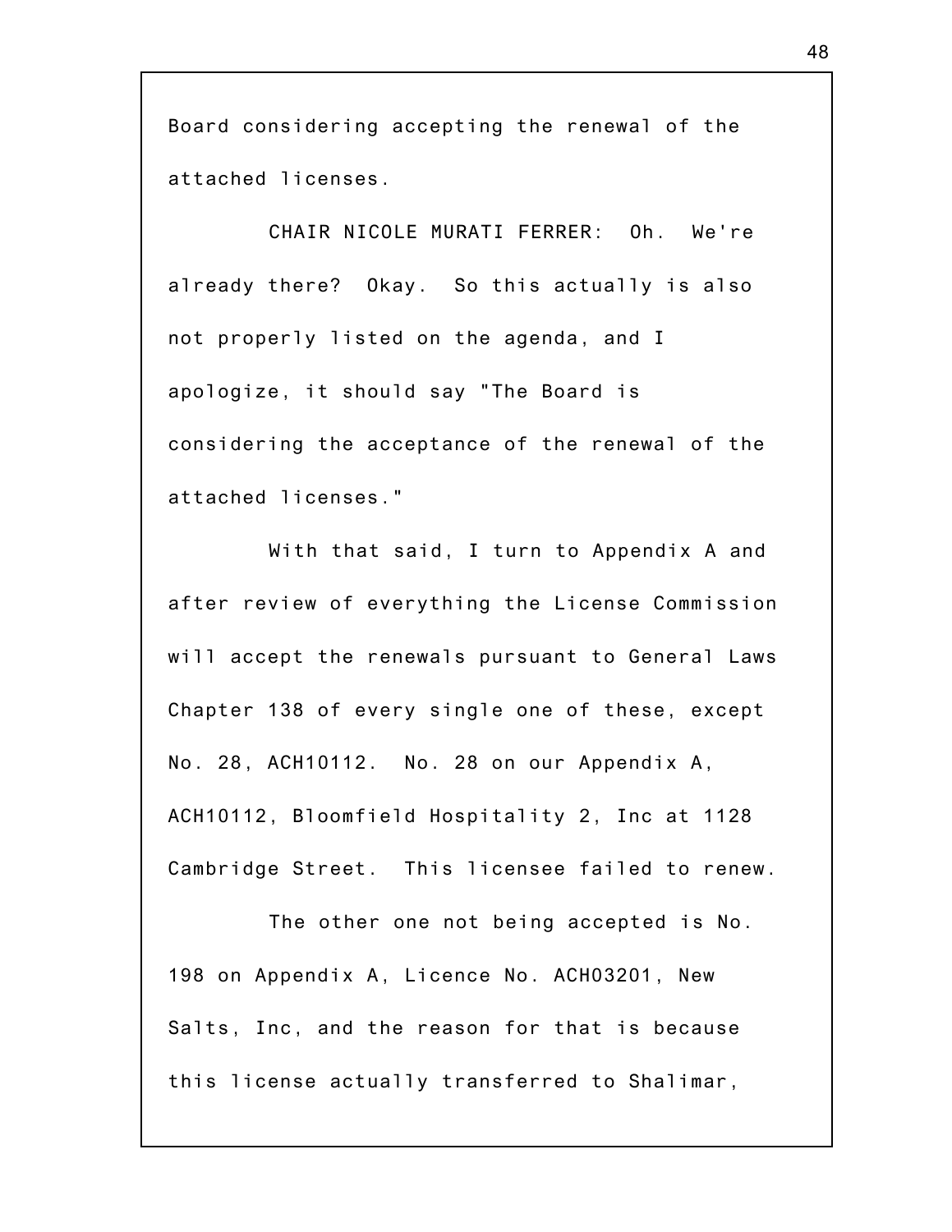Inc and Shalimar, Inc actually renewed the license.

The other one not being accepted is No. 253, License No. ACH04113, Sunset Cafe Inc. We just heard the matter.

The other one not being accepted is No. 269, License No. ACH03255, that's Tigers and Bears, LLC. This licensee also did not renew. They have ceased operating.

All other ones on the list were accepted and have renewed.

No. 124, License No. ACH01 -- I'm sorry -- License No. ACH10123, Guggy LLC, that one will be removed from the list of accepted ones until we finish our hearing. That will get a second call today. So that one is neither accepted nor rejected.

For the record, we will also put on that we have approved all of the New Year's Eve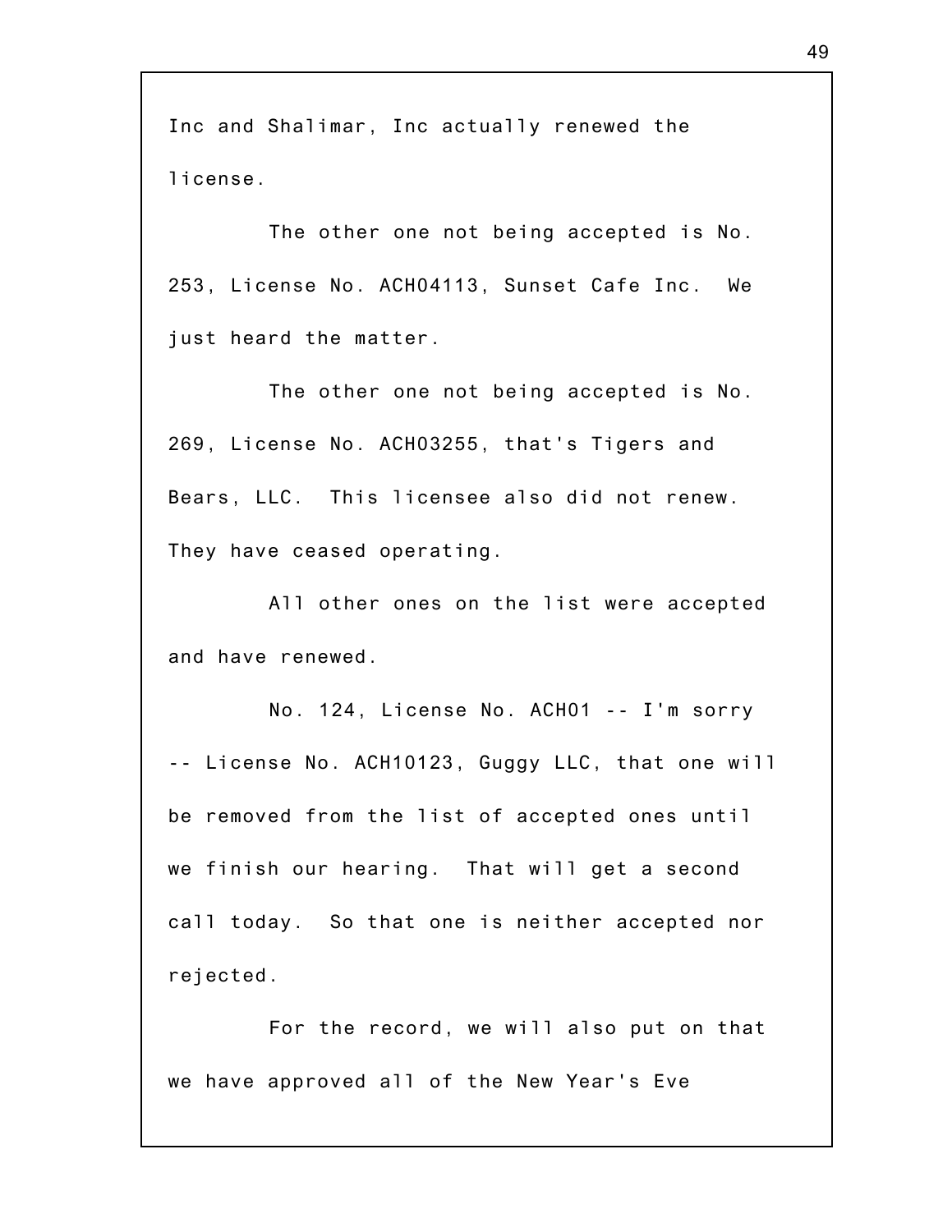Extension of Hours that we received.

And for the record, those were from Beat Hotel, Beat Brasserie, Bondir -- I'm sorry -- Beat Brasserie at 13 Brattle Street; Bondir at 279A Broadway; Lamplighter Brewing at 284 Broadway; Filarmonica Santo Antonio at 575 Cambridge Street; Clube Desportivo Faialense at 1121 Cambridge Street; Mid-West Grille at 1124 Cambridge Street; Hops'n Scotch at 1248 Cambridge Street; Lilly Pad at 1353 Cambridge Street; The Druid at 1357 Cambridge Street; Puritan & Company at 1166 Cambridge Street; Club Passim at 26 Church Street; John Harvard Brew at 33 Dunster Street; Greek American Political Club at 288 Green Street; Ryles at 212 Hampshire Street; Cafe Art Science at 650 East Kendall Street; Flat Top Johnny's at One Kendall Square; Mamaleh's at One Kendall Square; Smoke Shop at One Kendall Square; Glass House at 450 Kendall Street; Middlesex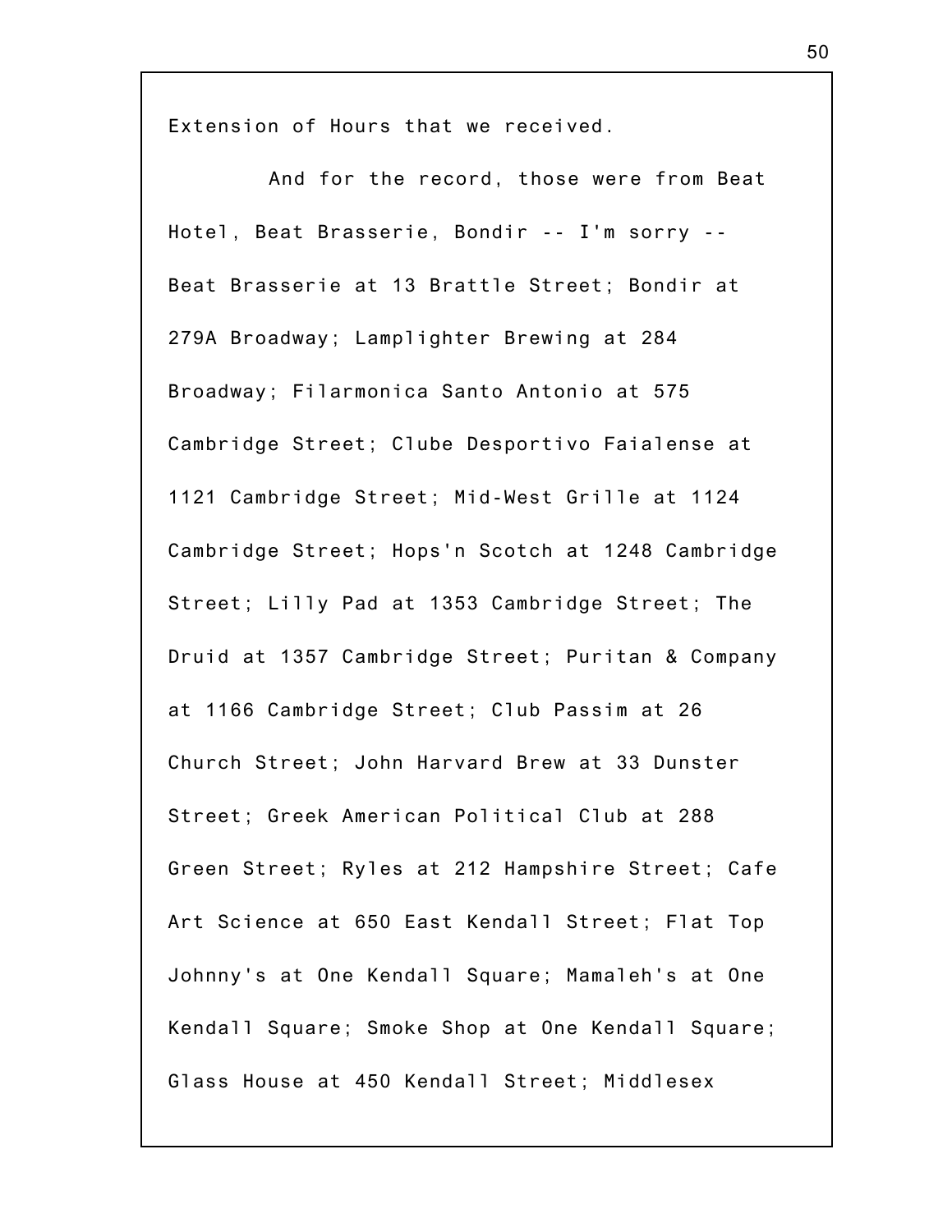Lounge at 315 Massachusetts Avenue; Miracle of Science Bar & Grill at 321 Massachusetts Avenue; Happy Lamb Hot Pot at 485 Massachusetts Avenue; The Paradise at 1810 Massachusetts Avenue; ImprovBoston at 40 Prospect Street; Shepard at One Shepard Street; Grendel's Den Restaurant & Bar at 89 Winthrop Street; Waypoint at 1030 Massachusetts Avenue.

A list of that is available on the table if anyone is interested and we will certainly post it as well.

VIOLATION:

SLW & P HONG KONG RESTAURANT, INC

EXECUTIVE DIRECTOR ELIZABETH LINT: Violation: S.L.W. and P. Hong Kong Restaurant, Incorporated holder of a common victualler all alcoholic beverages license at 1238 Massachusetts Avenue pursuant to, but not limited to, General Laws Chapter 138, Sections 23 and 64, permitting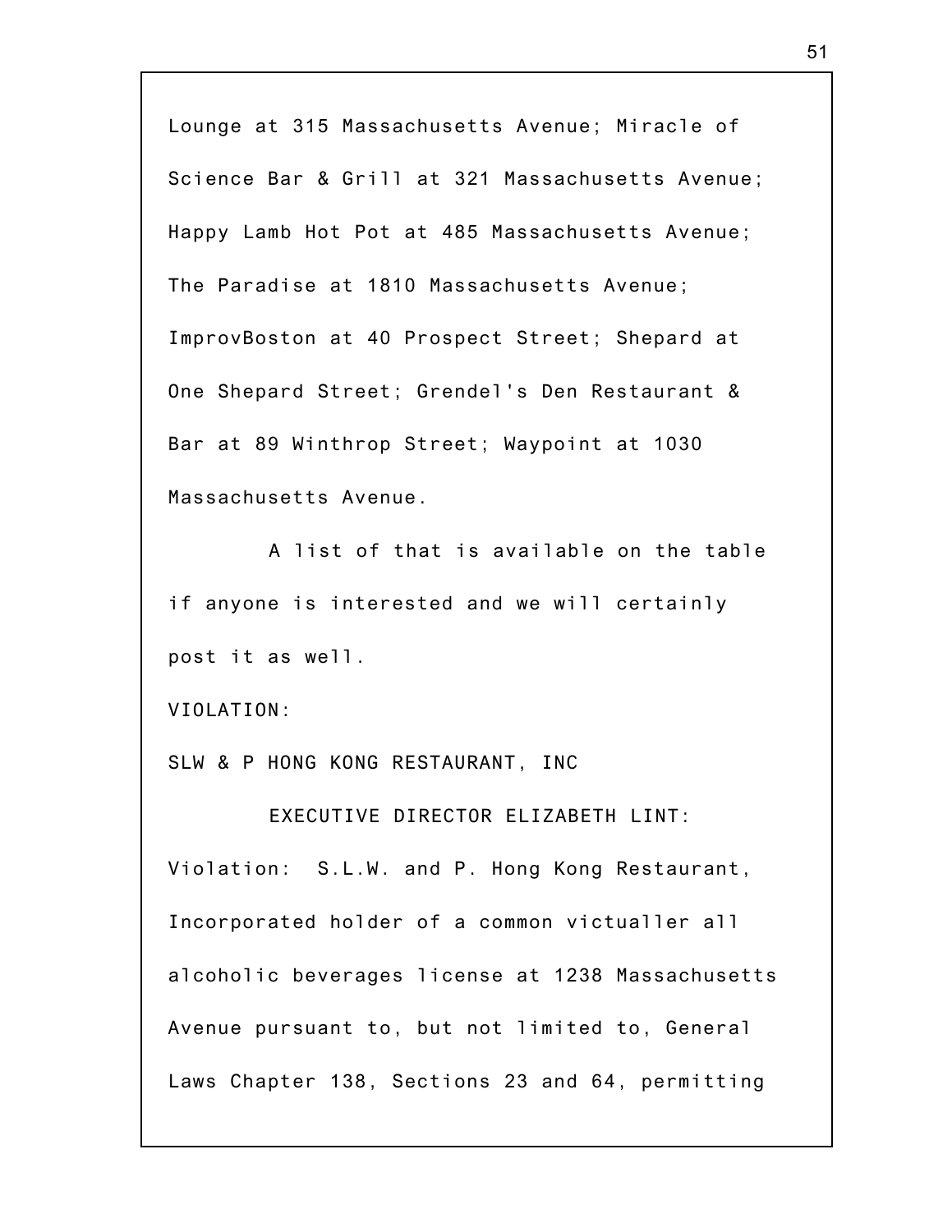an illegality on the licensed premise to wit: Distribution of narcotics.

CHAIR NICOLE MURATI FERRER: So I've been thinking a lot about this. And I think based on the evidence and the licensee's testimony, but also considering the amount of years that the licensee has been in operation and the recent history disciplinary history, I think definitely a suspension is in order.

I thought maybe, I don't know, 14 days, but five to be served and the other ones to be held in abeyance, nine to be held in abeyance for a year. I don't know. I'm torn in this regard, but I think there needs to be a suspension. I think this is a serious matter, I think.

I was taken aback by the licensee's inaction in terms of dealing with the situation.

Although, I do appreciate the licensee was very cooperative with the police. So, I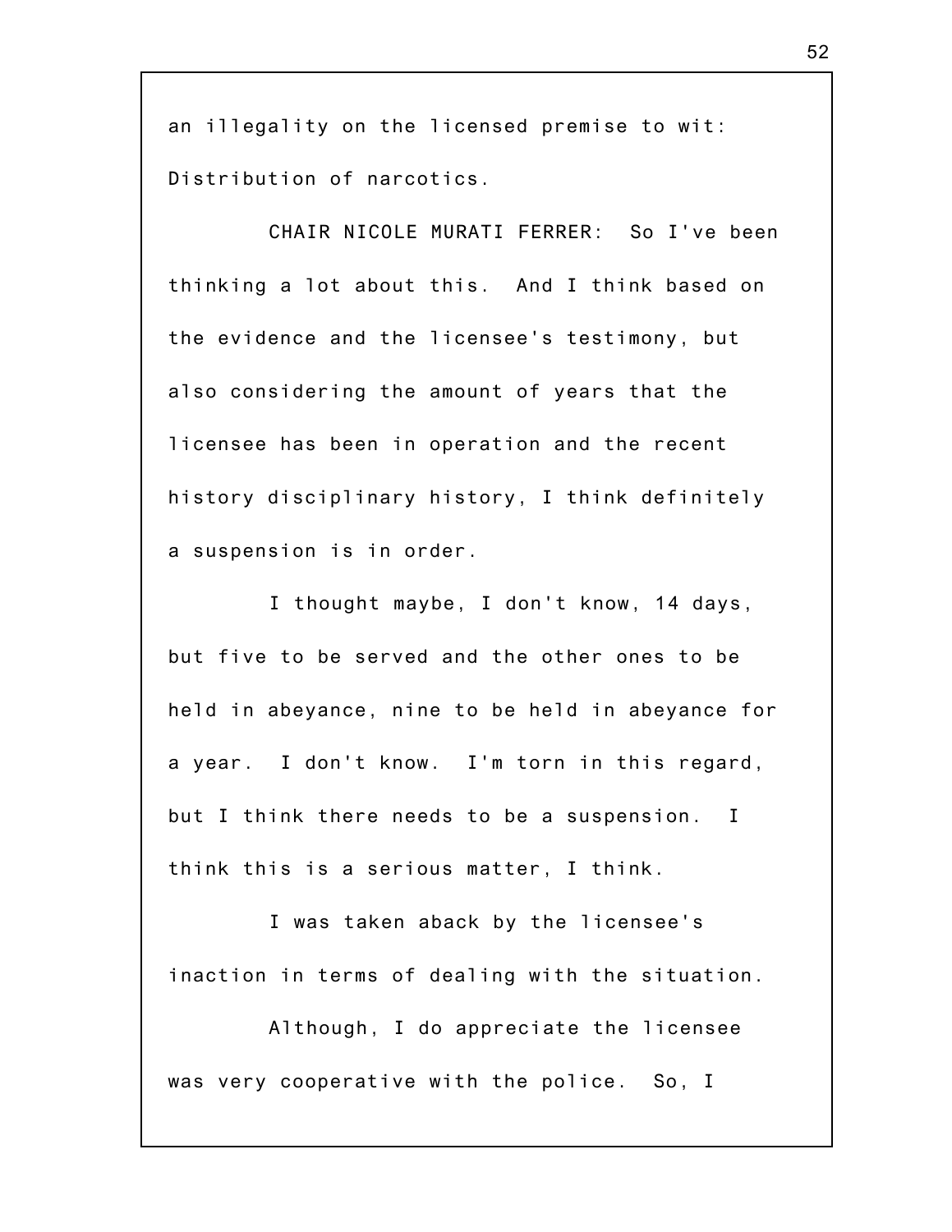don't know. I'm looking for guidance.

POLICE COMMISSIONER CHRISTOPHER BURKE: Well, I agree and I recognize and also appreciate the cooperation with the Police Department. Mr. Lee was responsive when he was contacted and forthcoming with the information.

I was a little disappointed to hear that there was no conversation with the doorman who was allegedly the person who provided the drugs to the other employee. I was a little disappointed on that front.

I would certainly agree with your assessment that there should be some kind of sanction. I'm not too sure -- could you repeat that number again?

CHAIR NICOLE MURATI FERRER: Well, I was thinking 14 days, five to be served and nine to be held in abeyance for a year.

ATTY KEVIN CRANE: Madam Chair, could I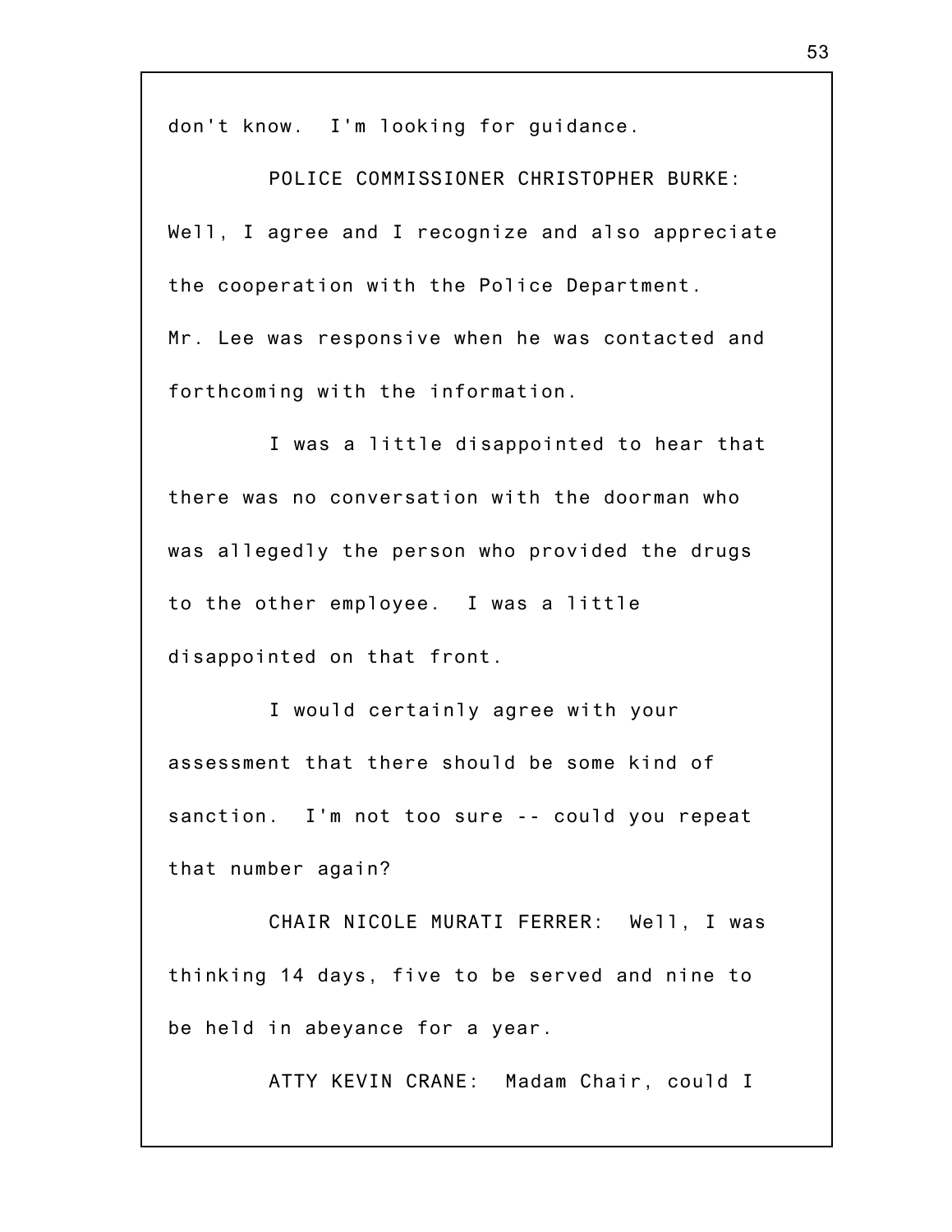be heard?

CHAIR NICOLE MURATI FERRER: Oh, we're voting, and we usually don't hear. If it's more evidence, no, because we closed the matter. I'm not quite sure what you want to say, but since you're here if you want to --

ATTY KEVIN CRANE: Attorney Kevin Crane, K-E-V-I-N, C-R-A-N-E, for the licensee.

I just wanted to make sure that you received -- my client, based on the comments at the last hearing, took actions, as far as talking to the employees in a group, and in an individual nature and he has had them all sign a drug-free workplace policy statement, which I submitted last week by the employees.

And also, today I submitted the ones that were translated into Chinese so the employees that just speak Chinese were aware of it and they have all signed as well. They are mostly kitchen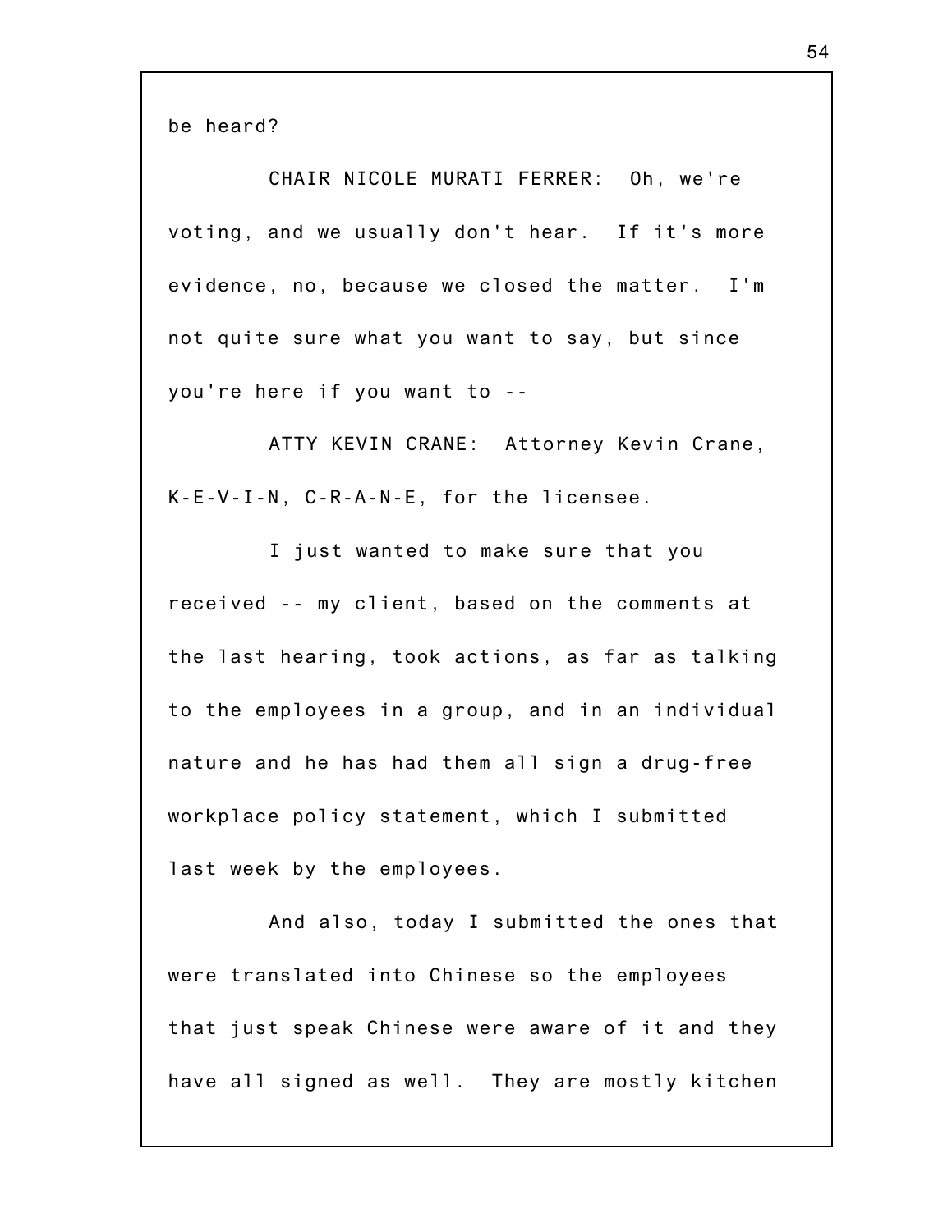employees.

But could I say something on the sanction?

CHAIR NICOLE MURATI FERRER: We'll put that in the -- just for the record, we'll put all of that in your record.

I will not take it into consideration in terms of what sanctions to impose because, again, we closed the record in terms of the evidence, and this was after the fact, after our hearing, not previous to our hearing, but just to make it clear, but we definitely appreciate those actions taken by the licensee.

ATTY KEVIN CRANE: I would say that the sanctions seem a little harsh to me, Madam Chair.

Anytime you're suspending a license, it's going to hurt the business. If maybe the days could be cut down to three days, and -- I don't know what your policy is as far as which days are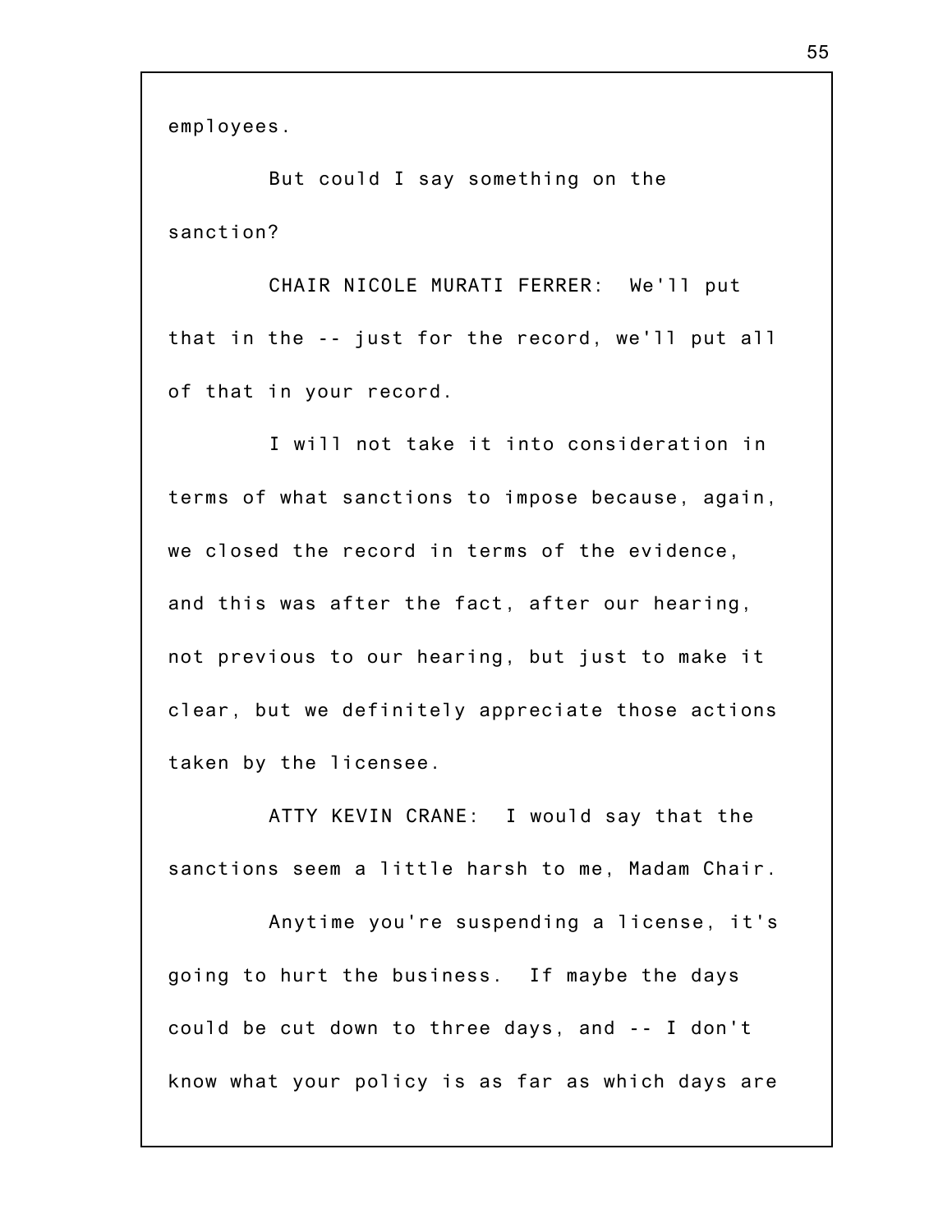to be served as well.

POLICE COMMISSIONER CHRISTOPHER BURKE: I was also going to suggest a three-day -- a 14-day suspension, 11 days held in abeyance with three days served.

If we could meet halfway, I think that four days would be appropriate.

CHAIR NICOLE MURATI FERRER: Okay.

I think -- I mean, I really feel strongly the cooperation with the police officer was very helpful.

POLICE COMMISSIONER CHRISTOPHER BURKE: I feel strongly that the cooperation with the police officer was very helpful, it really cut to the chase and sped things up in terms of the investigation of the Police Department and that was appreciated.

I'm still kind of at a loss that more information was not provided about the doorman,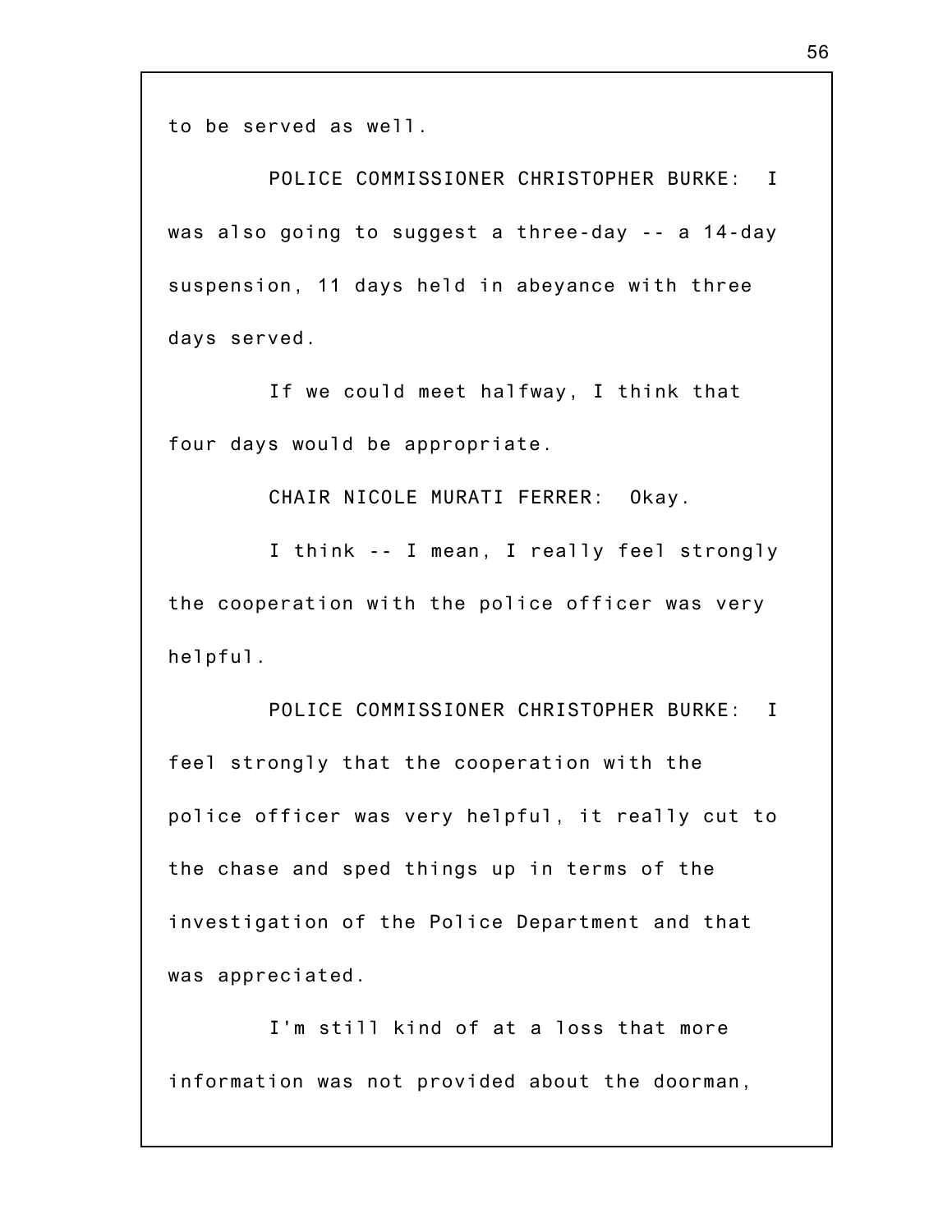that there was never any conversation initiated with him to clarify that information.

CHAIR NICOLE MURATI FERRER: The doorman had only been there only two months.

POLICE COMMISSIONER CHRISTOPHER BURKE: Right. I'm a little disappointed at that. And I think that given that, I think it's important to send a message of what is acceptable. And I think that four days -- if you want to meet in the middle, that would be appropriate given the circumstances.

CHAIR NICOLE MURATI FERRER: Okay. So 14 days, four days to be served and ten days to be held in abeyance.

And the four days to be served consecutively, yes?

POLICE COMMISSIONER CHRISTOPHER BURKE: I would agree with your assessment on that.

CHAIR NICOLE MURATI FERRER: So that's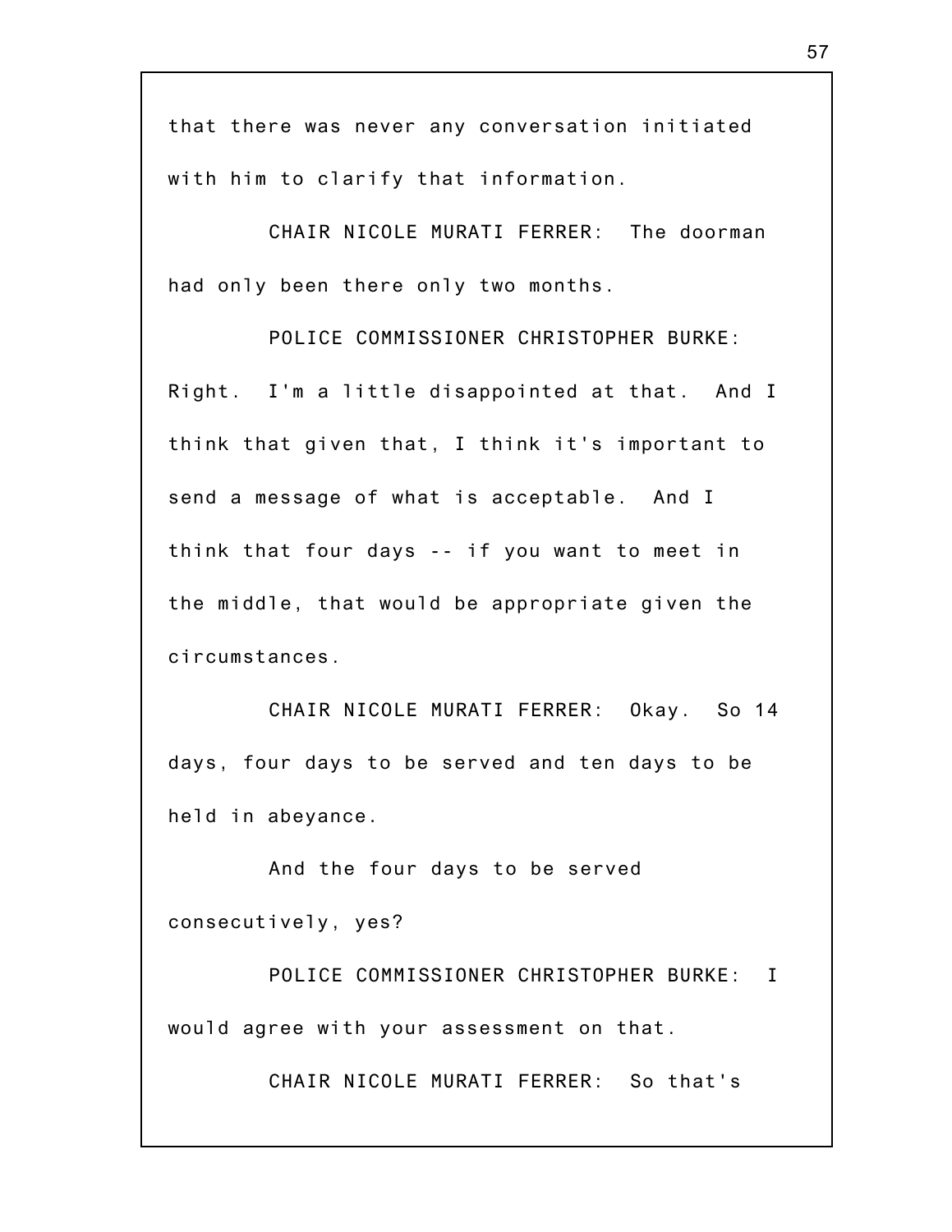how we vote.

ATTY KEVIN CRANE: Who says what four days?

CHAIR NICOLE MURATI FERRER: We set the days. So violation, 14 days, four days to be served.

ATTY KEVIN CRANE: If there could be some consideration on the four days?

CHAIR NICOLE MURATI FERRER: Give me one second.

To be held in abeyance for one year? POLICE COMMISSIONER CHRISTOPHER BURKE: Yes.

CHAIR NICOLE MURATI FERRER: The suspension will go into effect once we send the statement of reasons, days will be given along with the statement of reasons.

ATTY KEVIN CRANE: I would just ask there be a consideration of the days. If the days are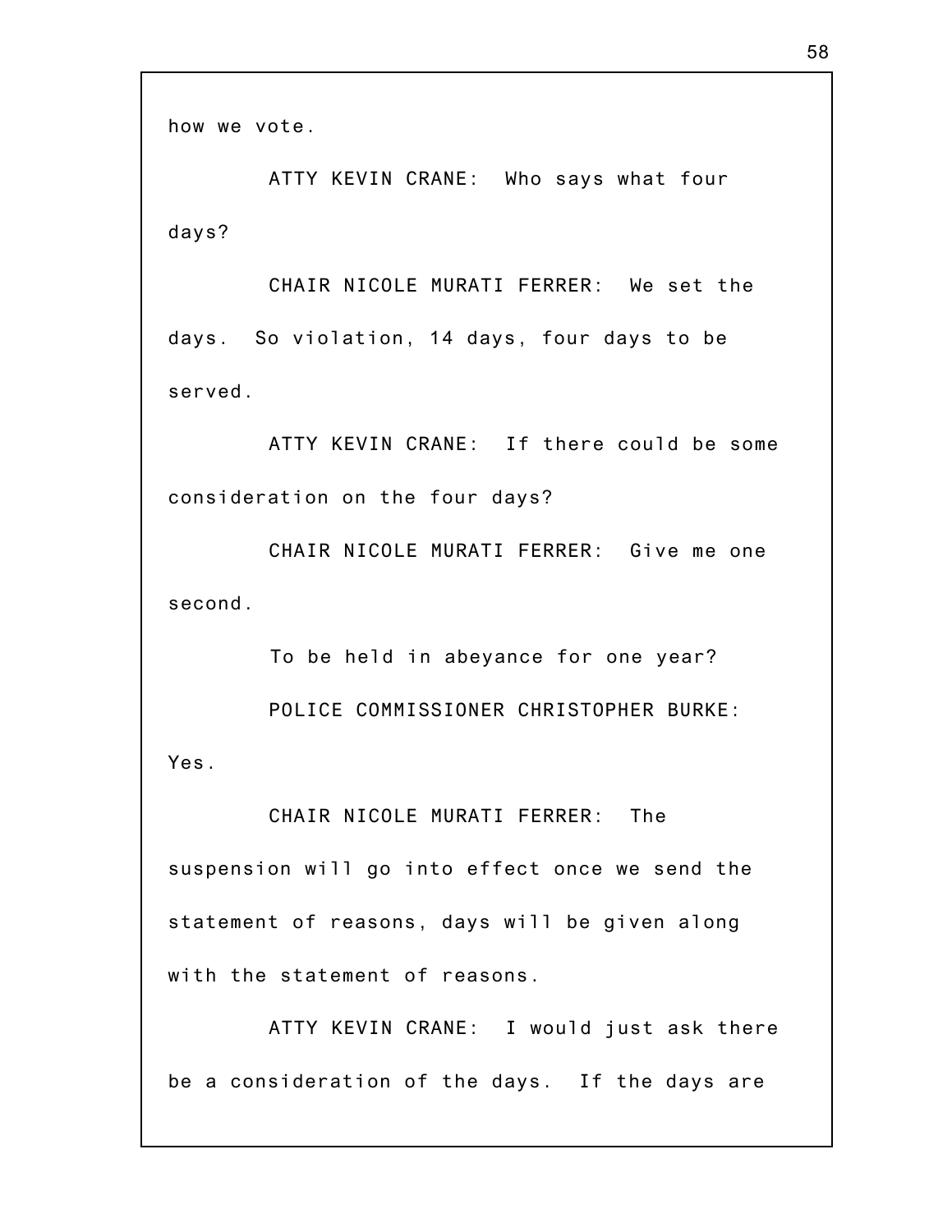going to be consecutive that they be weekdays rather than weekend days.

CHAIR NICOLE MURATI FERRER: I don't take that into account, counselor, for any licensee.

Thank you.

ATTY KEVIN CRANE: Thank you.

ADMINISTRATIVE MATTERS:

HULT INTERNATIONAL BUSINESS SCHOOL

D/B/A HULT STUDENT LOUNGE

EXECUTIVE DIRECTOR ELIZABETH LINT: Hult International Business School, doing business as Hult Student Lounge, is requesting a change of officers from Tom Hall and Gunnar Link, to Niclas Miorner.

CHAIR NICOLE MURATI FERRER: Granted. SHAUN BROWN

EXECUTIVE DIRECTOR ELIZABETH LINT: Shaun Brown has requested that the address for his used car dealer's license UCD10021 from 10 Forsyth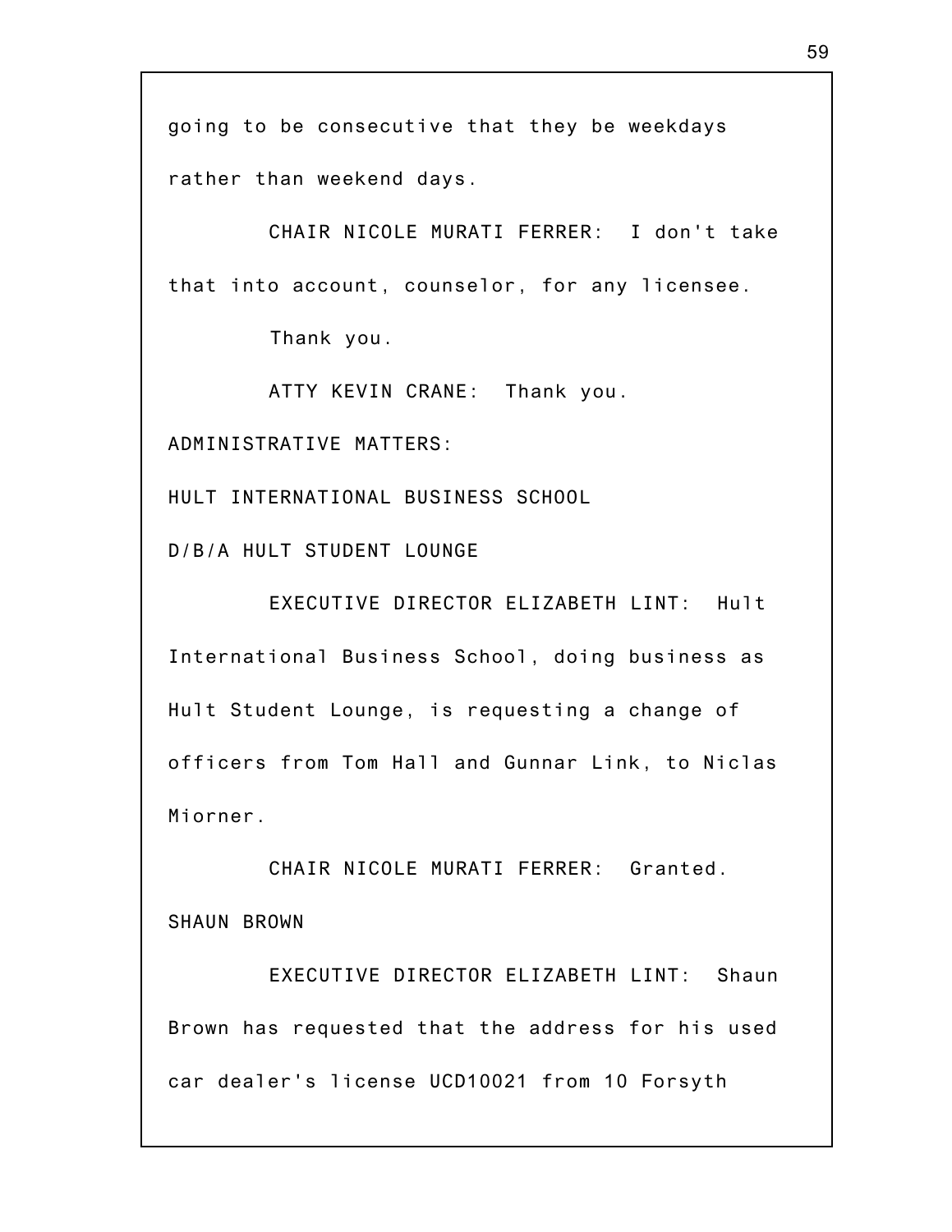Place to 132 ½ Fifth Street. He has also advised the Commission that he has legally changed his name from Shaun Milton to Shaun Brown.

CHAIR NICOLE MURATI FERRER: Granted. AMIR SASSINE

EXECUTIVE DIRECTOR ELIZABETH LINT: Amir Sassine, holder of Cambridge Hackney License No. 26026 has requested permission for his brother, Hatem Sassine, to purchase Medallion No. 245. Hatem Sassine would be purchasing it for Amir Sassine to manage and drive. Hatem Sassine is not a Massachusetts resident.

CHAIR NICOLE MURATI FERRER: So really the only thing that's before us is whether the owner can be a non-Massachusetts person.

EXECUTIVE DIRECTOR ELIZABETH LINT: Basically.

CHAIR NICOLE MURATI FERRER: Because we can't really get into who buys what.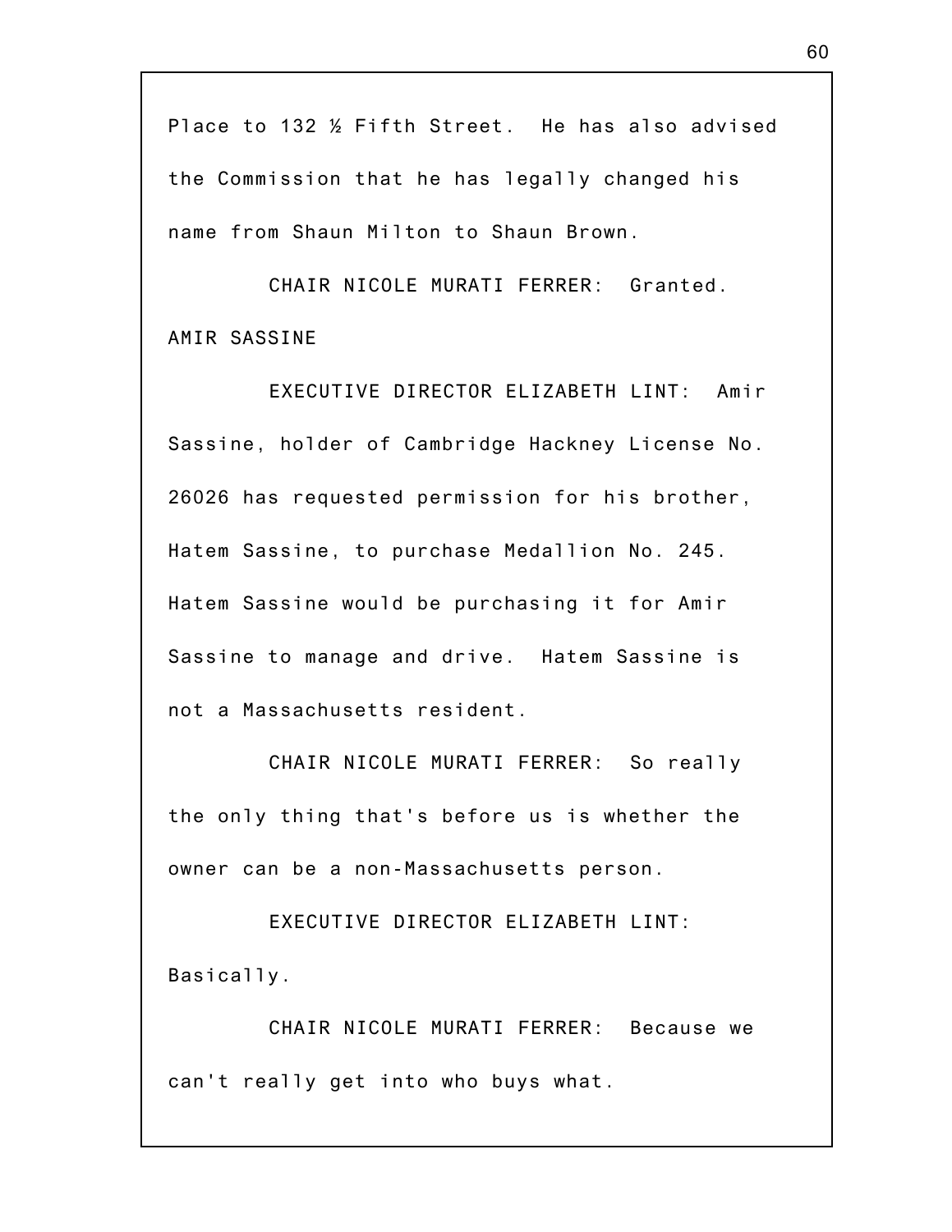EXECUTIVE DIRECTOR ELIZABETH LINT:

Right. But our rules say that he has to be a Massachusetts resident and have a Mass license.

CHAIR NICOLE MURATI FERRER: I think the Hackney rules are before the Commission in January. I would -- I would hold on this request until we discuss this as a commission in terms of what we're gonna do with rules, but that would be my -- I mean, I don't know what's the timeline in terms of this licensee, and what's the -- is there -- I mean, I don't know. I'm confused by all the exclamation points on this.

EXECUTIVE DIRECTOR ELIZABETH LINT: It's a significant financial situation.

Amir Sassine holds three Cambridge Medallions that are currently in bankruptcy and this would give him the opportunity to keep working.

CHAIR NICOLE MURATI FERRER: But he's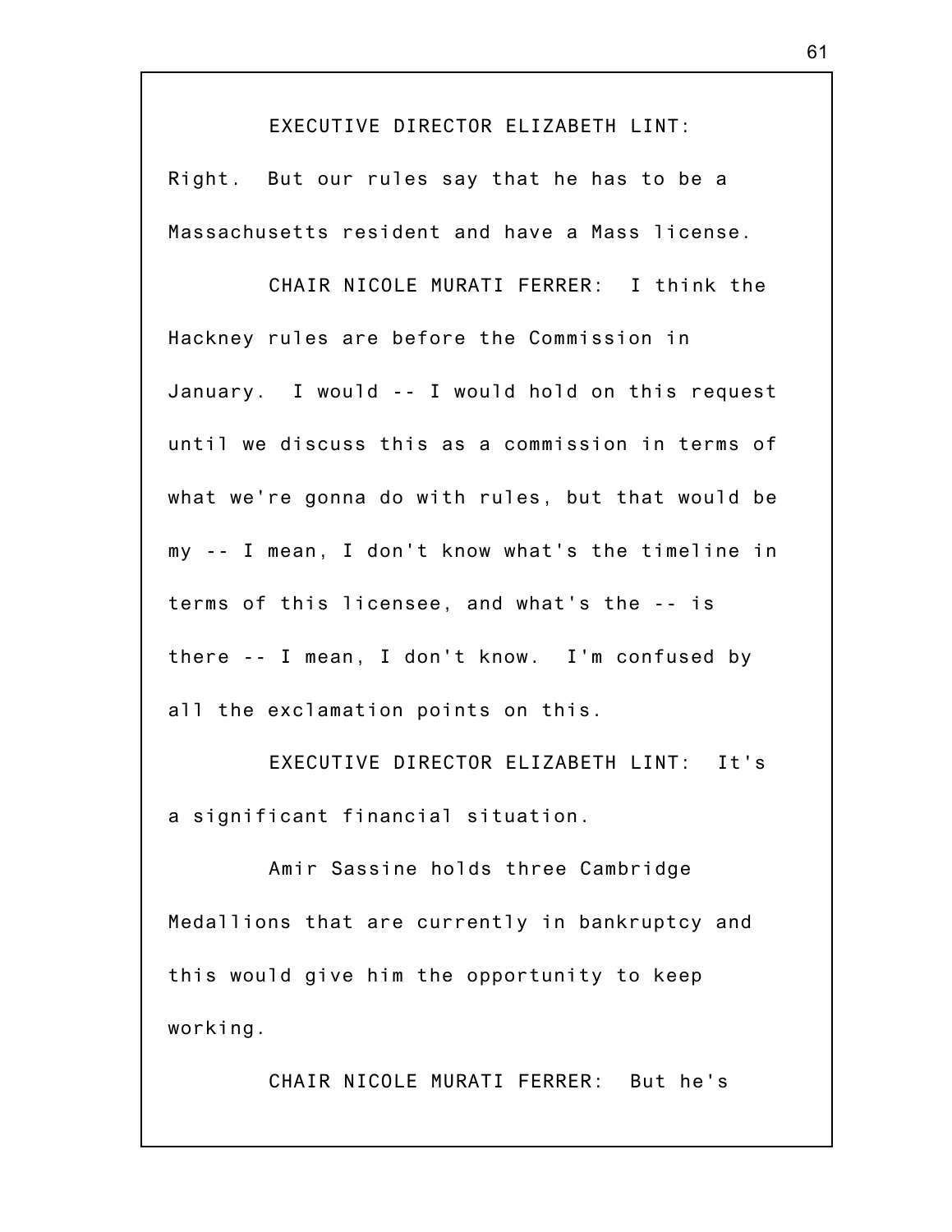currently working. These are Medallions that are currently in use, correct?

EXECUTIVE DIRECTOR ELIZABETH LINT: 245 is not. The three that he has are, but they're the subject of a bankruptcy proceeding.

CHAIR NICOLE MURATI FERRER: Where is 245?

EXECUTIVE DIRECTOR ELIZABETH LINT: It's here.

CHAIR NICOLE MURATI FERRER: And then he doesn't want to use it because he doesn't want to show money coming in because of his bankruptcy?

EXECUTIVE DIRECTOR ELIZABETH LINT: No, no. He wants to be able to continue to work and he can't -- he's going to lose the three that he has. So his brother is willing to help him by buying it and let him operate it.

CHAIR NICOLE MURATI FERRER: Why can't he just withdraw the one that he has here? If it's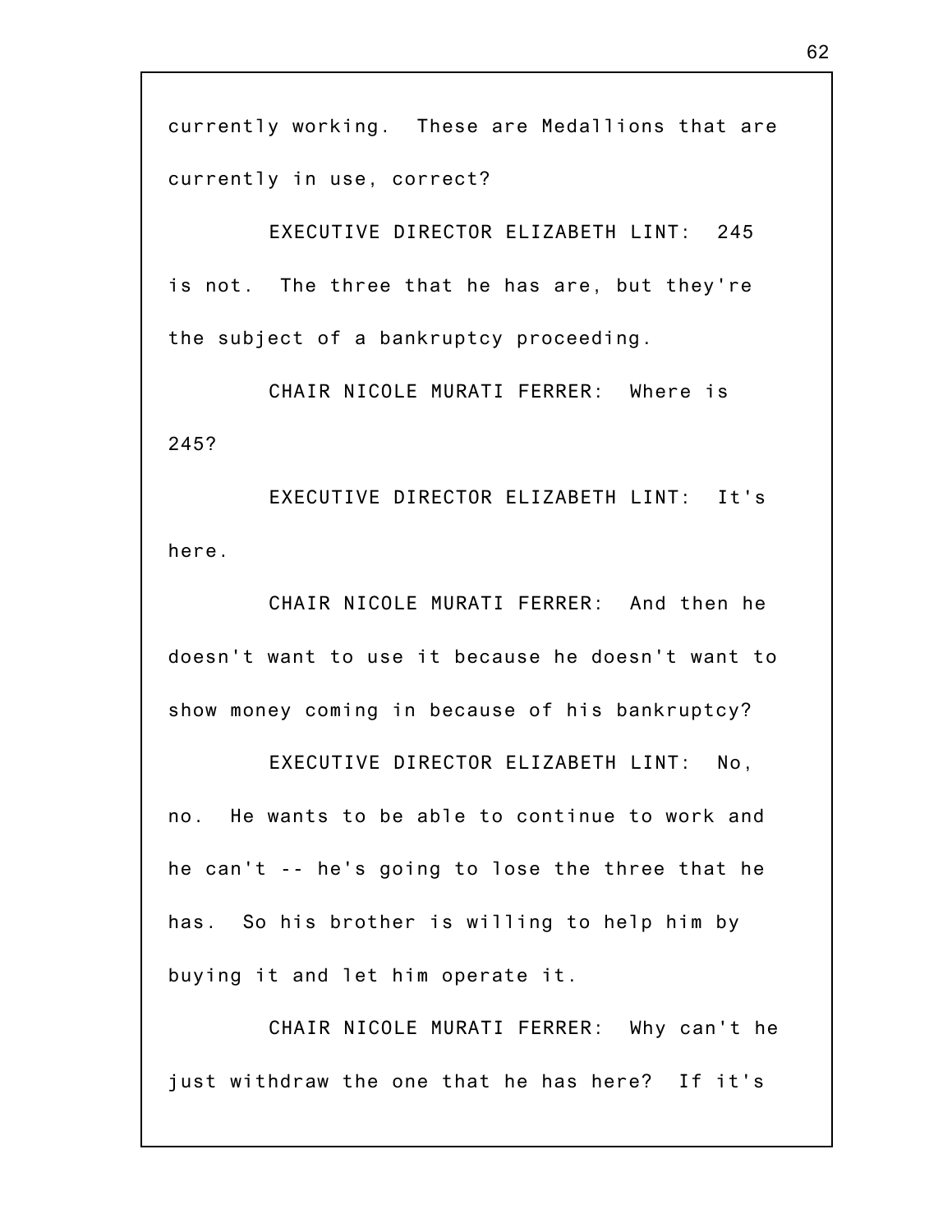his Medallion, why can't he --

EXECUTIVE DIRECTOR ELIZABETH LINT: 245 is not his.

CHAIR NICOLE MURATI FERRER: Well, then we can't say who can buy 245.

EAST-WEST TRANS, INC

EXECUTIVE DIRECTOR ELIZABETH LINT: Well, then the next, No. 7, is East-West Trans which would be a -- giving approval of the transfer of Medallion 245 from PGB Cab.

CHAIR NICOLE MURATI FERRER: I want - you know what? I need legal guidance on this because this seems all very crazy to me. I don't feel comfortable voting on either of those at this point. Seeing how it's only two of us here today --

POLICE COMMISSIONER CHRISTOPHER BURKE: I would concur with your assessment. Rather get it right then...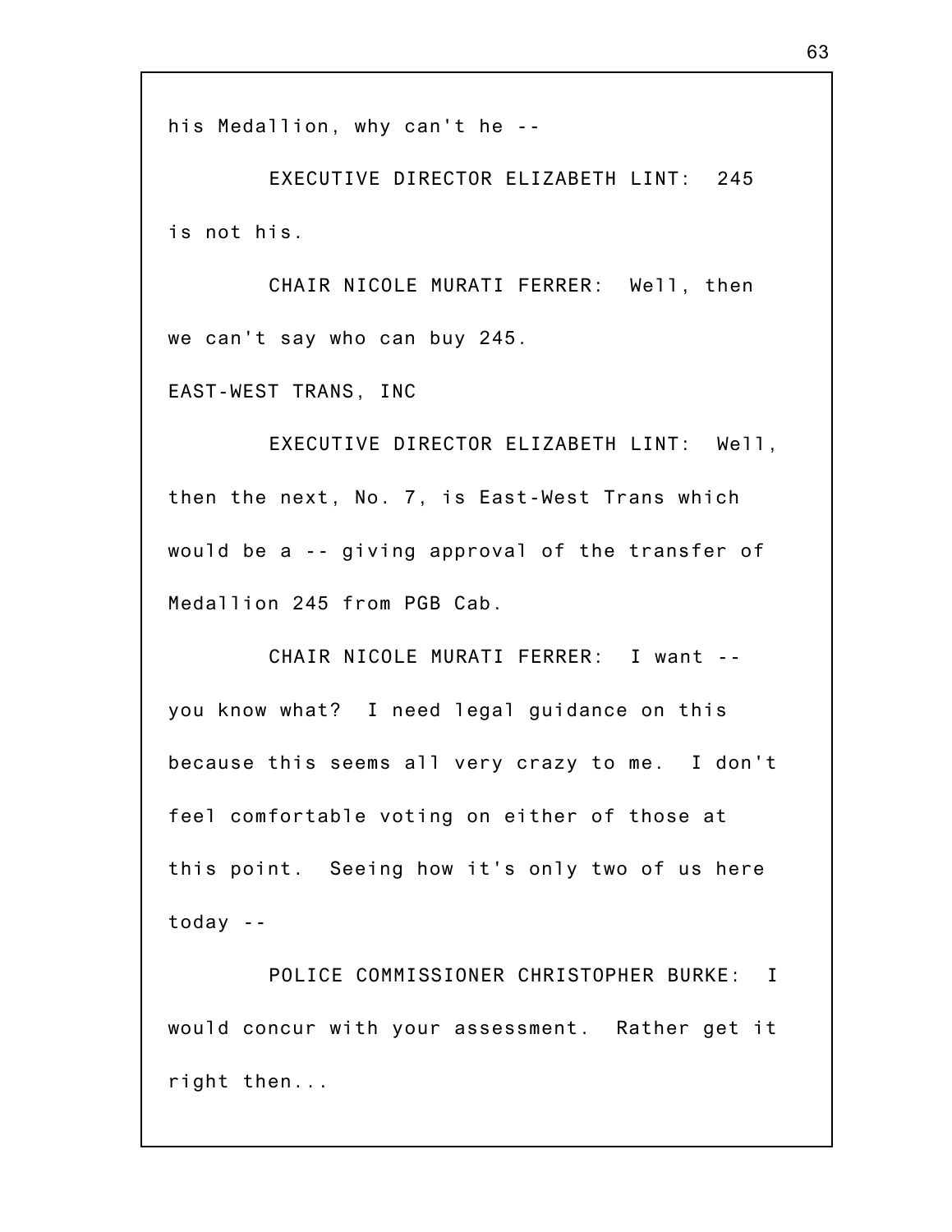CHAIR NICOLE MURATI FERRER: Yeah. No. This is a very dicey situation on both fronts. So with regard to Item 5 and Item No. 7, I would say we defer until at least -- I know our next meeting is January 11, 2017. At least until then, and hopefully, we'll have some legal guidance in terms of how exactly this will work.

It might actually be after the License Commission has a map to discuss rules, but no action right now on either of these.

QUINN WONG

EXECUTIVE DIRECTOR ELIZABETH LINT: Quinn Wong on behalf of Guangzhou Restaurant, 1220 Cambridge Street has applied for an entertainment license for one TV. This was as a result of a task force inspection.

CHAIR NICOLE MURATI FERRER: This is missing the floor plan, but --

EXECUTIVE DIRECTOR ELIZABETH LINT: It's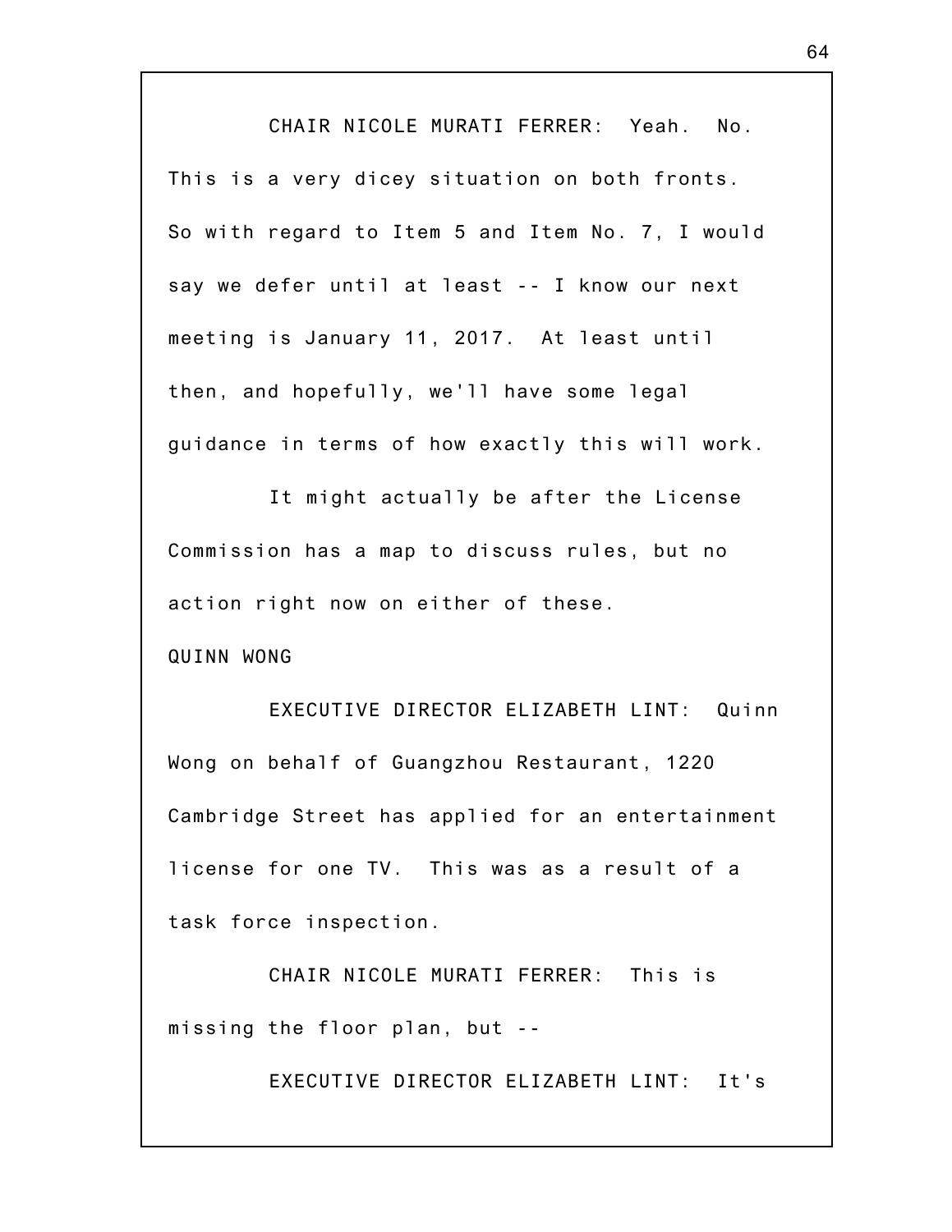only --

CHAIR NICOLE MURATI FERRER: -- I would -- I know, but we still -- I would say on the record that I have no problem granting this. I wouldn't issue the license until we get a floor plan.

Granted and license cannot issue until floor plan is submitted.

MALT AND WINE LICENSES WITH OR

WITHOUT ENTERTAINMENT:

DAVID HARTMEN

EXECUTIVE DIRECTOR ELIZABETH LINT: David Hartmen, on behalf of Massachusetts Production Coalition, has applied for a malt and wine license with entertainment for music, amplification system and audio/visual show to be exercised on 12/15/2016 from 6:00 p.m. to 9:00 p.m. at 400 Harvard Street, Jose Mateo Ballet Theater. Expected attendance: 180.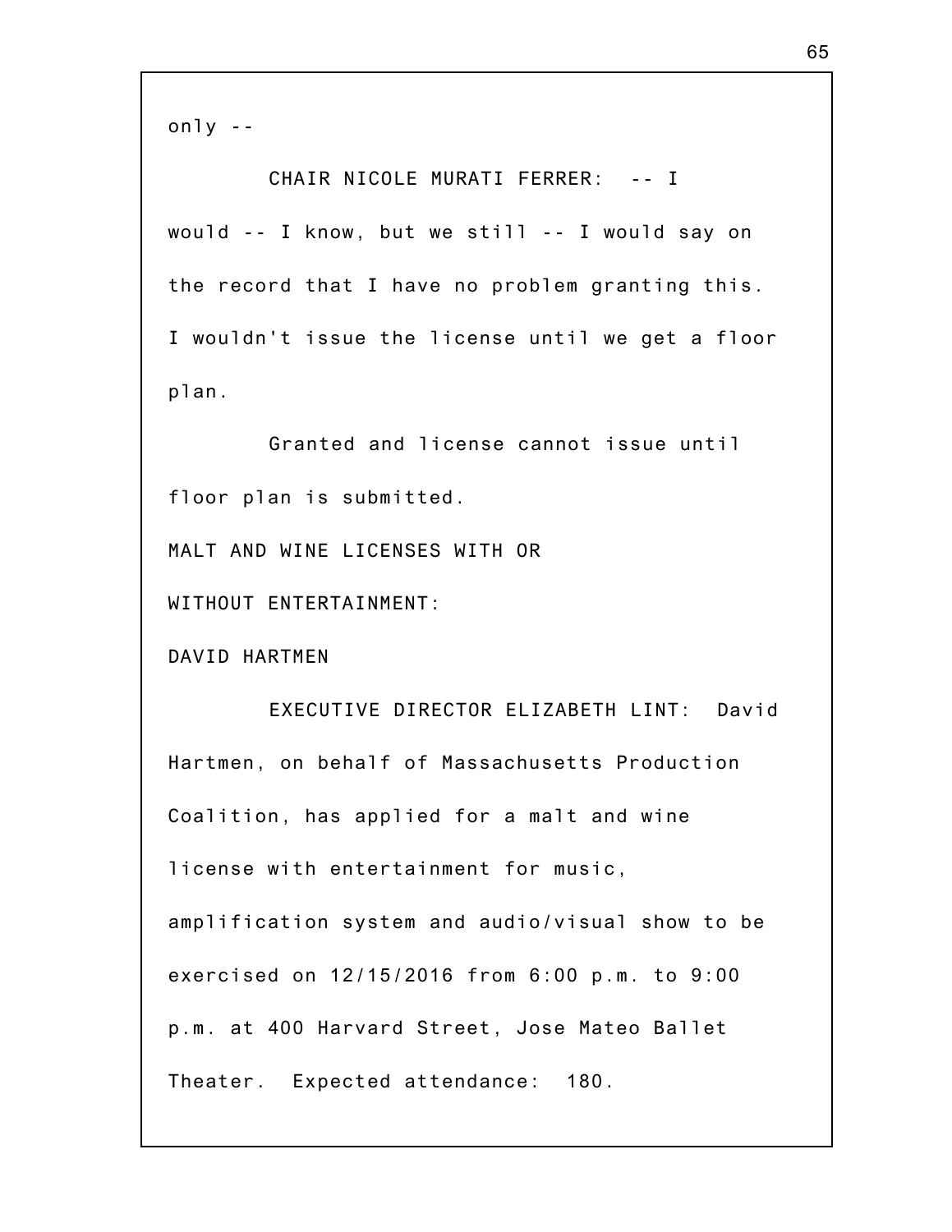CHAIR NICOLE MURATI FERRER: Granted. SHELLEY NEILL

EXECUTIVE DIRECTOR ELIZABETH LINT: Shelley Neill, on behalf of Cambridge Multi-Cultural Arts Center, has applied for a one-day wine and malt license to be exercised on December 16, 2016 from 7:00 p.m. until 11:00 p.m. at 41 Second Street for a concert with less than 100 people expected.

CHAIR NICOLE MURATI FERRER: Granted. BEN PERTLER

EXECUTIVE DIRECTOR ELIZABETH LINT: Ben Pertler, on behalf of Aramark, has applied for a one-day wine and malt license to be exercised on January 25, 2016 at 32 Vassar Street, from 6:30 until 10:00 p.m. for a reception with 145 people expected.

CHAIR NICOLE MURATI FERRER: Granted; police detail required.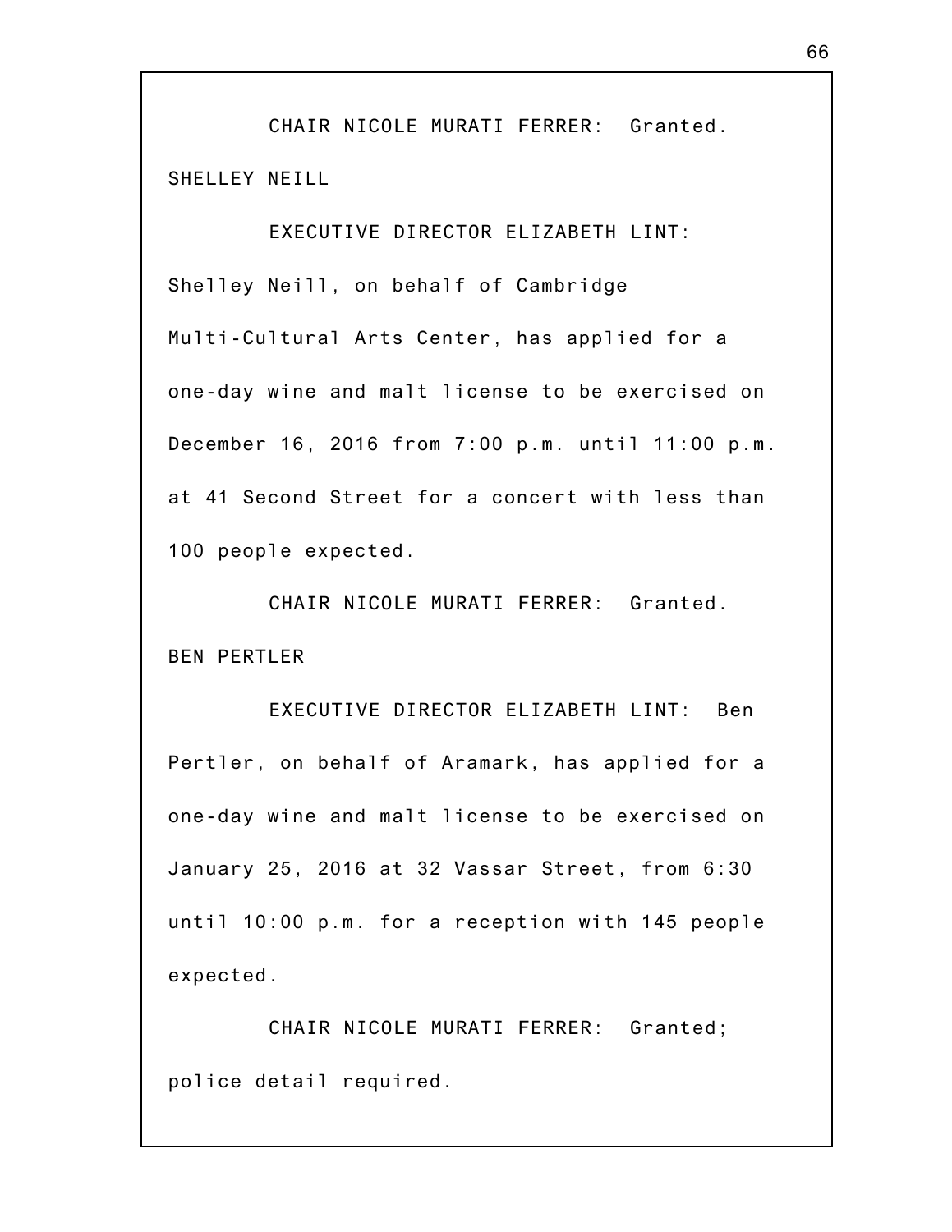MEGAN NOWACK

EXECUTIVE DIRECTOR ELIZABETH LINT: Megan Nowack, on behalf of Barletta Heavy Division has applied for a special noise variance to be exercised from December 18, 2016 through January 27, 2017 from 9:00 p.m. until 7:00 a.m. on Concord Lane, for sewer/drain work which will use an excavator, tri-axle and compactor.

CHAIR NICOLE MURATI FERRER: Granted. PEET'S COFFEE

EXECUTIVE DIRECTOR ELIZABETH LINT: Peet's Coffee holder of a common victualer license, No. 10333, at 24 JKF Street is requesting a change of manager from Brennagh Tourigny to Bryan King.

CHAIR NICOLE MURATI FERRER: Granted. JOSEPH MCCABE

EXECUTIVE DIRECTOR ELIZABETH LINT: Joseph McCabe, on behalf of Deanta Corporation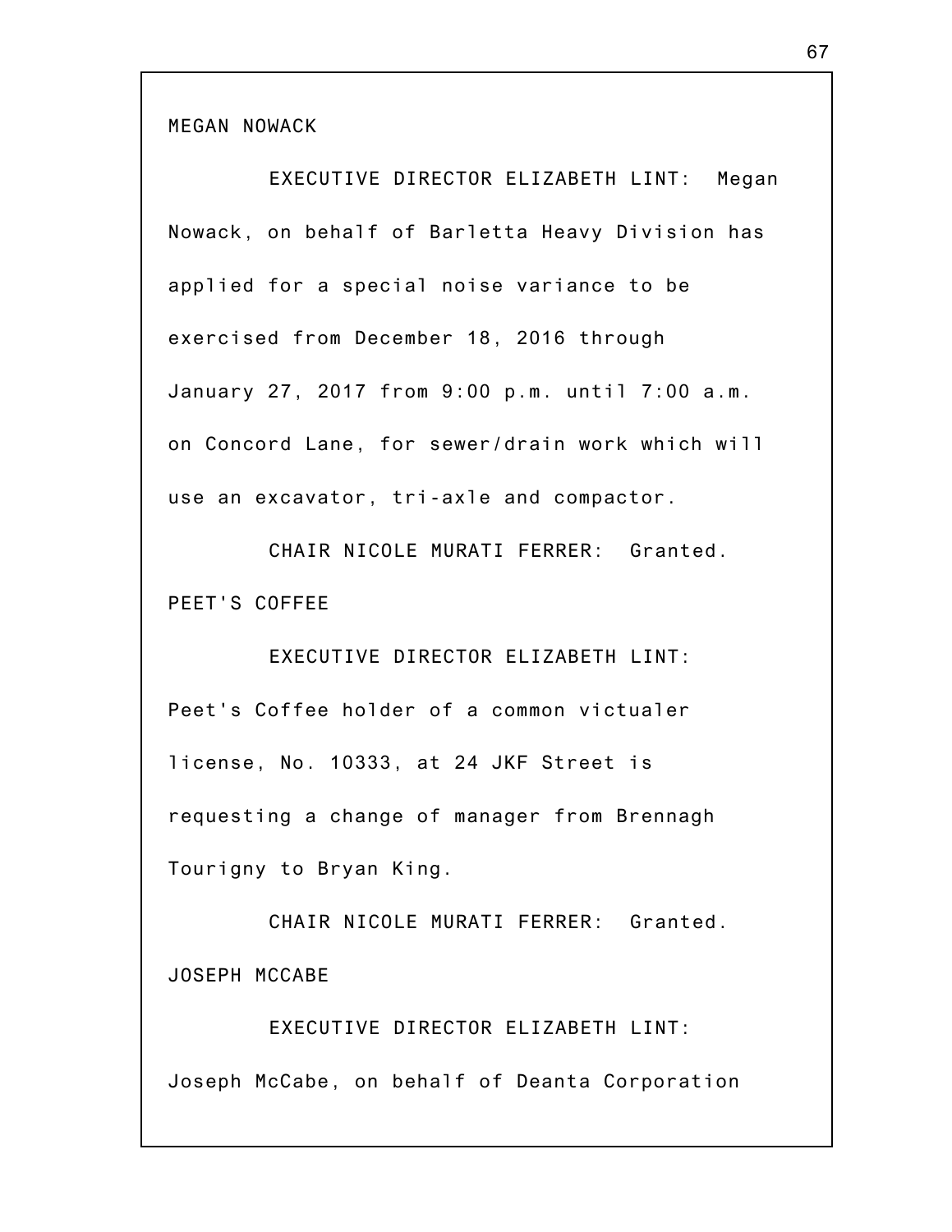doing business as Phoenix Landing, holder of License No. ACH01609 has applied to increase their hours to be open until 2:00 a.m. seven days a week.

CHAIR NICOLE MURATI FERRER: Isn't this an alcohol license?

EXECUTIVE DIRECTOR ELIZABETH LINT: Yep.

CHAIR NICOLE MURATI FERRER: I'm sorry. That's not a "no" on the question, that's a no, that needs a hearing, correct?

KATHRYN CHIRICHIELLO

EXECUTIVE DIRECTOR ELIZABETH LINT: Kathryn Chirichiello, on behalf the Collective Next has applied --

CHAIR NICOLE MURATI FERRER: Is that for a one day or is that like --

EXECUTIVE DIRECTOR ELIZABETH LINT: No.

CHAIR NICOLE MURATI FERRER: Then that needs a hearing. Go ahead.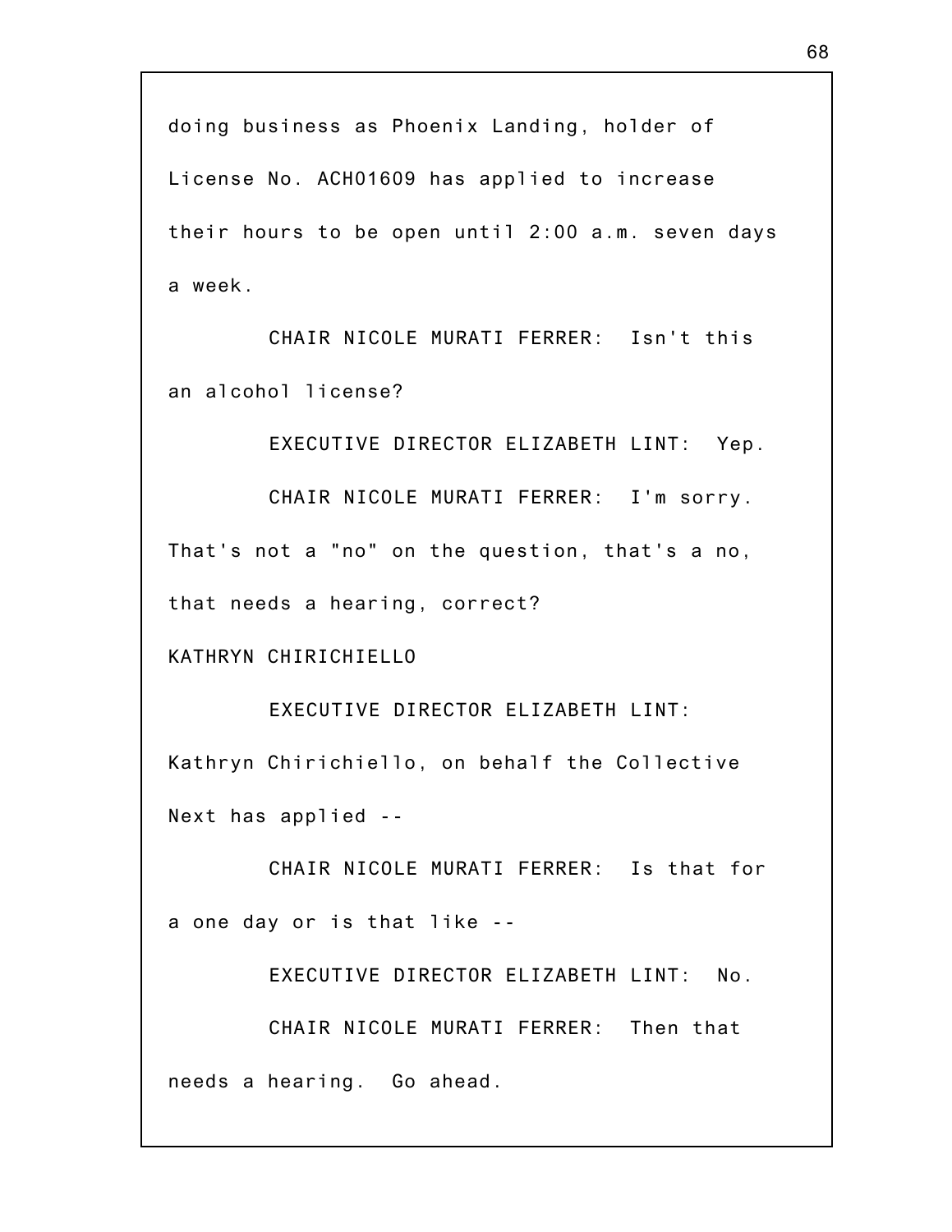## EXECUTIVE DIRECTOR ELIZABETH LINT: On

behalf the Collective Next has applied for one-day entertainment license to be exercised on December 16, 2016 from 7:00 p.m. to 1:00 a.m. at 505 Mass Ave for CD player and patrons dancing for 50 people.

JOHN FORRESTAL

CHAIR NICOLE MURATI FERRER: Granted.

EXECUTIVE DIRECTOR ELIZABETH LINT: John Forrestal, on behalf of Gallery 263, Inc has applied for a one day wine license to be exercised on December 16, 2016 from 7:00 to 10:30 p.m. at 263 Pearl Street for a concert fundraiser with 50 people expected.

CHAIR NICOLE MURATI FERRER: Granted. KELLY MASON

EXECUTIVE DIRECTOR ELIZABETH LINT: Kelly Mason has applied for a one day wine and malt license to be exercised on December 23, 2016 from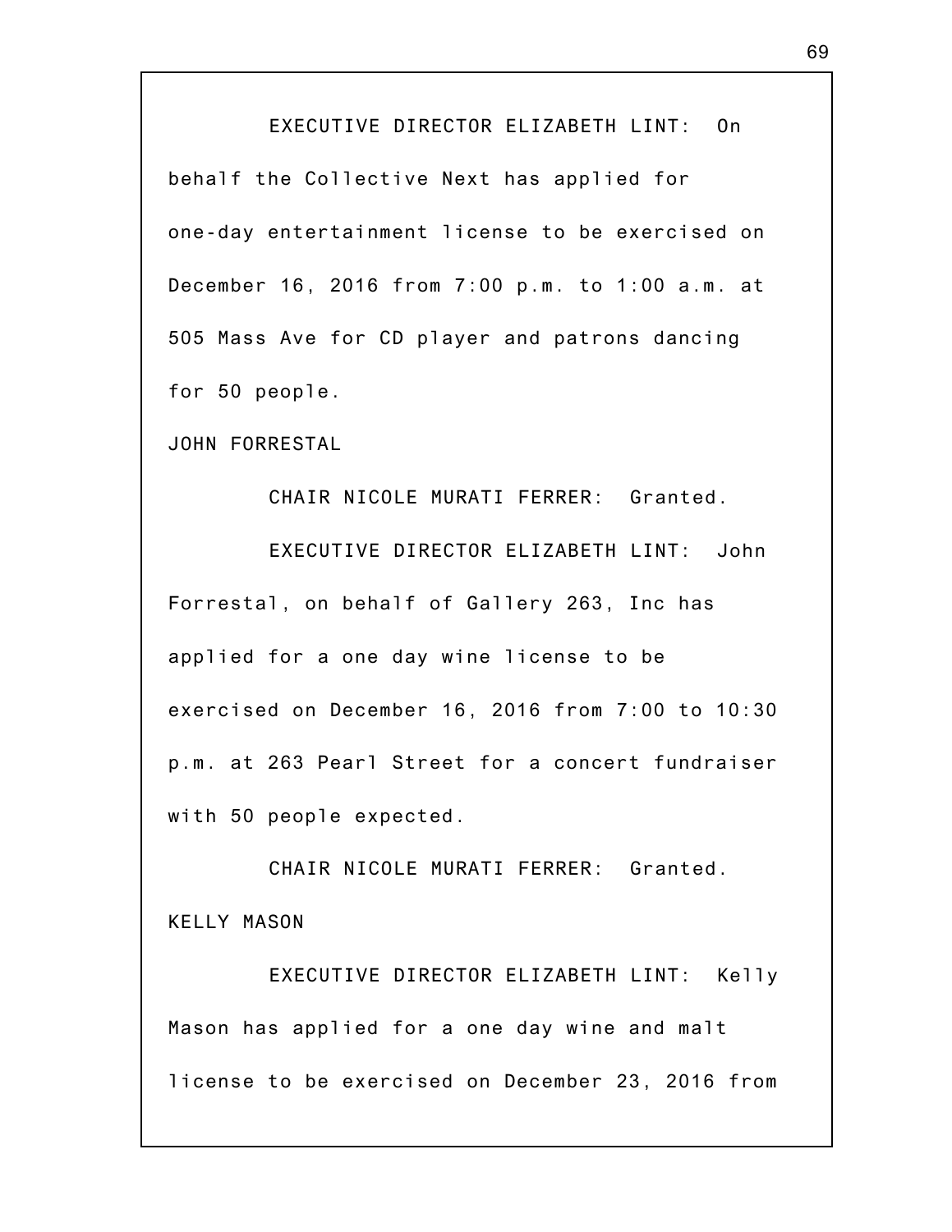5:00 to 11:00 p.m. at 119 Hampshire Street for a party for 25 people.

CHAIR NICOLE MURATI FERRER: This cafe doesn't currently have an alcohol license.

EXECUTIVE DIRECTOR ELIZABETH LINT: It does not.

CHAIR NICOLE MURATI FERRER: Granted. EXECUTIVE DIRECTOR ELIZABETH LINT: Clarification of Pemberton Fruit Orchard, Inc, hours.

So last week this was on to be heard and Attorney Rafferty was here and thought that they perhaps made an error in what they were requesting. But, in fact, what they had written down was what they wanted. They understand their alcohol hours they wanted to be open earlier to -- as are some of the other businesses in the area.

CHAIR NICOLE MURATI FERRER: Also, so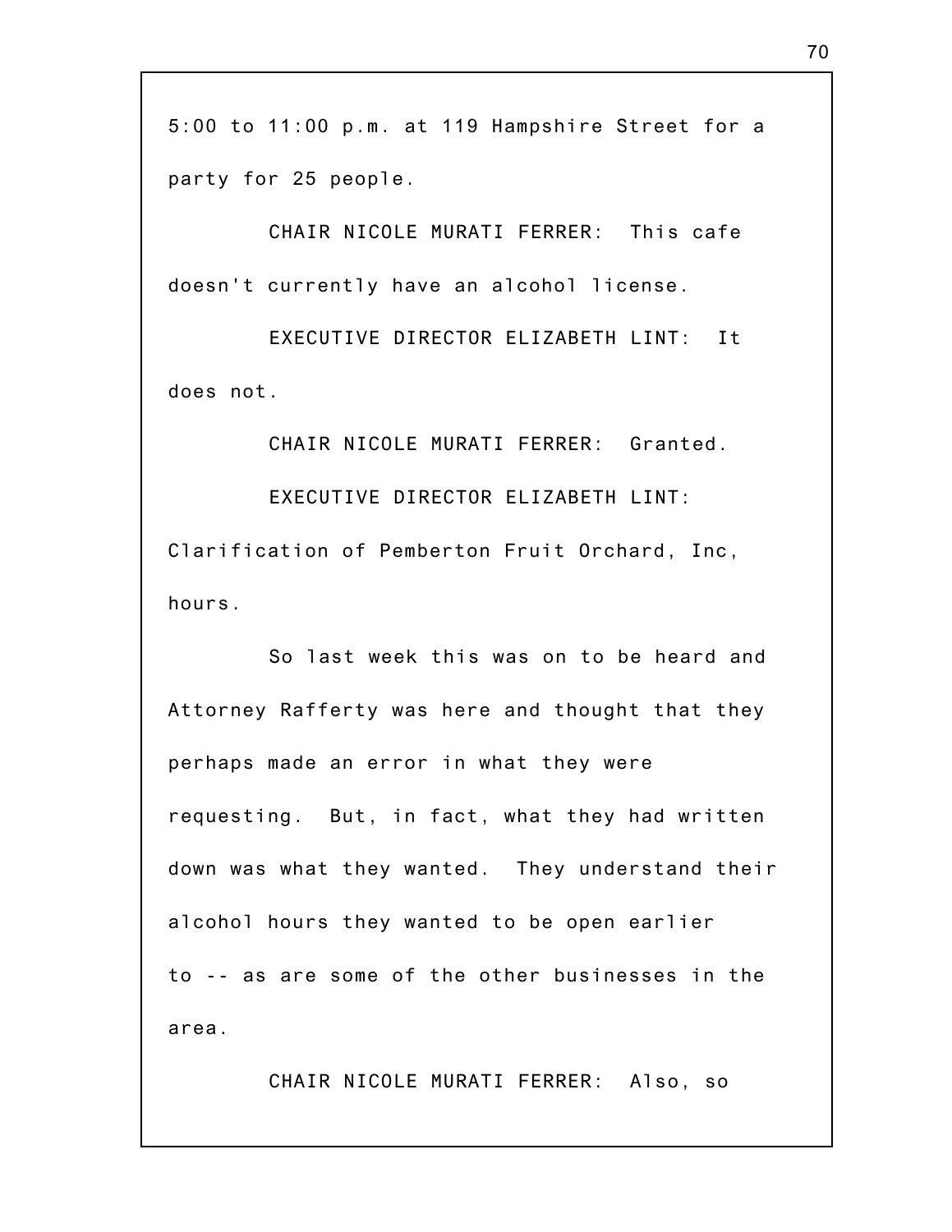this is just for acknowledgment.

EXECUTIVE DIRECTOR ELIZABETH LINT: Yeah. CHAIR NICOLE MURATI FERRER: And I will have Commissioner Burke acknowledge that he received this because I wasn't here last week.

POLICE COMMISSIONER CHRISTOPHER BURKE: I have received this. I have seen it last week. BEN PERTLER

EXECUTIVE DIRECTOR ELIZABETH LINT: Ben Pertler on behalf of Aramark has applied for a one day wine and malt license to be exercised on December 15 --

CHAIR NICOLE MURATI FERRER: I'm sorry. For the record. That was approved last week. Go ahead.

EXECUTIVE DIRECTOR ELIZABETH LINT: December 15, 2016 from 5:00 p.m. to 9:00 p.m. at 32 Vassar Street for a reception with 120 people expected.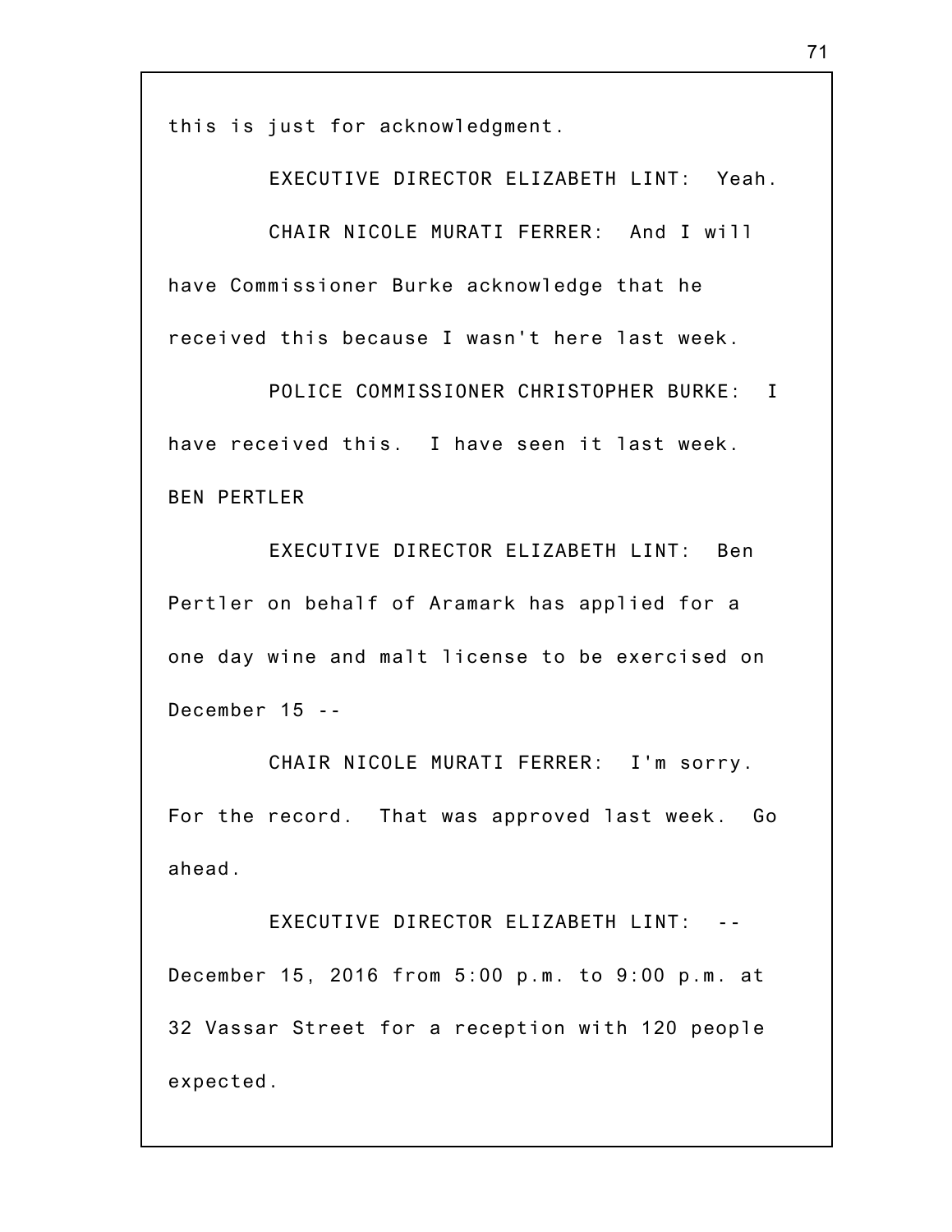CHAIR NICOLE MURATI FERRER: Granted.

EXECUTIVE DIRECTOR ELIZABETH LINT:

CHAIR NICOLE MURATI FERRER: Granted. CHAD BENNET

EXECUTIVE DIRECTOR ELIZABETH LINT: On behalf of John Moriarty & Associates has applied for a special noise variance from January 2, 2017 through March 31, 2017 from 6:00 to 10:00 p.m. at 88 Ames Street for a construction project using a concrete pump truck, gas powered concrete tools, tow behind generator and compressor, track excavator and boom lift and boom truck.

CHAIR NICOLE MURATI FERRER: Granted. SRILAYA BHAVARAJU

EXECUTIVE DIRECTOR ELIZABETH LINT: Srilaya Bhavaraju on behalf of the MIT South Asian Association of Students, has applied for a one-day entertainment license to be exercised on 12/16/16 from 8:00 to 11:00 p.m. for dancing and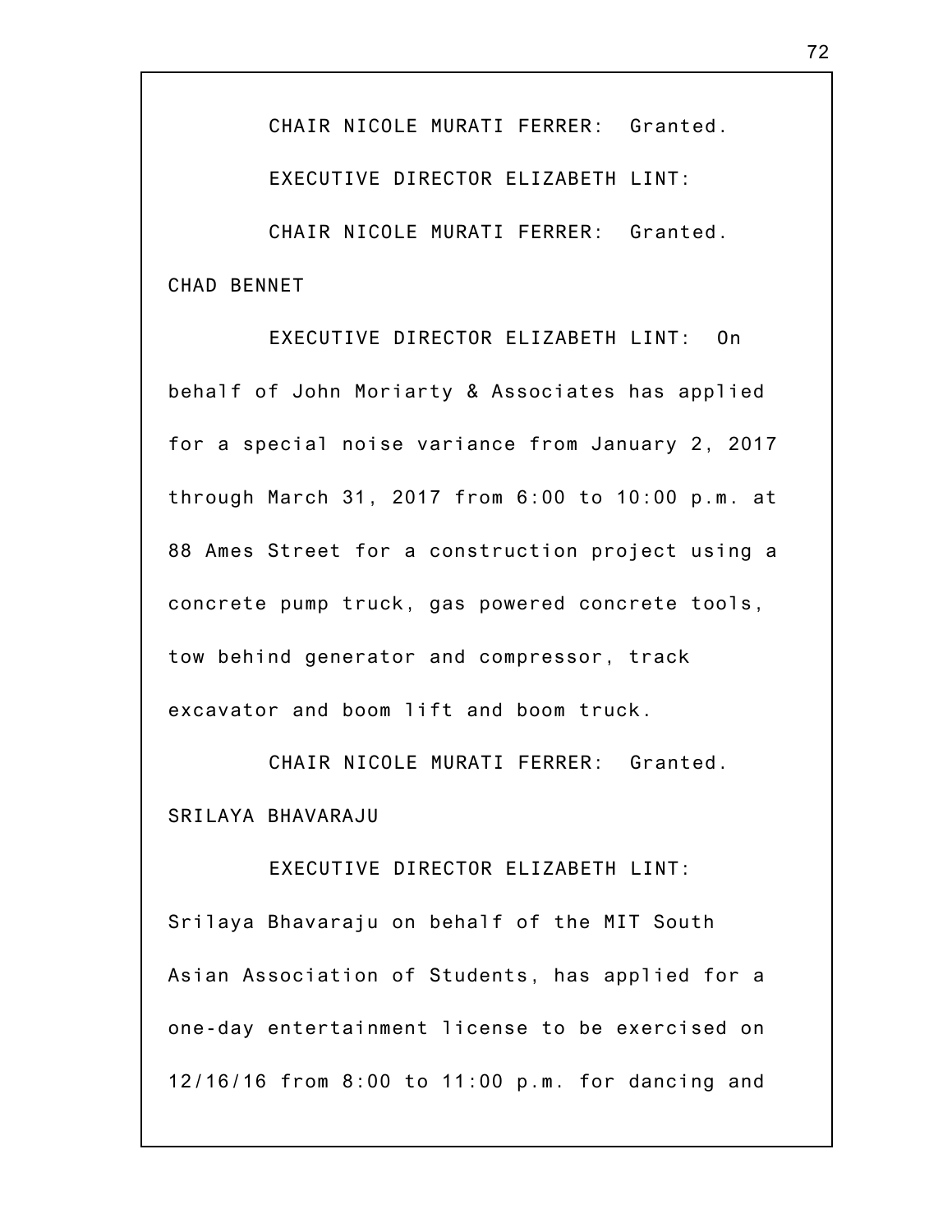banquet with 100 expected.

CHAIR NICOLE MURATI FERRER: Granted. BILL MANLEY

CHAIR NICOLE MURATI FERRER: And there was one more here, an entertainment license from Bill Manley.

EXECUTIVE DIRECTOR ELIZABETH LINT: Harvard Square Business Association.

CHAIR NICOLE MURATI FERRER: At Brattle Plaza. They are asking for live music for a tasting event and amplification at Brattle Plaza on December 17 from 1:00 p.m. to 2 p.m. 300 people expected.

Granted.

Second call Nicolazzo.

EXECUTIVE DIRECTOR ELIZABETH LINT: Nicolazzo & Sons.

CHAIR NICOLE MURATI FERRER: Ms. Boyer,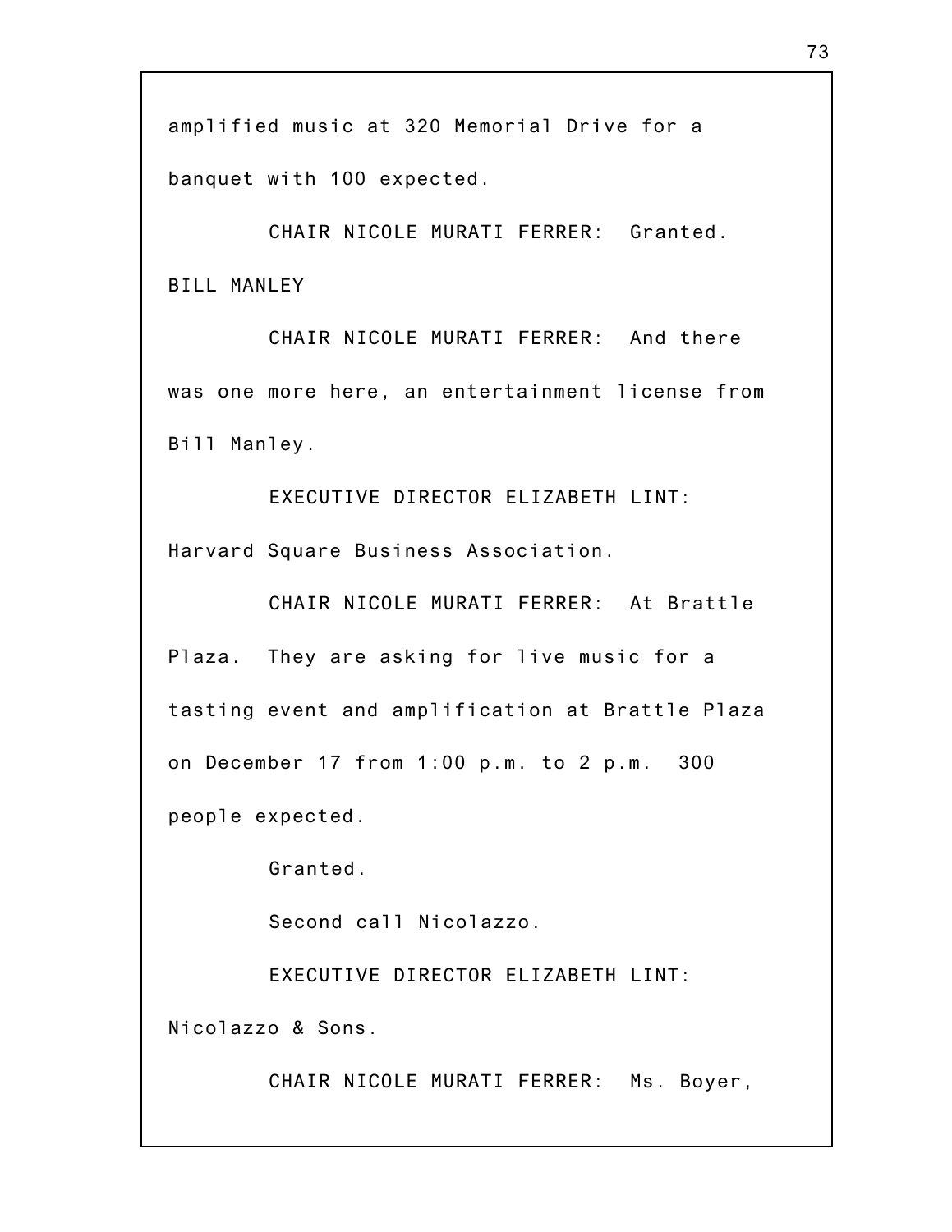do you want to come up?

For the record, I want to state this notice was sent -- dated December 2. We have not received any information from Nicolazzo & Sons. They didn't show up.

So go ahead, Ms. Boyer.

ANDREA BOYER: Thank you. Andrea Boyer, B-O-Y-E-R, investigator for the City of Cambridge License Commission.

Nicolazzo & Sons, Mr. Michael Nicolazzo at 26 Cottage Place, West Newton, Massachusetts, violation of the Cambridge Municipal Code 8.16.081E sound emitted from a leaf blower shall be rated by the manufacturer to be no greater than 65 decibels. The violation is using a Red Mac EBZ7500 manufacturer rated at 75 dba on November 16, 2016 at approximately 1:34 p.m. on Berkeley Street and they are only permitted to use a Echo PB250LN.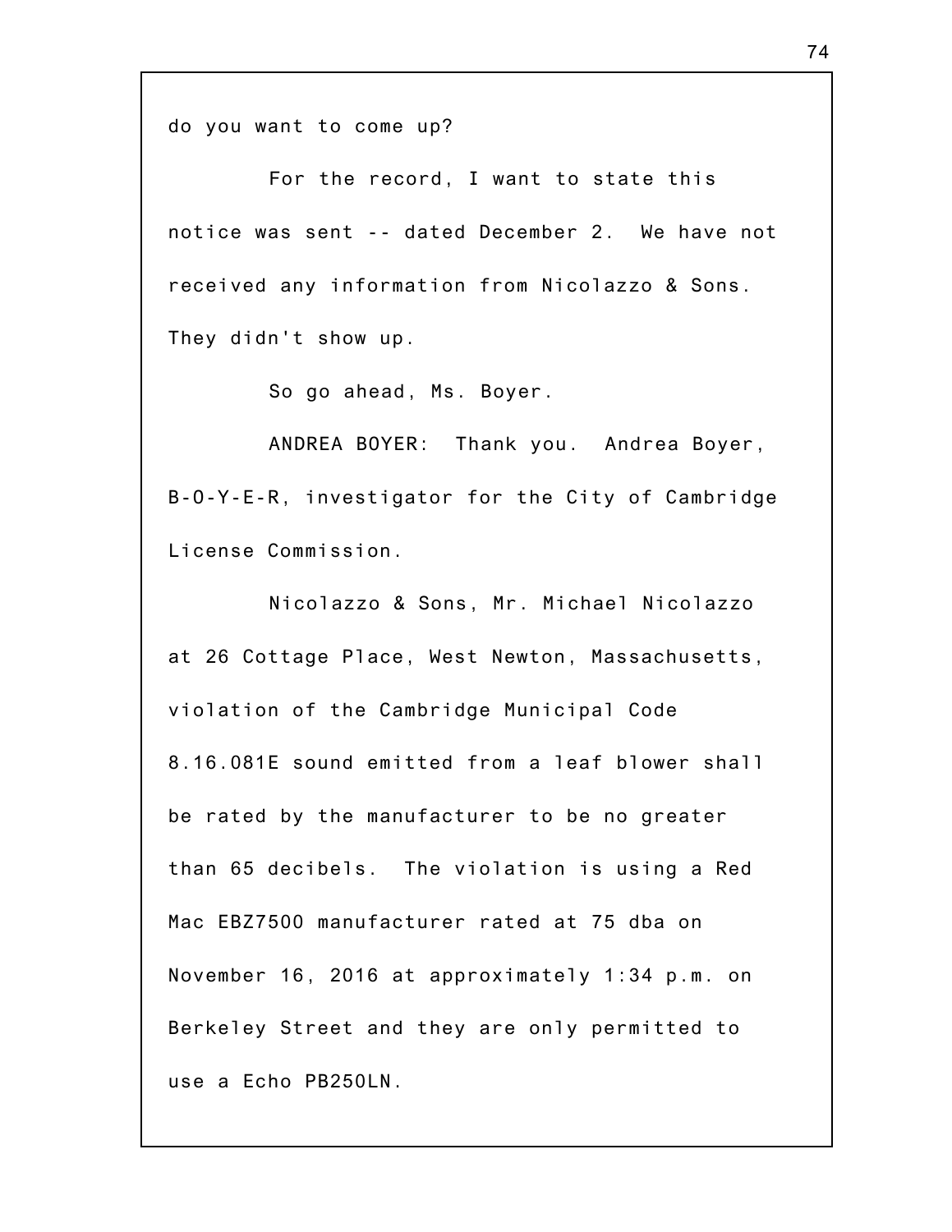Here is the picture of the leaf blower and the model. Here is a copy of what they were actually permitted for.

Previous history of Nicolazzo & Sons is that at the July 11, 2016 hearing, they are fined \$300 for operating their leaf blower during prohibited time.

CHAIR NICOLE MURATI FERRER: So noting for the record that it is 4:10 p.m., approximately, and that the permit holder has not shown up, that there's no evidence to the contrary, I would find them in violation. I would issue the fine of \$300 and I would suspend this permit until such time as we hear back from the licensee or for the rest the year if we don't hear back from them.

POLICE COMMISSIONER CHRISTOPHER BURKE: I agree.

CHAIR NICOLE MURATI FERRER: Okay.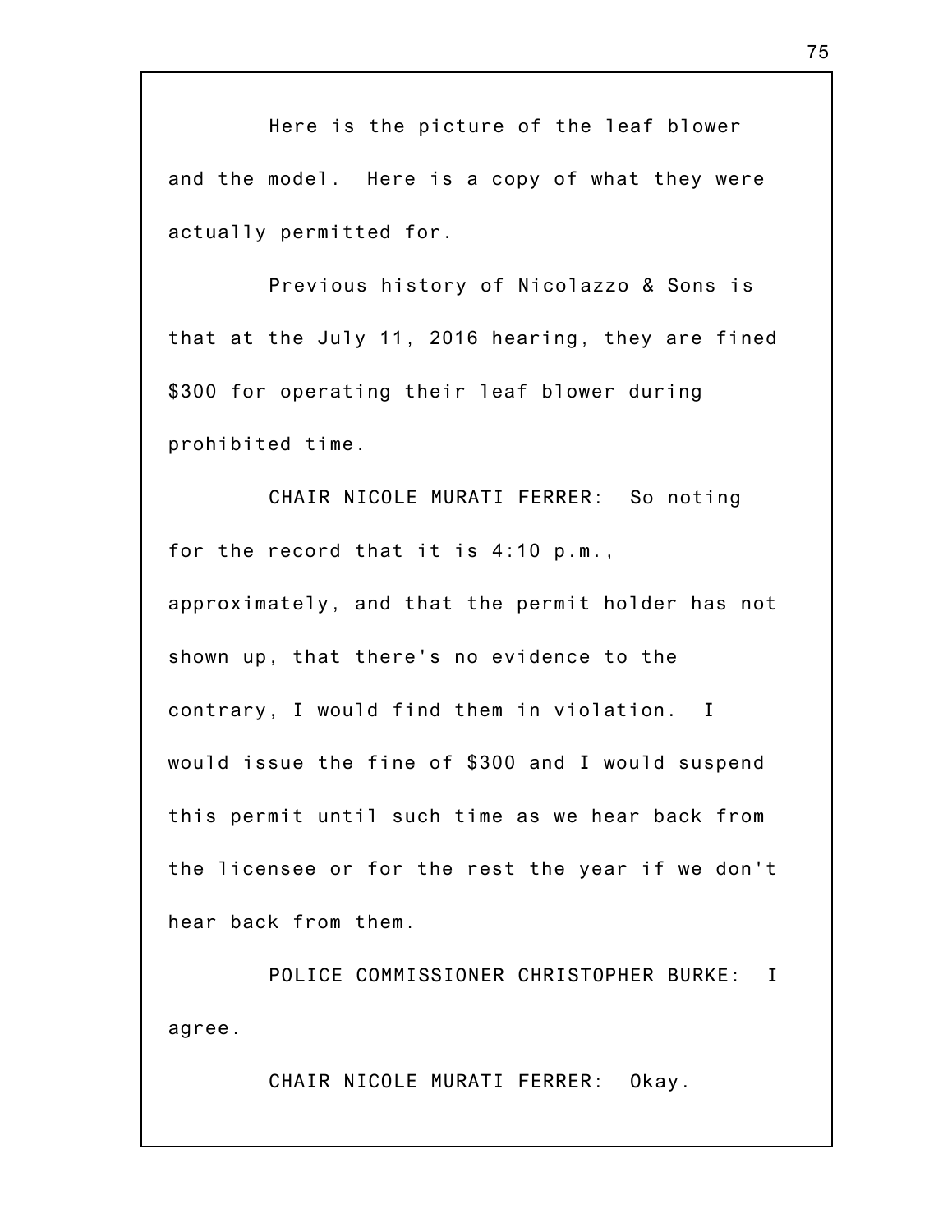Violation \$300 and permit is suspended indefinitely.

ANDREA BOYER: Thank you.

CHAIR NICOLE MURATI FERRER: Thank you.

EXECUTIVE DIRECTOR ELIZABETH LINT:

GUGGY

CHAIR NICOLE MURATI FERRER: Now, Guggy, they have renewed. Is this the -- or they submitted their renewal. Is this their first hearing for nonuse?

EXECUTIVE DIRECTOR ELIZABETH LINT: Yes. CHAIR NICOLE MURATI FERRER: Okay. So this is actually an informational hearing.

EXECUTIVE DIRECTOR ELIZABETH LINT: They haven't opened yet.

CHAIR NICOLE MURATI FERRER: But have they had -- you know, can we take a two-minute break? Let's go over their file.

(Short recess taken.)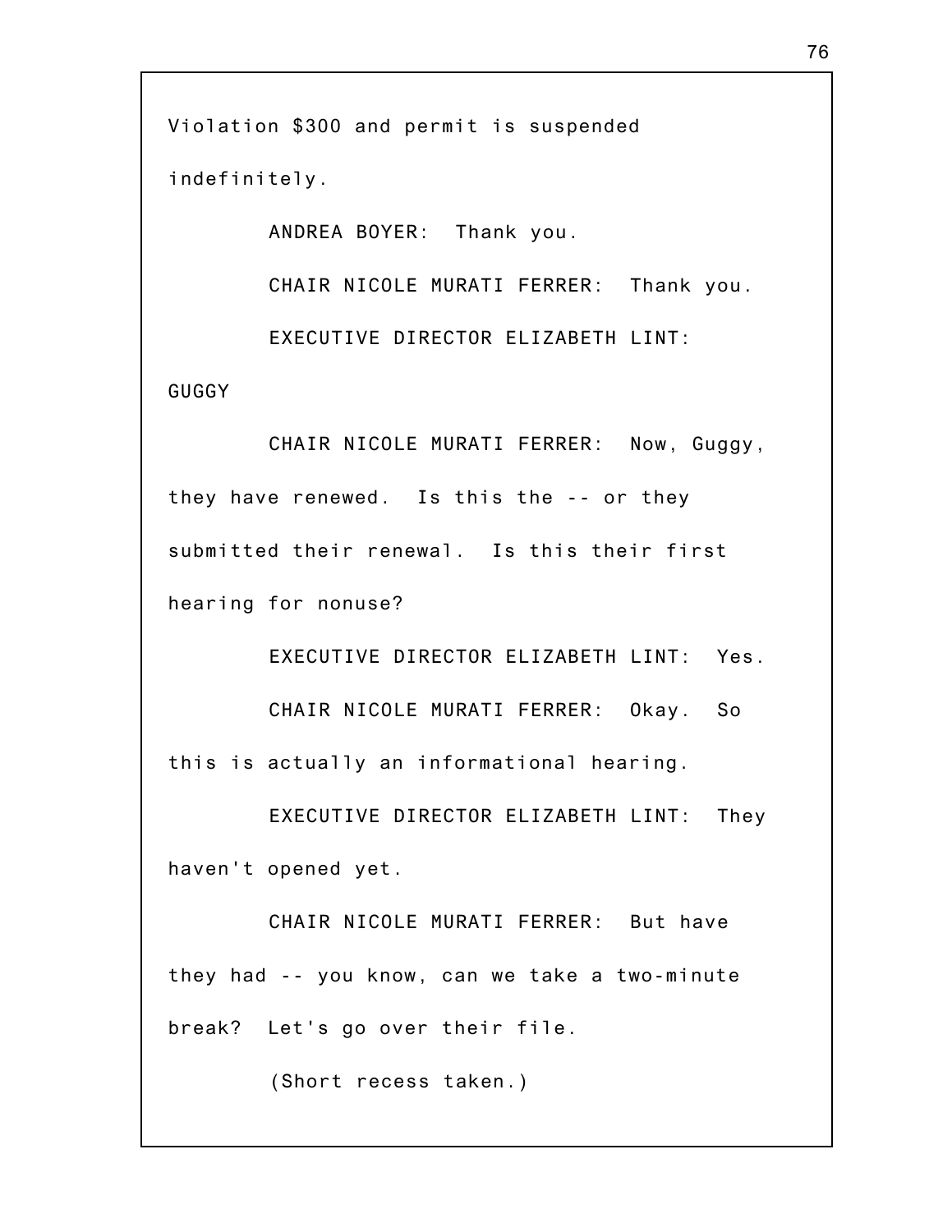CHAIR NICOLE MURATI FERRER: Back on the record.

Just for the record, it's almost like, what, 4:14, and no one has shown up. This was one that preceded both of us. In April, there were two commissioners because they had heard it and granted the licensee request to extend the approval of inspections, and that there would be no other changes to the plans.

So that was in April of this year. I remember not voting on that because there was something that had been pending before them.

It was returned a couple of times by the ABCC for issues. It was finally approved on September 15, 2015. It has never opened.

It has never -- they never picked up the license because they never opened. March 31 they submitted a request for a further extension. So there was a tenant at 577 who finally moved out.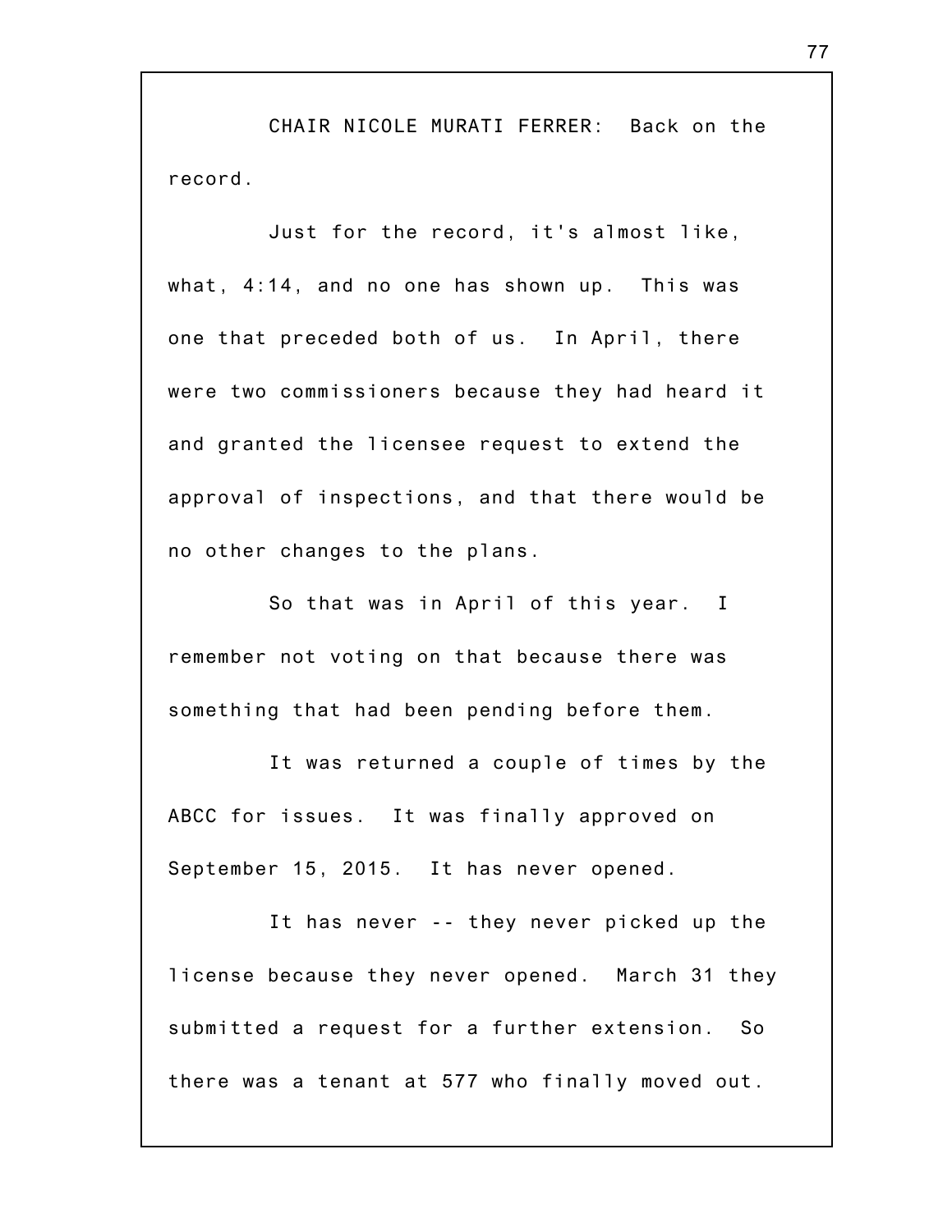There was a six-month further extension for approval of inspections for fire and building. Haas and Reardon approved that. They received notice of that approval April 21. That's all that we've heard.

And did their check bounce?

EXECUTIVE DIRECTOR ELIZABETH LINT: It didn't bounce.

CHAIR NICOLE MURATI FERRER: They noticed that it wouldn't clear.

EXECUTIVE DIRECTOR ELIZABETH LINT: And they came in with bank checks.

CHAIR NICOLE MURATI FERRER: Quite frankly, the fact they didn't show up in all these years -- this is September of 2015, quite frankly, I think -- I wouldn't accept the renewal and I would -- what's the language of 138 when the license is not picked up, or it's not issued after a certain amount of time or something?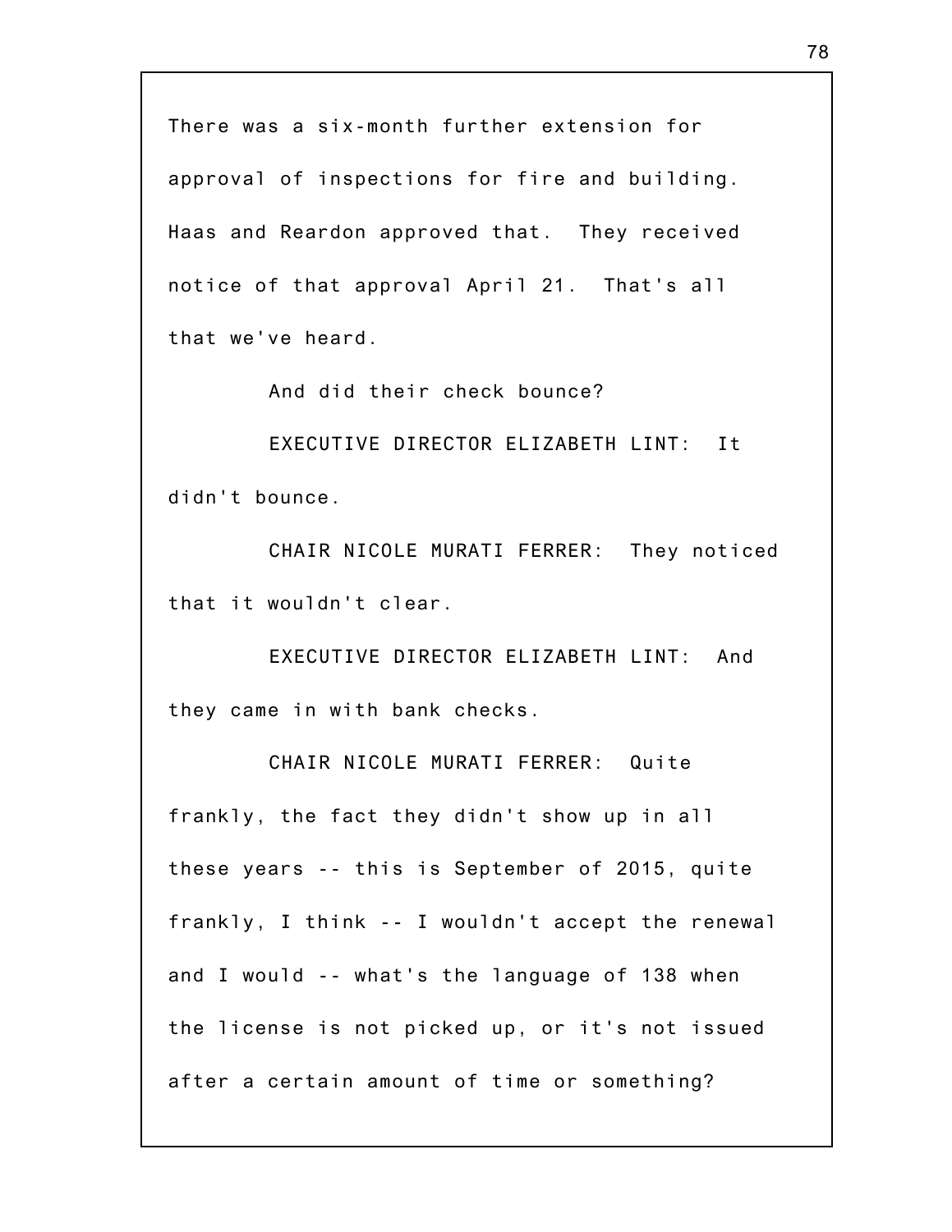What section of 138 is that?

Did they contact us at all saying they couldn't make the hearing?

EXECUTIVE DIRECTOR ELIZABETH LINT: Nope.

CHAIR NICOLE MURATI FERRER: I would revoke approval of the application at this point and I would accept the renewal of the license. I mean, September 2015, that would be kind of nice, but I don't know if you're on the fence, we can always defer this, but I don't see the point.

POLICE COMMISSIONER CHRISTOPHER BURKE: I'm not on the fence. I agree with your assessment.

CHAIR NICOLE MURATI FERRER: Okay. We'll revoke approval and we'll not accept the renewal and that goes back to what we talked about earlier today. So we're also, for the record, not accepting the renewal of the one on Appendix A, No. 124, License No. ACH10123, Guggy LLC at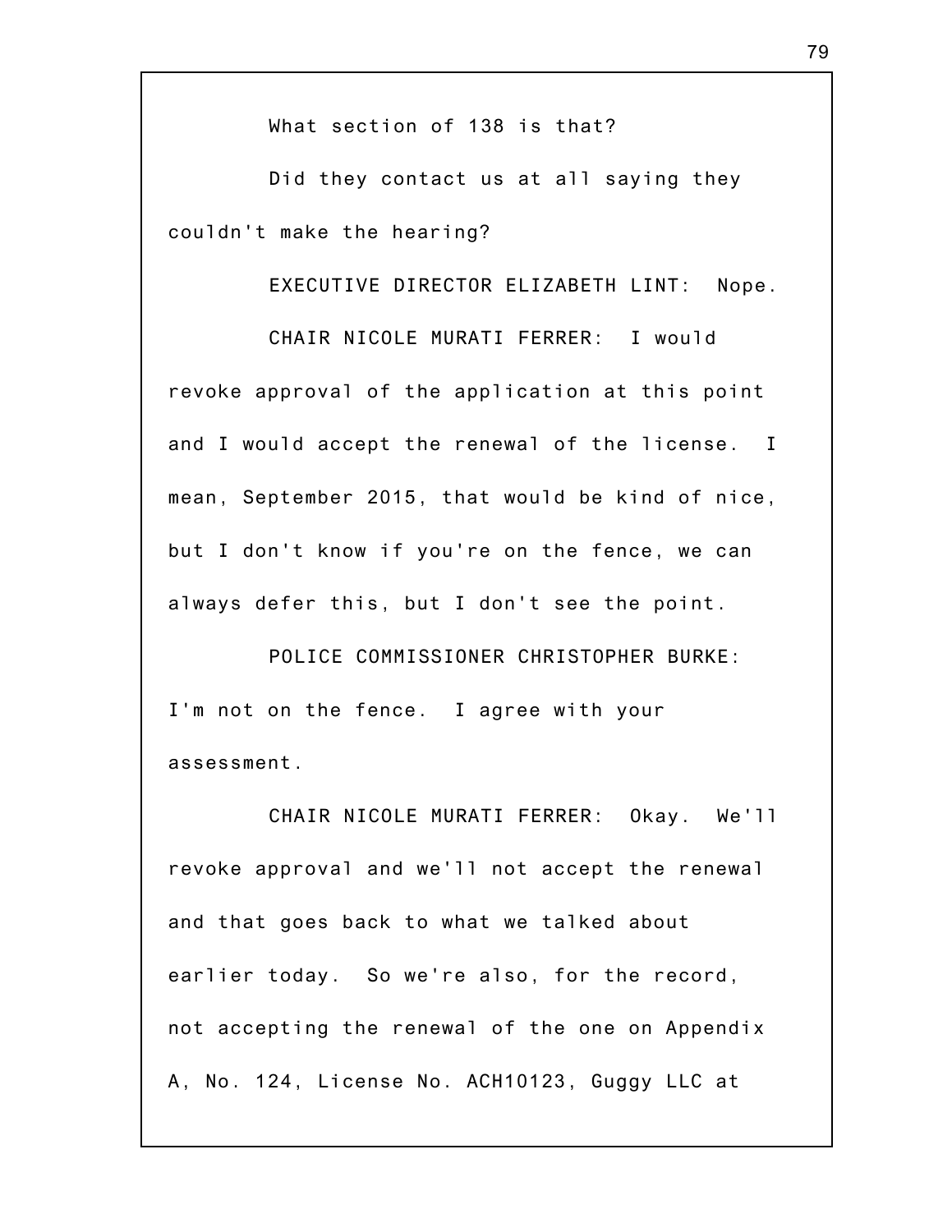577 Mass Ave.

EXECUTIVE DIRECTOR ELIZABETH LINT: And that is all I have.

(Meeting adjourned.)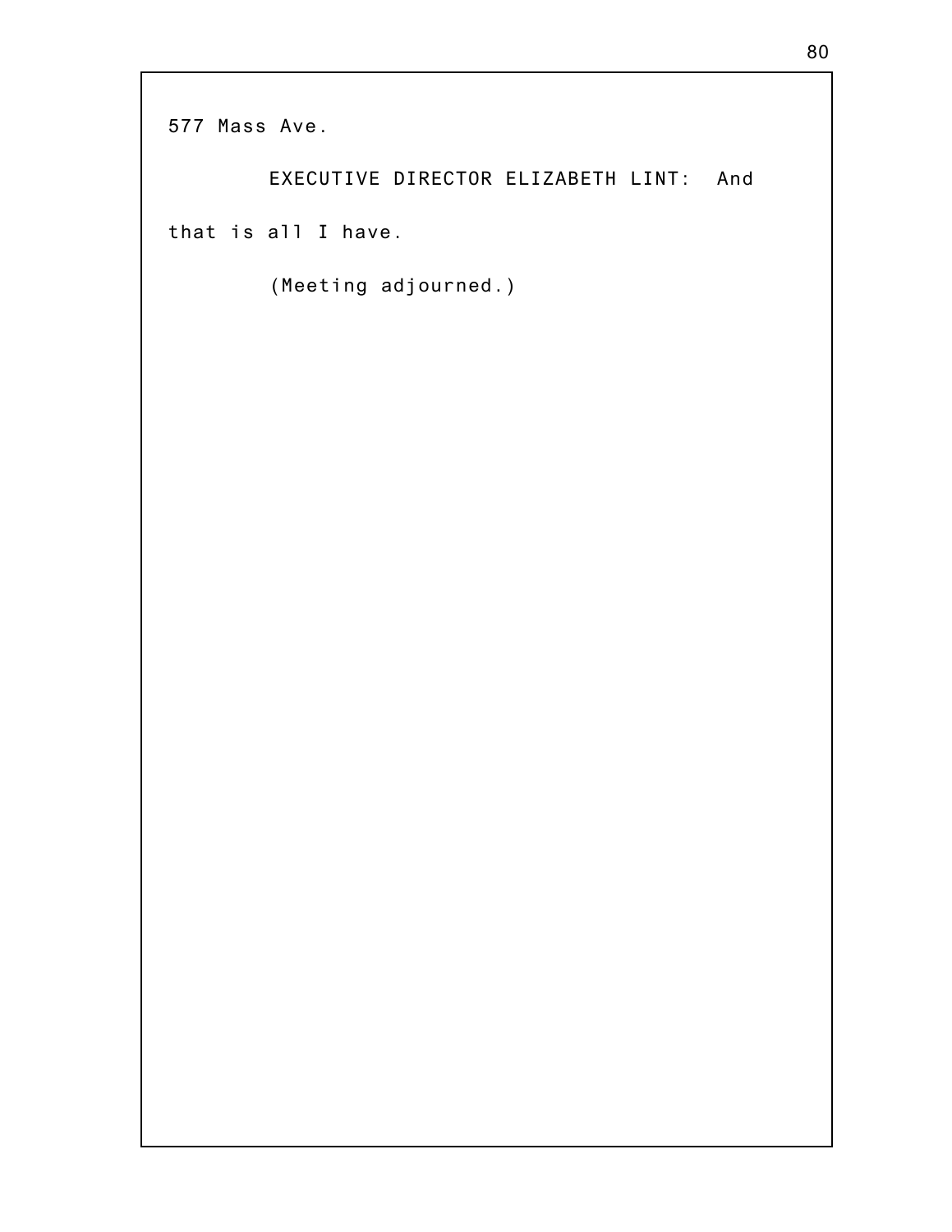## ERRATA SHEET

INSTRUCTIONS: After reading the transcript, note any change or correction and the reason therefor on this sheet. Sign and date this errata sheet.

PAGE LINE

| CHANGE:        |  |
|----------------|--|
| <b>REASON:</b> |  |
| CHANGE:        |  |
| <b>REASON:</b> |  |
| CHANGE:        |  |
| <b>REASON:</b> |  |
| CHANGE:        |  |
| <b>REASON:</b> |  |
| CHANGE:        |  |
| <b>REASON:</b> |  |
| CHANGE:        |  |
| <b>REASON:</b> |  |
|                |  |

I have read the foregoing transcript, and except for any corrections or changes noted above, I hereby subscribe to the transcript as an accurate record of the statement(s) made by me.

\_\_\_\_\_\_\_\_\_\_\_\_\_\_\_\_\_\_\_\_\_

\_\_\_\_\_\_\_\_\_\_\_\_\_\_\_\_\_\_\_\_\_

\_\_\_\_\_\_\_\_\_\_\_\_\_\_\_\_\_\_\_\_\_\_\_\_\_